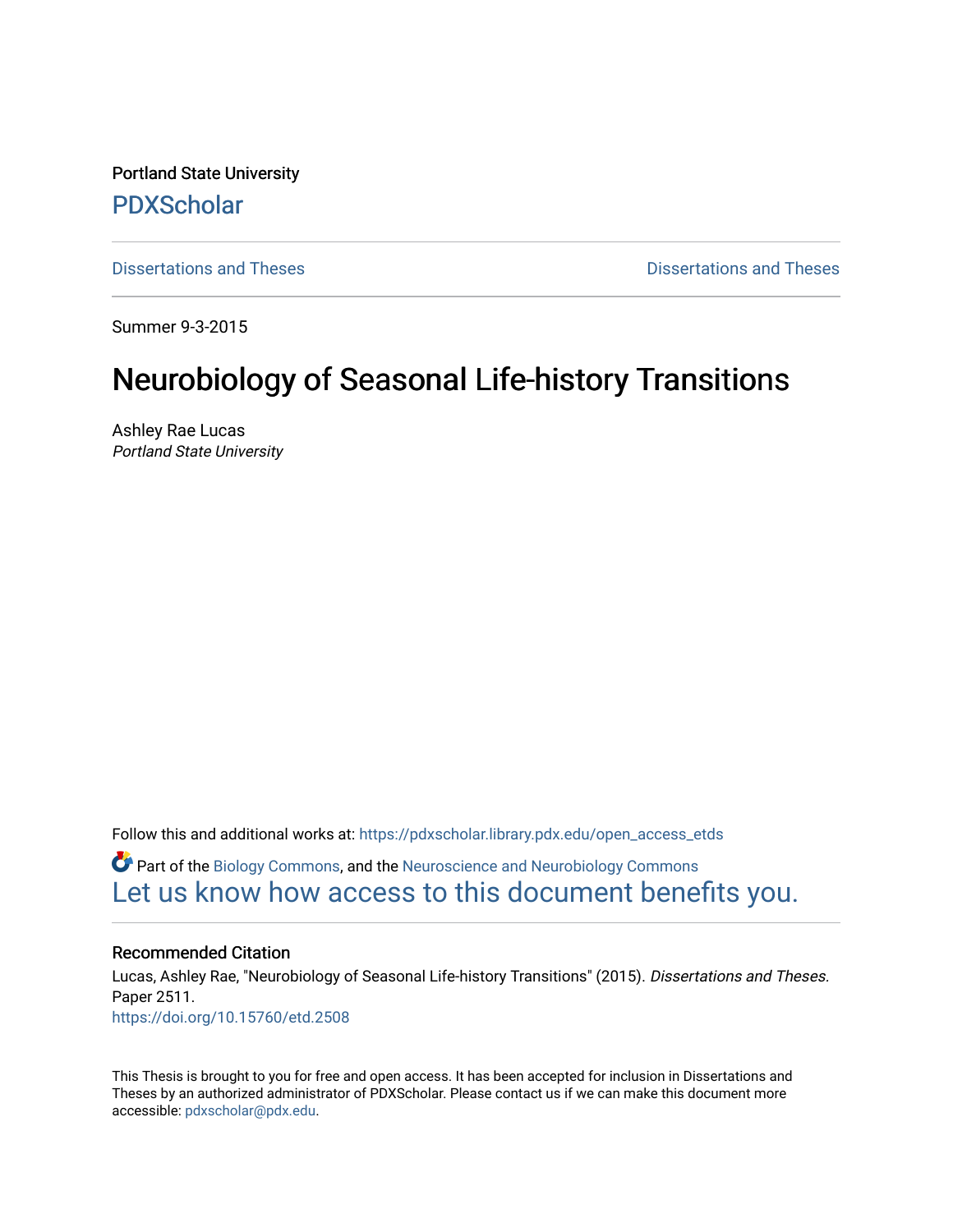Neurobiology of Seasonal Life-history Transitions

by

Ashley Rae Lucas

A thesis submitted in partial fulfillment of the requirements for the degree of

> Master of Science in Biology

Thesis Committee: Deborah I. Lutterschmidt, Chair Randy D. Zelick Michael T. Murphy

> Portland State University 2015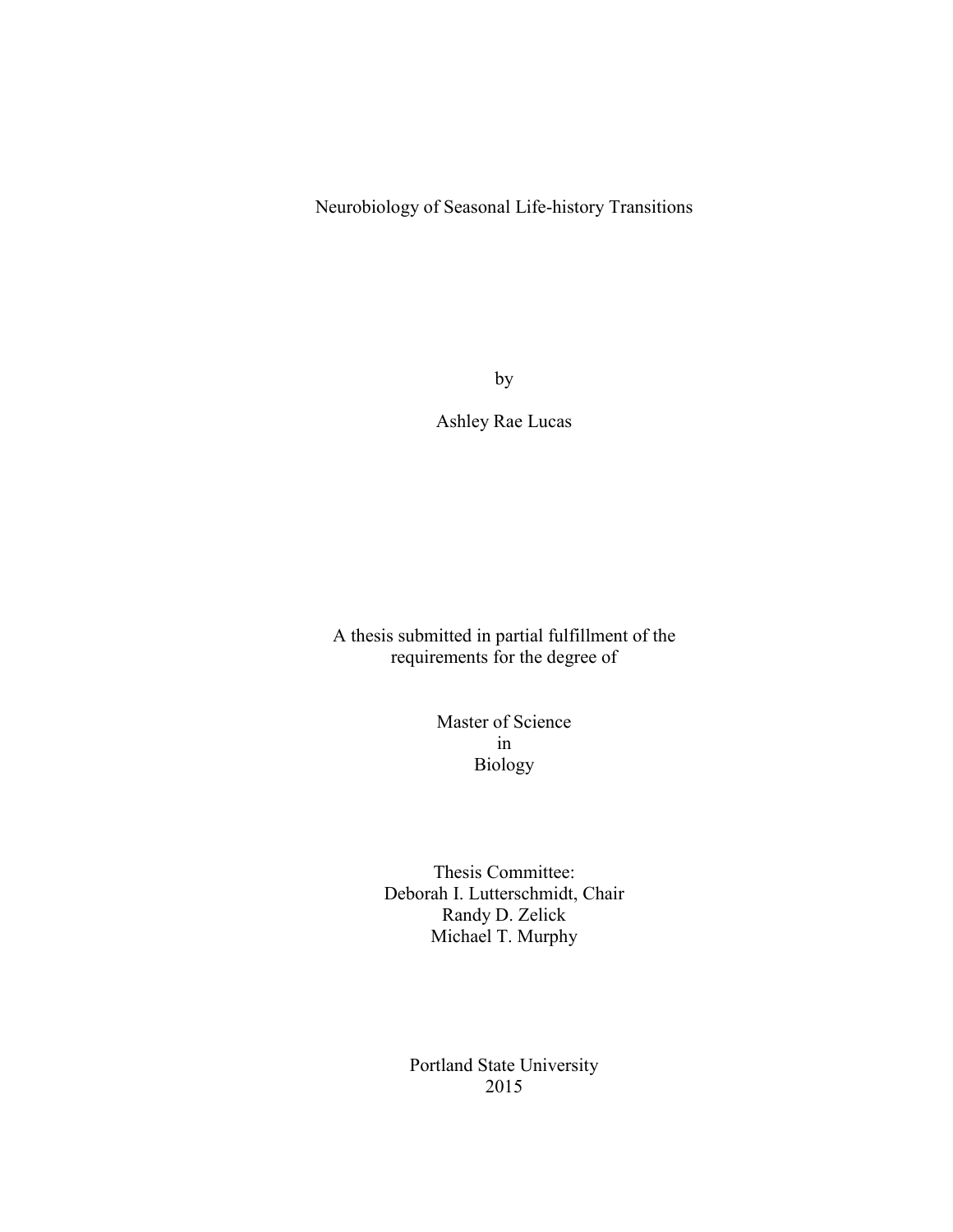© 2015 Ashley Rae Lucas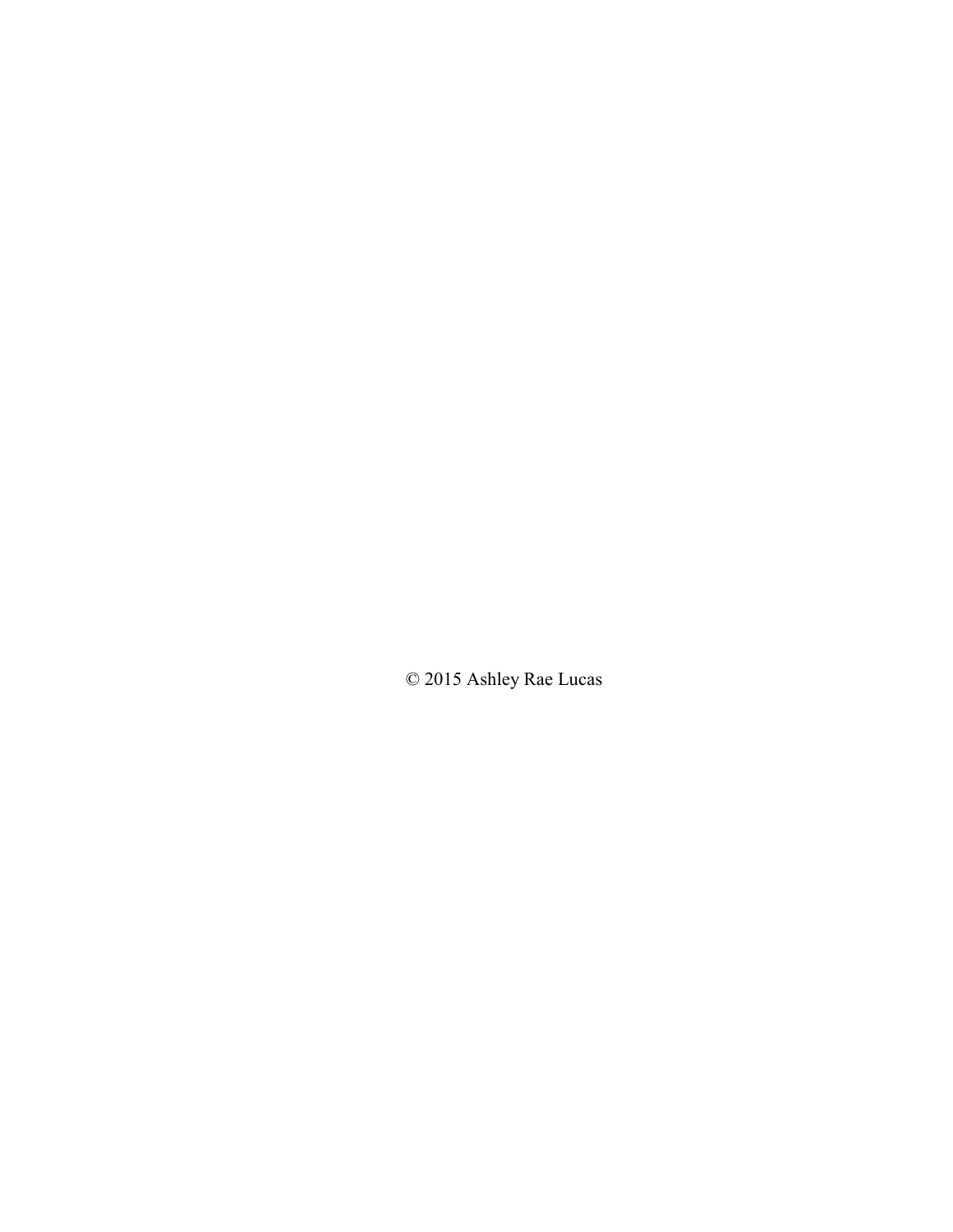#### **Abstract**

Many animals exhibit seasonal changes in life-history stages, and these seasonal transitions are often accompanied by dramatic switches in behavior. While the neuroendocrine mechanisms that regulate such behavioral transitions are poorly understood, arginine vasotocin (AVT) and neuropeptide Y (NPY) are excellent candidates because they regulate reproductive and feeding behavior, respectively. In this study, I asked if seasonal changes in AVT and/or NPY are concomitant with spring migration away from the breeding grounds, as male and female red-sided garter snakes (*Thamnophis sirtalis parietalis*) are transitioning from reproductive to non-reproductive behavior during this time. To address this question, I collected male and female snakes in different migratory stages during the spring and fall. Brains were processed for AVT and NPY immunohistochemistry and the total number of immunoreactive (-ir) cells quantified for each individual. As predicted, males had significantly more AVT-ir cells in the preoptic area and bed nucleus of the stria terminalis, brain regions important for courtship behavior, during the spring mating season compared to the fall. Females had significantly more AVT-ir cells in the preoptic area during the spring compared to the fall and, surprisingly, did not exhibit seasonal changes in NPY. In contrast, males had significantly more NPY-ir cells in the cortex, a region important for spatial memory, and in the posterior hypothalamus during the fall compared to the spring, which likely reflects increased feeding behavior during the summer foraging period. Neither AVT- nor NPY-ir cell number varied significantly with migratory status, indicating that seasonal changes in these neuropeptides are not directly related to migration. I then asked if the observed

i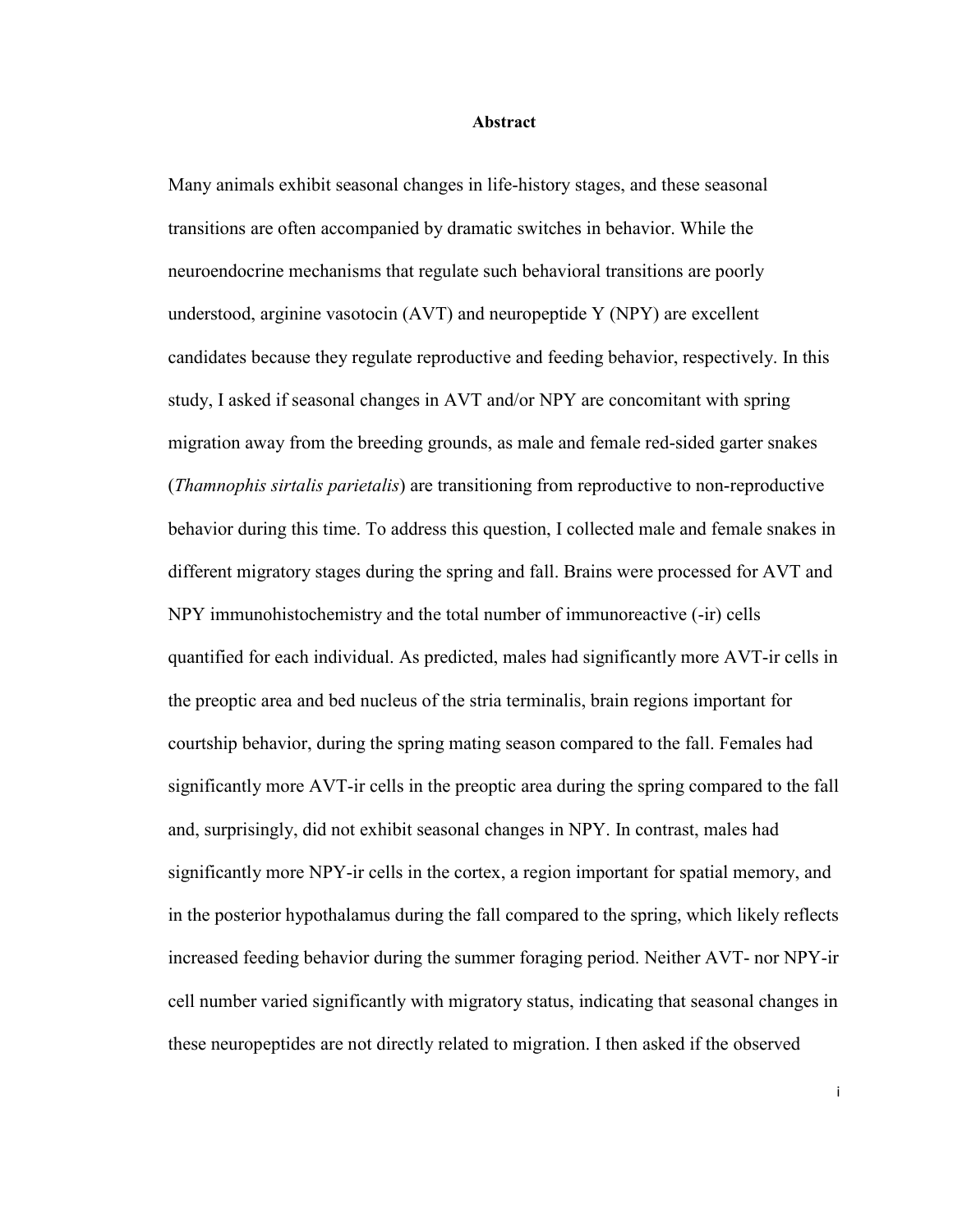seasonal changes in AVT and NPY in males and females are related to the transition from reproductive to non-reproductive states. Compared to courting males, non-courting males had significantly more AVT-ir cells in the supraoptic nucleus and more NPY-ir cells in the cortex. AVT- and NPY-ir cells did not differ between unmated and mated females. Collectively, my results suggest that AVT and NPY play a role in regulating seasonal transitions in male reproductive behavior, rather than regulating migration per se. Further, these data indicate that both AVT and NPY are regulating reproductive behavior differently in males versus females. These data provide the framework for future studies examining the mechanisms regulating transitions between reproductive, migratory and foraging behaviors.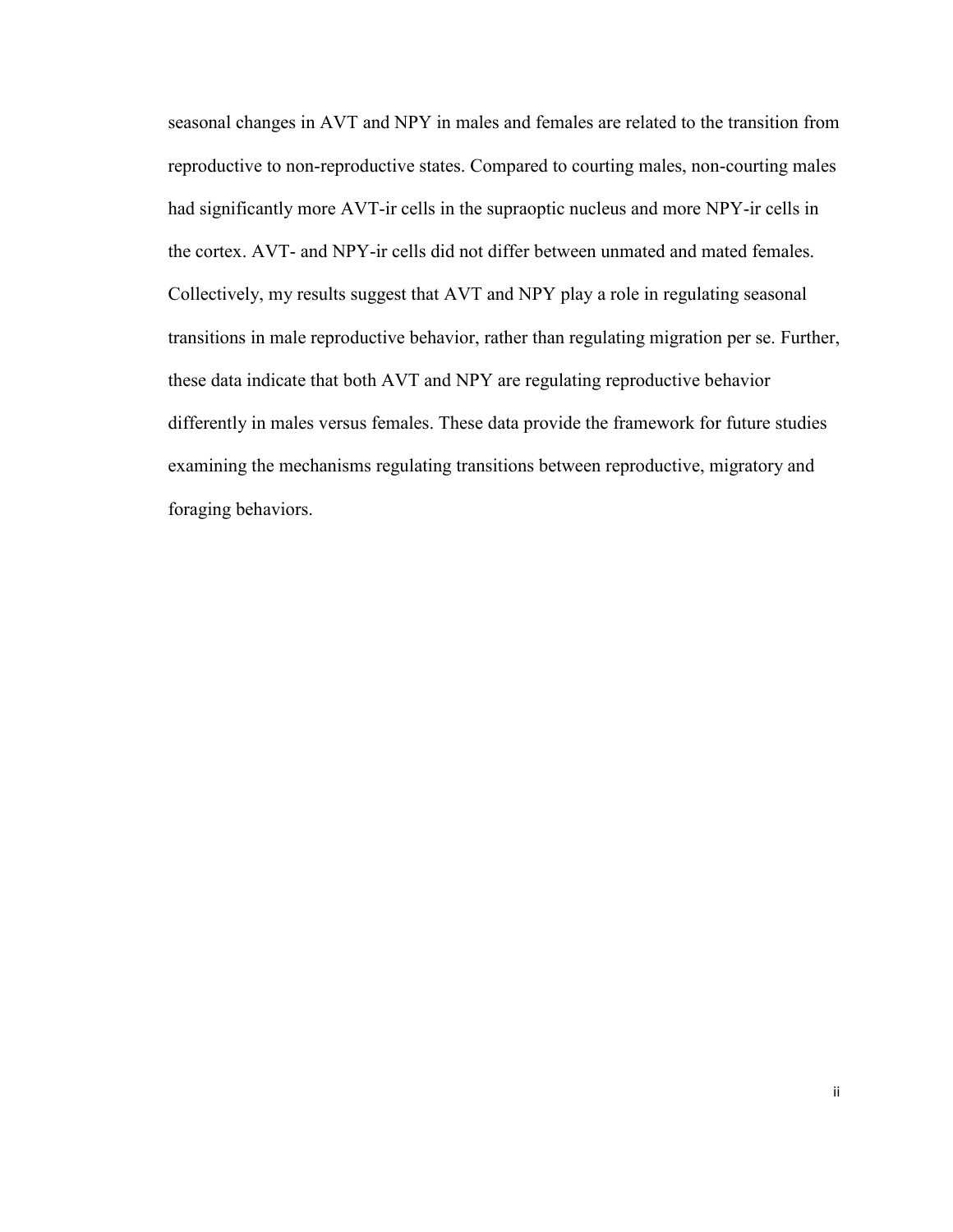## **Dedication**

I would like to dedicate this work to my friends and family who supported me throughout this project. And to my wonderful husband without whom I would not have survived graduate school.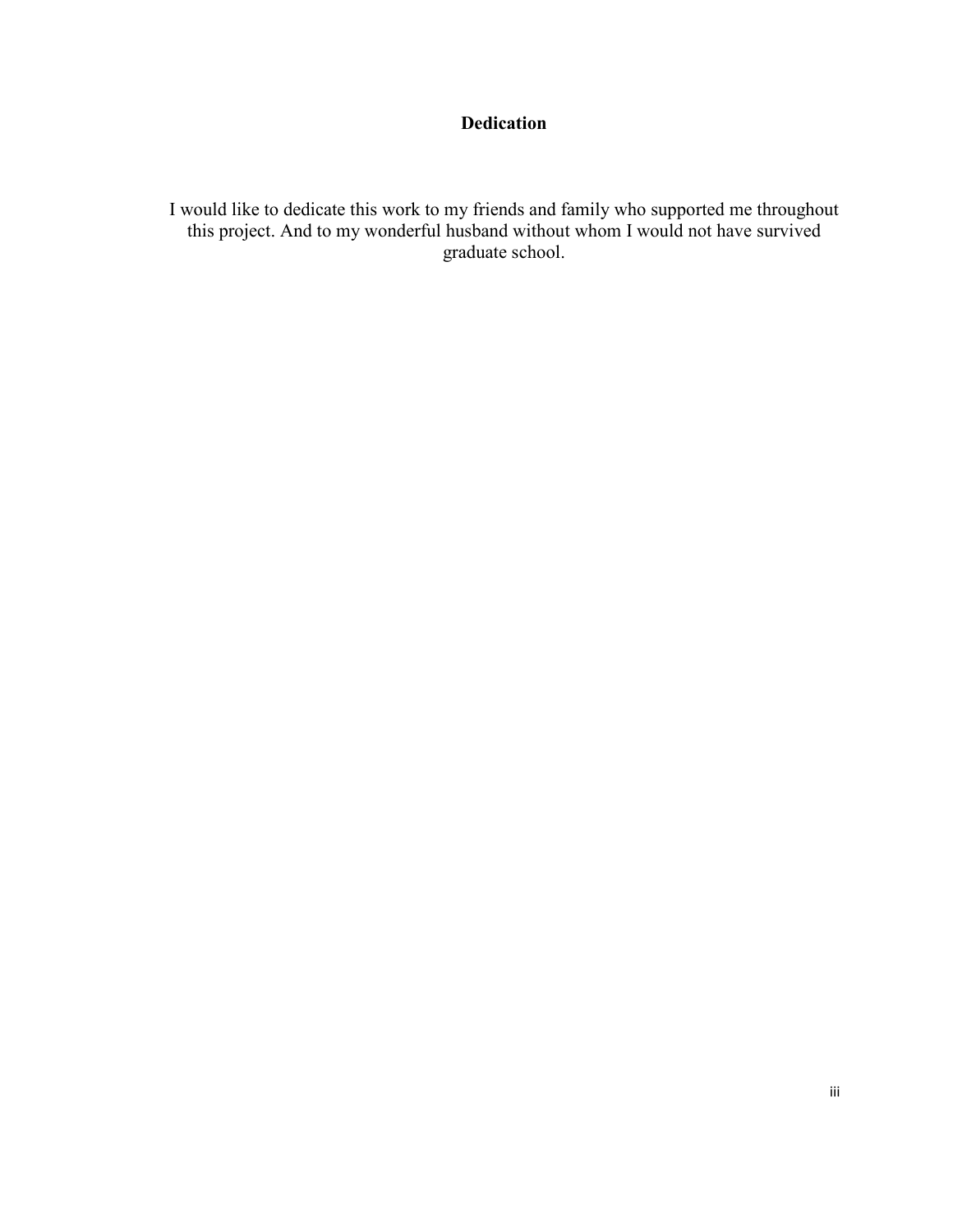#### **Acknowledgements**

I thank the Manitoba Department of Conservation and Dave Roberts for logistical support in Manitoba, Canada. I thank Catherine Dayger, Chris Friesen, and Robert Mason for technical assistance. Partial funding for this work was provided by the National Science Foundation, Portland State University Faculty Enhancement Grant, and Oregon Health and Science University Medical Research Foundation Grant to D.I.L. and Portland State University Forbes/Lea Scholarship to A.R.L.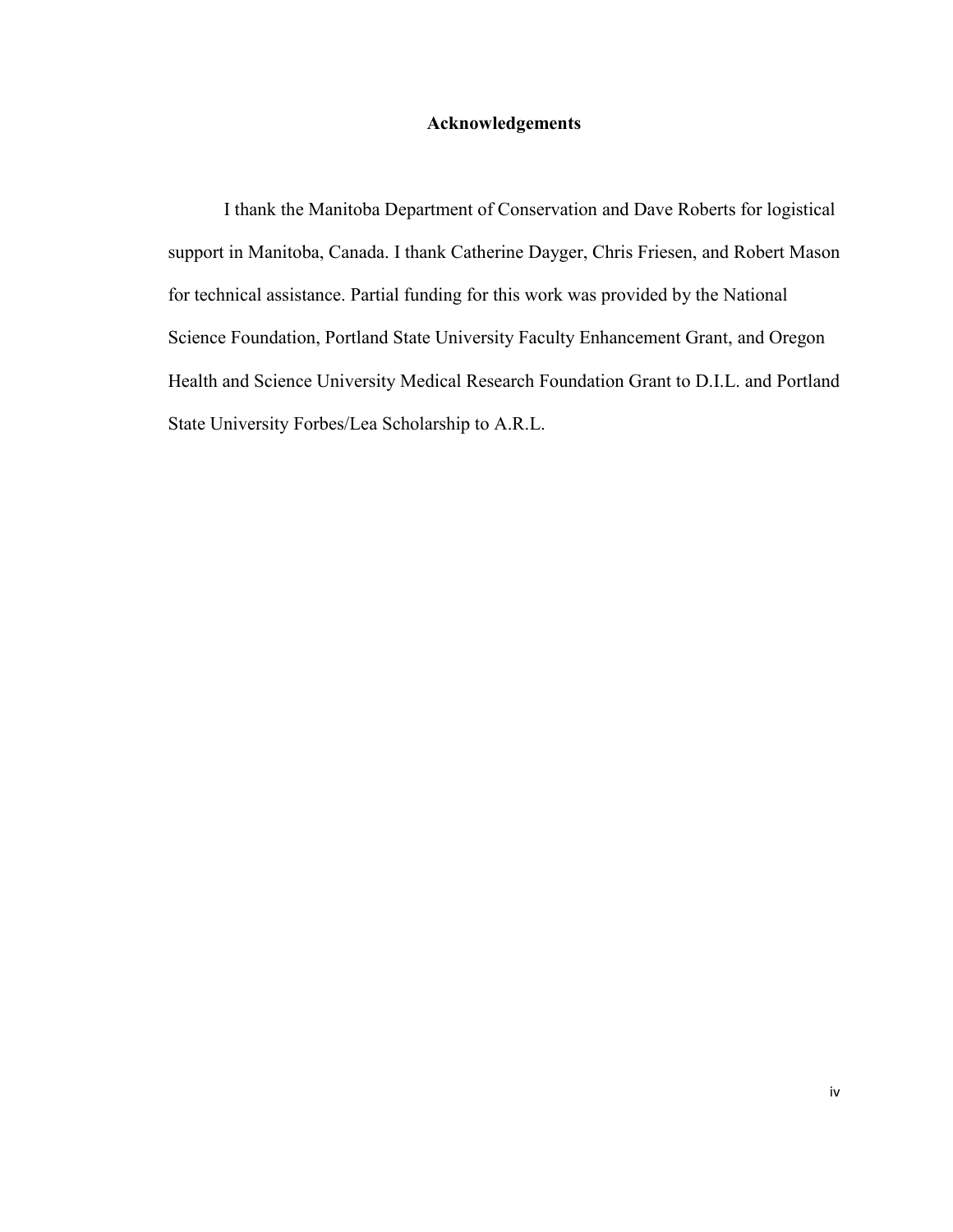### **Table of Contents**

| Life-history Stages and Transitions                    |
|--------------------------------------------------------|
| Synchronization of Seasonal Life-history Stages        |
| Sex Differences in Life-history Stage Transitions      |
| Neuropeptides as a Mechanism of Behavioral Transitions |
| <b>Study System</b>                                    |
| Questions and Hypotheses                               |
| 15                                                     |
| Introduction                                           |
| Materials and Methods                                  |
| Results                                                |
| Discussion                                             |
| .56                                                    |
| <b>Seasonal Differences</b>                            |
| Sex Differences                                        |
| Changes in Migratory Status                            |
| Changes in Reproductive Status                         |
| Comparisons between Thamnophis Populations             |
| Conclusions                                            |
| .66                                                    |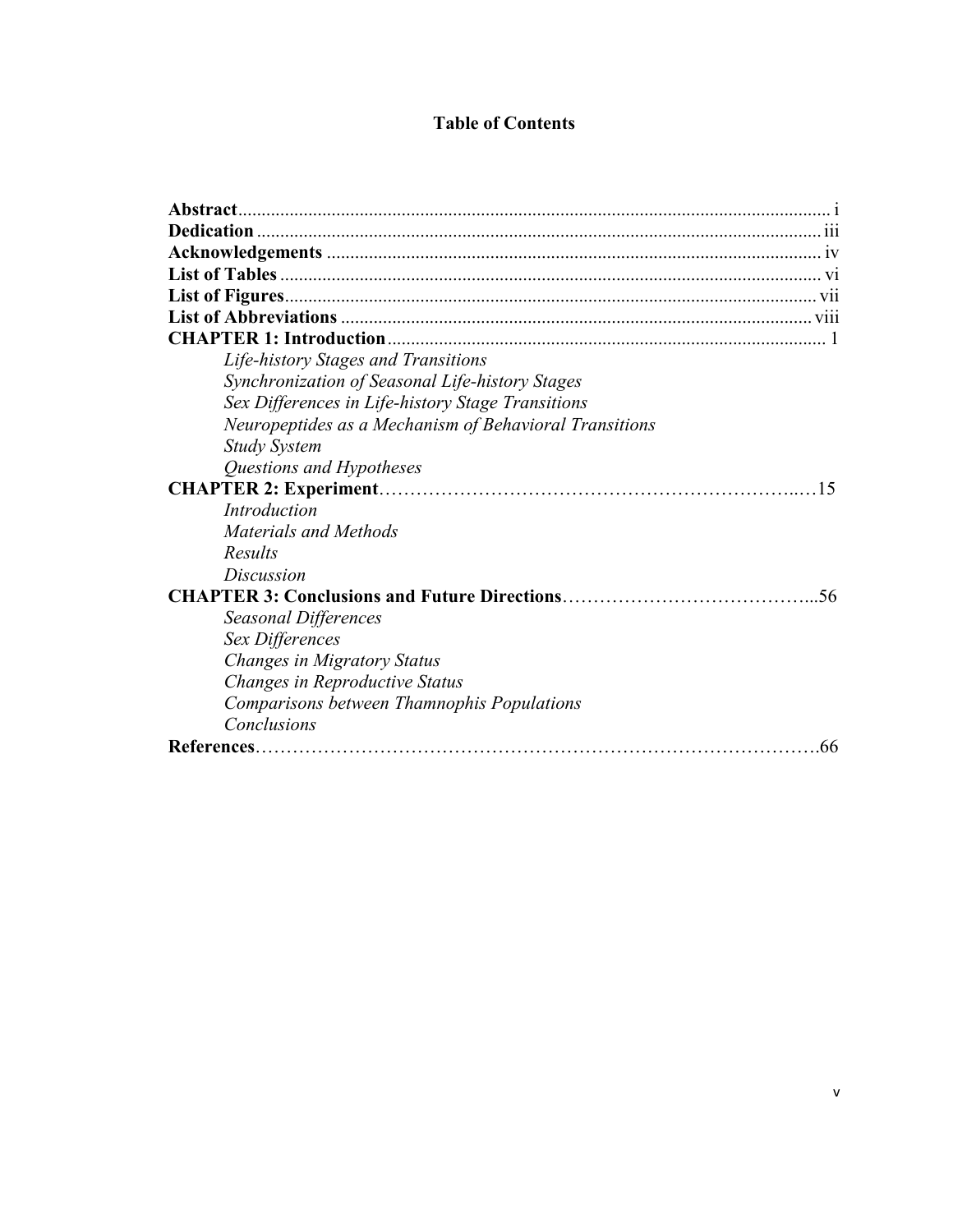## **List of Tables**

| Table 1: Initial collection sample sizes for each experiment for male and female red-sided |  |  |
|--------------------------------------------------------------------------------------------|--|--|
|                                                                                            |  |  |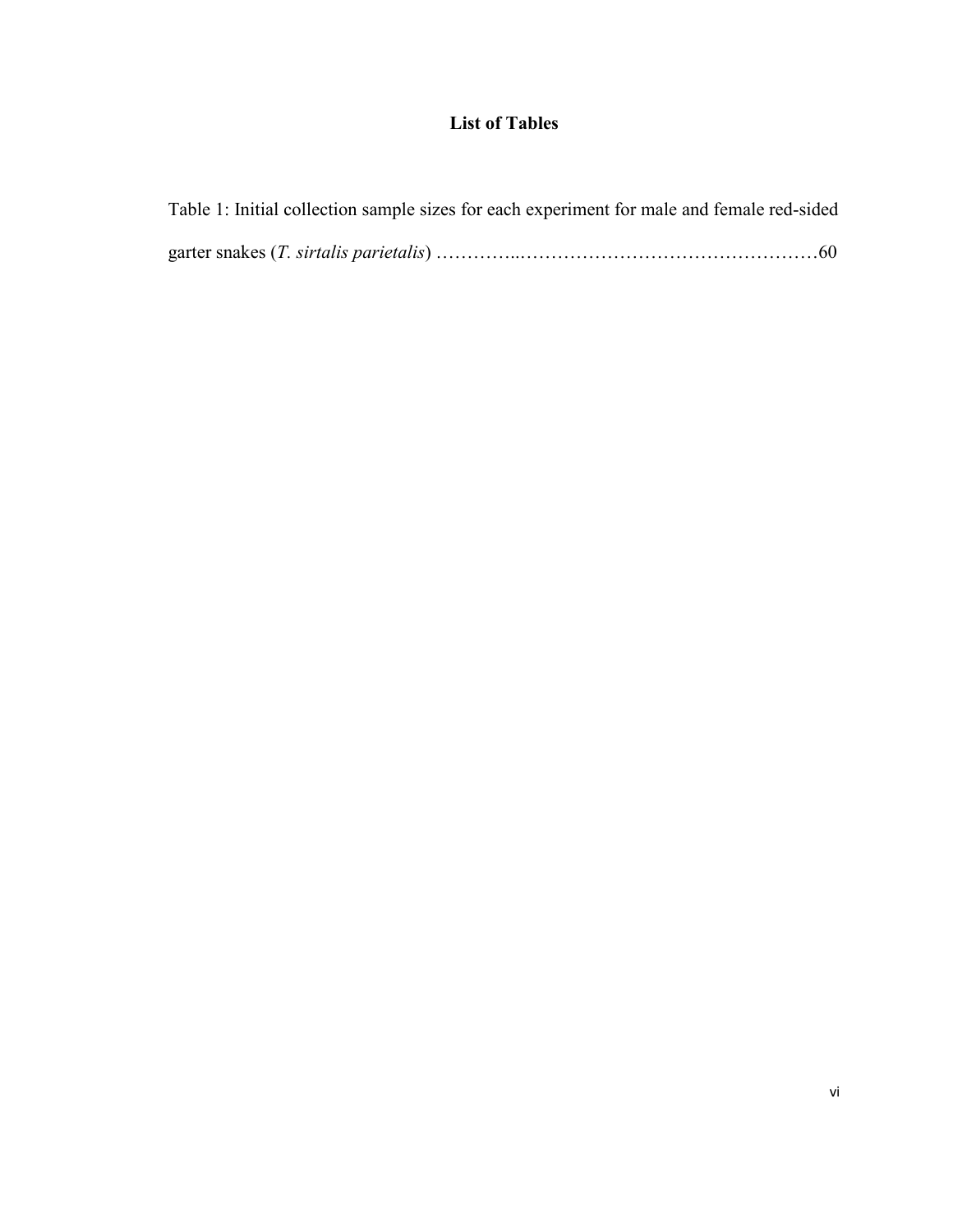## **List of Figures**

| Figure 1: Effects of season and migratory status on the total number of AVT-ir cells of    |
|--------------------------------------------------------------------------------------------|
|                                                                                            |
| Figure 2: Effects of season and migratory status on the total number of NPY-ir of male     |
|                                                                                            |
| Figure 3: Relationship between the number of AVT-ir cells within the POA and plasma        |
| estradiol and plasma corticosterone concentrations within female red-sided garter snakes   |
|                                                                                            |
| Figure 4: Effects of reproductive status on the total number of AVT-ir cells in male and   |
|                                                                                            |
| Figure 5: Effects of reproductive status on the total number of NPY-ir cells in males from |
| the feeding grounds and females from the den red-sided garter snakes $(T.$ sirtalis        |
|                                                                                            |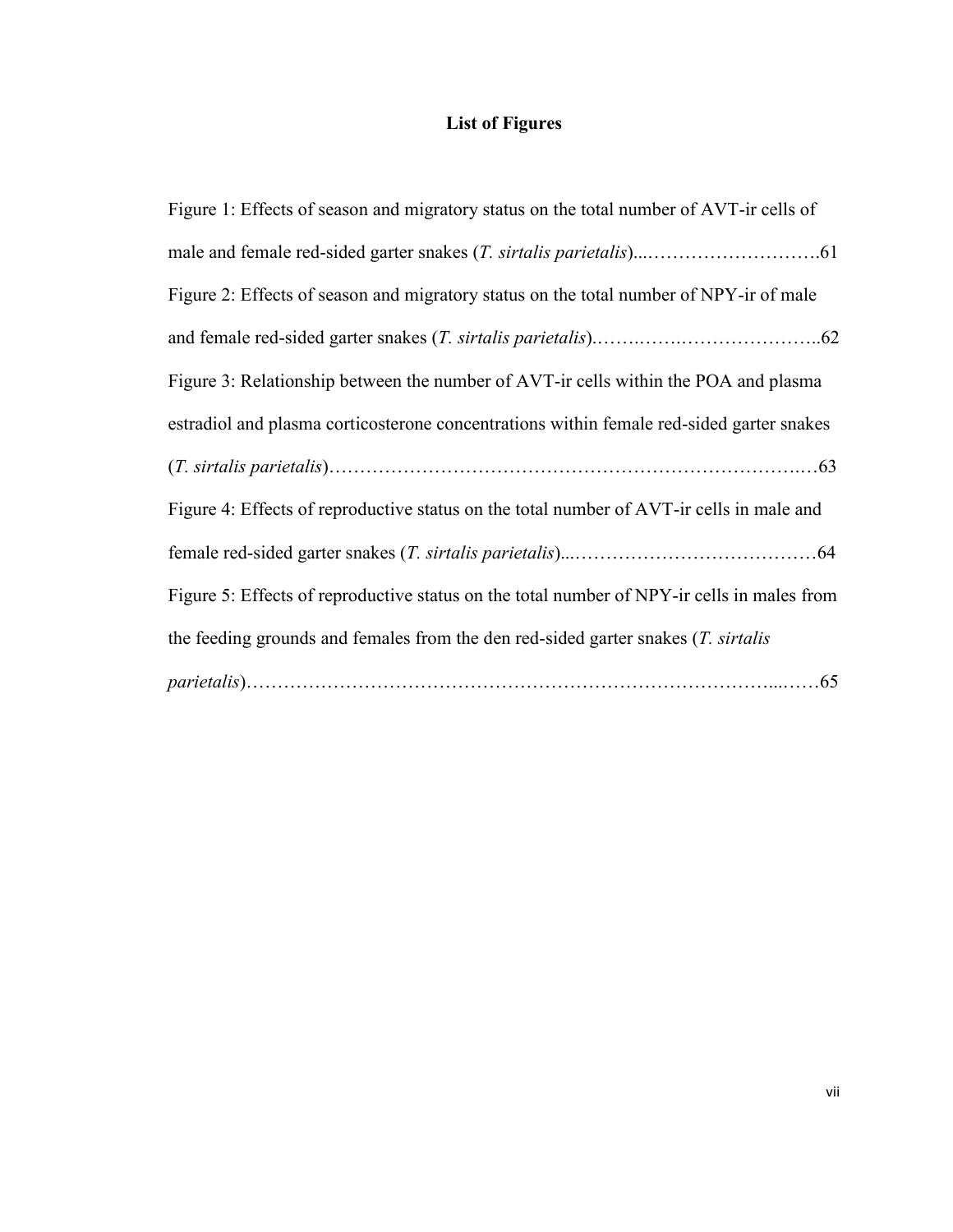## **List of Abbreviations**

| AH           | anterior hypothalamus                  |
|--------------|----------------------------------------|
| <b>ANOVA</b> | analysis of variance                   |
| <b>AVP</b>   | arginine vasopressin                   |
| <b>AVT</b>   | arginine vasotocin                     |
| <b>BNST</b>  | bed nucleus of the stria terminalis    |
| <b>BrdU</b>  | 5-bromo-2'deoxyuridine                 |
| <b>DMN</b>   | dorsomedial hypothalamic nucleus       |
| <b>LHA</b>   | lateral posterior hypothalamic nucleus |
| <b>NS</b>    | nucleus sphericus                      |
| <b>NPY</b>   | neuropeptide Y                         |
| PH           | posterior hypothalamus                 |
| <b>POA</b>   | preoptic area                          |
| <b>PVN</b>   | periventricular hypothalamic nucleus   |
| SON          | supraoptic nucleus                     |
| <b>SVL</b>   | snout-vent length                      |
| <b>VMN</b>   | ventromedial hypothalamic nucleus      |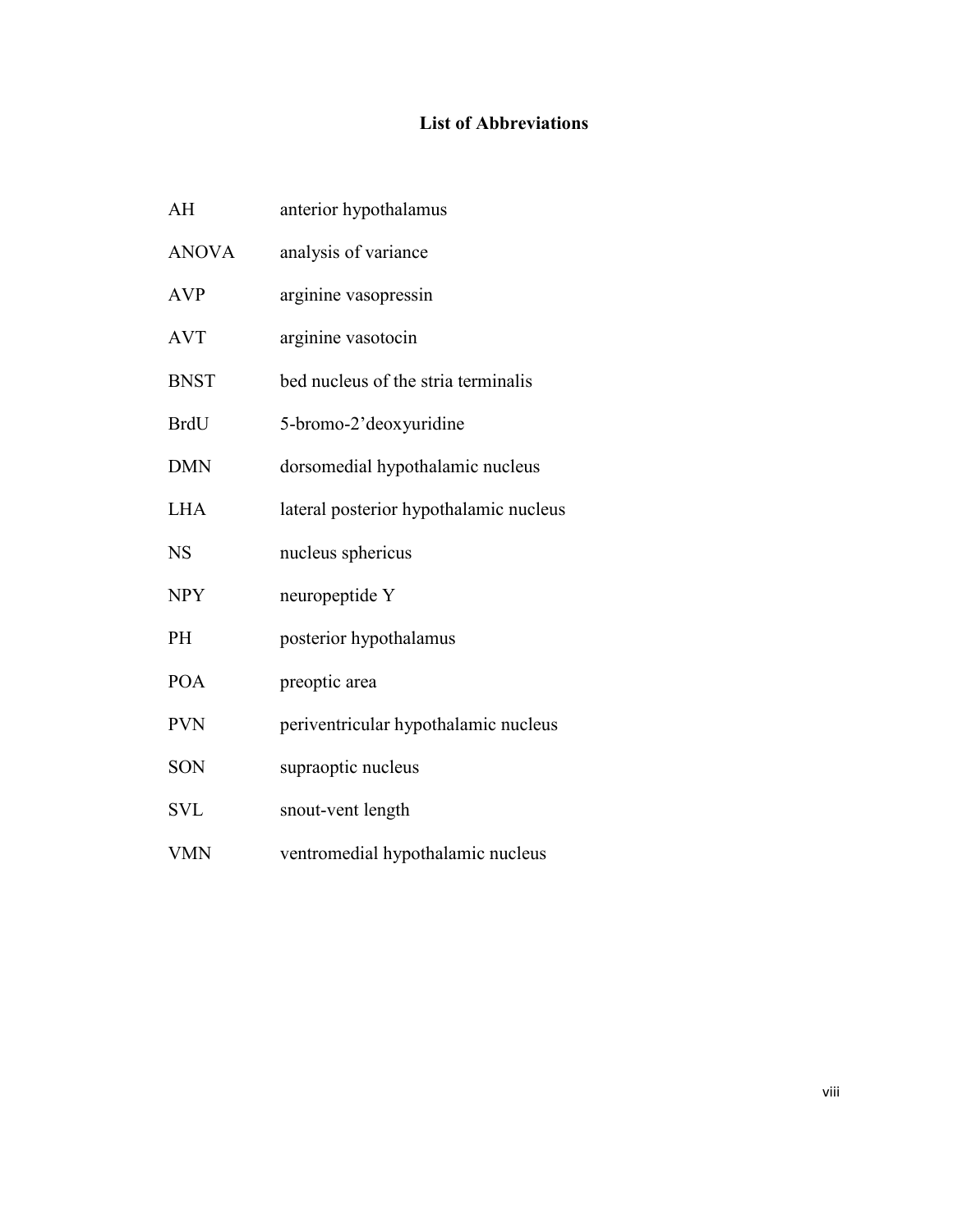#### **CHAPTER 1: Introduction**

#### *Life-history Stages and Transitions*

A life-history stage is characterized by a set of distinct behaviors, morphologies, or physiologies associated with a single life event. These life-history stages can include breeding, mating, migration and hibernation cycles (Wada, 2008). In some animals, lifehistory stages are incompatible with one another. For example, mating behaviors are not usually expressed simultaneously while an animal forages, so animals must transition from one set of physiologies and behaviors to another. Thus, a life-history transition can be broadly defined as a transition from one physiological or behavioral state to another. Some species exhibit cycles of behaviors yearly, seasonally, or within a single season and each stage of this cycle can be recognized by the specific behaviors exhibited by an animal during that stage. For example, animals in reproductive states exhibit mating behaviors like courtship or mounting.

Transitions from one life-history stage to another often occur between seasons (Wingfield, 2008; Wingfield et al., 1998). For example, grizzly bears (*Ursus arctos*) are hyperphagic during the autumn and hypophagic during winter hibernation (Bryan, 2013). Success during an individual bear's feeding season is critical to future success during energetically costly events such as reproduction (Bryan, 2013). Additionally, anadromous fish like the Atlantic salmon (*Salmo salar*) have distinct life-history stages within a single year and among years. Atlantic salmon spawn during the autumn or winter and is partially characterized by reduced feeding behavior. After spawning, some individuals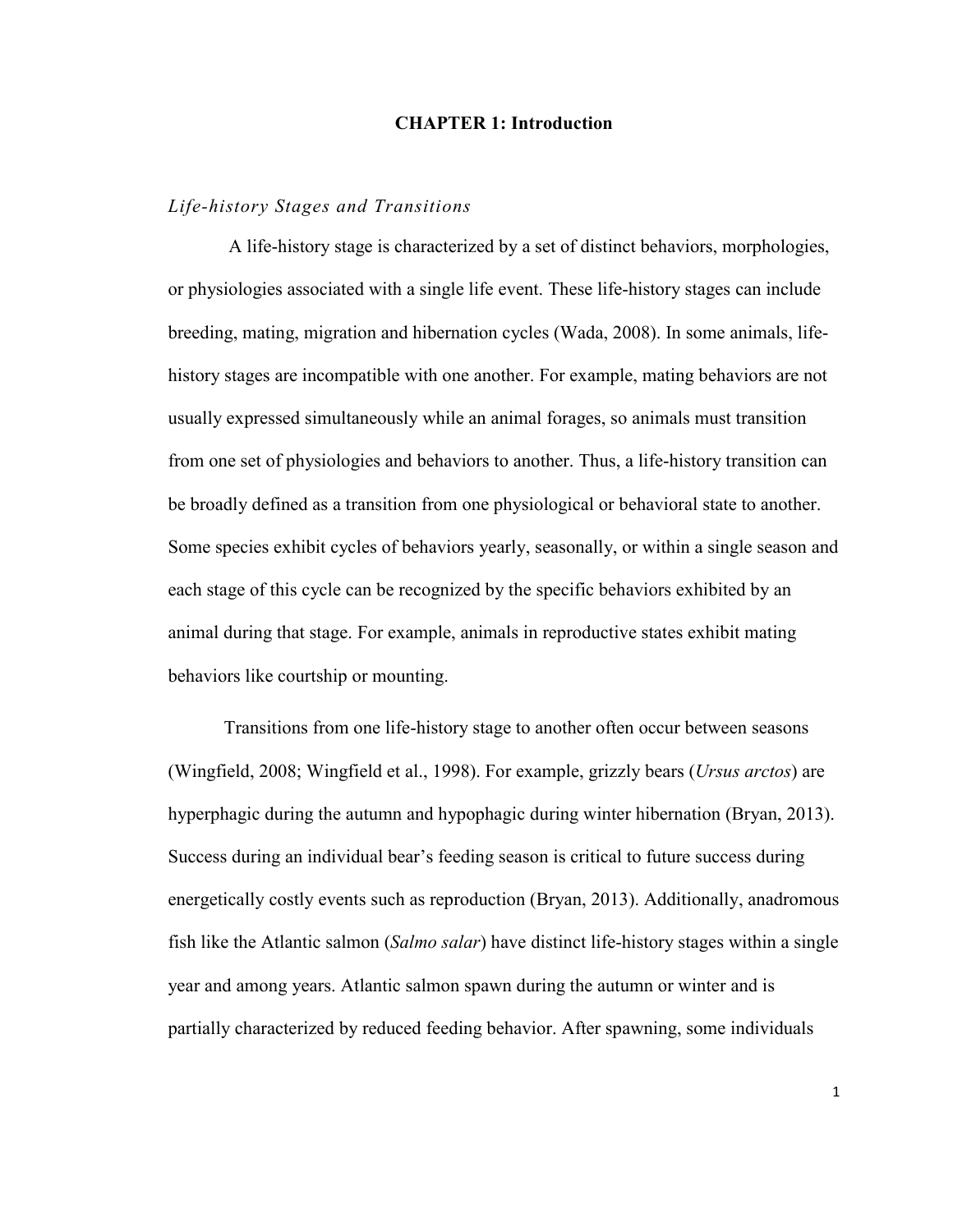will either return to the sea or wait until the spring to resume feeding (Jonsson and Jonsson, 2009; Jonsson et al., 1990; McBride et al., 1965). Each of these stages, and associated behaviors, can influence success at the next stage, or carry-over effects. For example, the quality of overwintering location for American Redstart influences the date of migration, resources available to fuel reproduction and eventual reproductive success (Reudink et al., 2009).

Life-history transitions are often linked with migratory or dispersal events that allows an animal to utilize different geographic resources during specific life-history stages. Because motivation for specific resources change, animals often disperse to new locales with new resources during life-history transitions. For example, male Puget Sound white-crowned sparrows (*Zonotrichia leucophrys pugetensis*) migrate to spring breeding grounds and exhibit courtship behavior to attract and copulate with female sparrows. During spring migration, this species undergoes a transition period between regressed gonads in the winter and reactivation and development of gonads for the spring breeding season (Wingfield et al., 1998; Wingfield and Farner, 1978). However, the mechanisms that regulate these life-history transitions are poorly understood. We know some of the mechanisms that regulate behaviors within a single life-history stage (e.g., courtship behavior during the mating season), but how behaviors change from one-toanother during migration is not yet understood.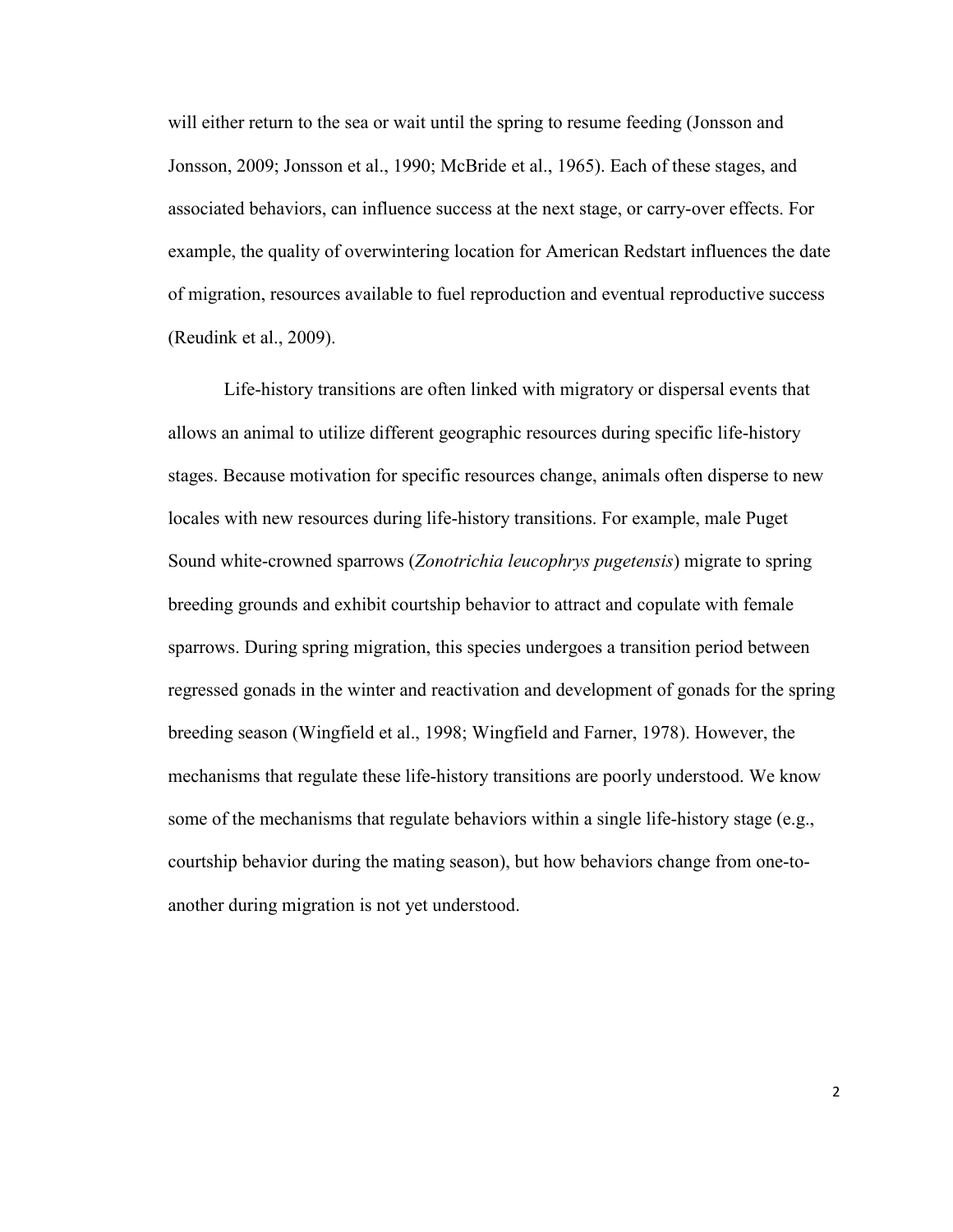#### *Synchronization of Seasonal Life-history Stages*

Many animals must synchronize behaviors with optimal environmental conditions, and often there is a temporal separation between behaviors. With respect to temporal separation, reproductive and foraging behaviors are sometimes not exhibited during the same time period and critically must be synchronized with optimal environmental conditions. Indeed, North American elk (*Cervus elaphus nelsoni*) copulate and fertilize eggs in the fall such that that parturition coincides appropriately with a nutrient flush that occurs during the late spring/ early summer (Powers et al., 2011). Additionally, grizzly bears have a distinct feeding season that coincides with an influx of spawning salmon at the bears' feeding grounds (Wilson, 1993). This provides an appropriate and abundant fuel reserve for bear survival during winter hibernation. Not only does the onset of specific behaviors need to be synchronized, but variations in individual behavior types need to be synchronized to a specific life-history stage. For example, some animals have evolved different feeding tactics for each food type that becomes available during that life-history stage. Dunlins (*Calidris alpina*) utilize different foraging strategies during different seasons to aid in prey capture of different types. During spring migration, there is an abundance of worms, bivalve siphons and shrimp that are captured by dunlins using a visual foraging strategy, but during winter they shift to a probing strategy that is more effective when food is less abundant and directed mostly at small buried bivalves (Martins et al., 2013). The different feeding strategies utilized by dunlins must coincide with the location and time of availability of food items.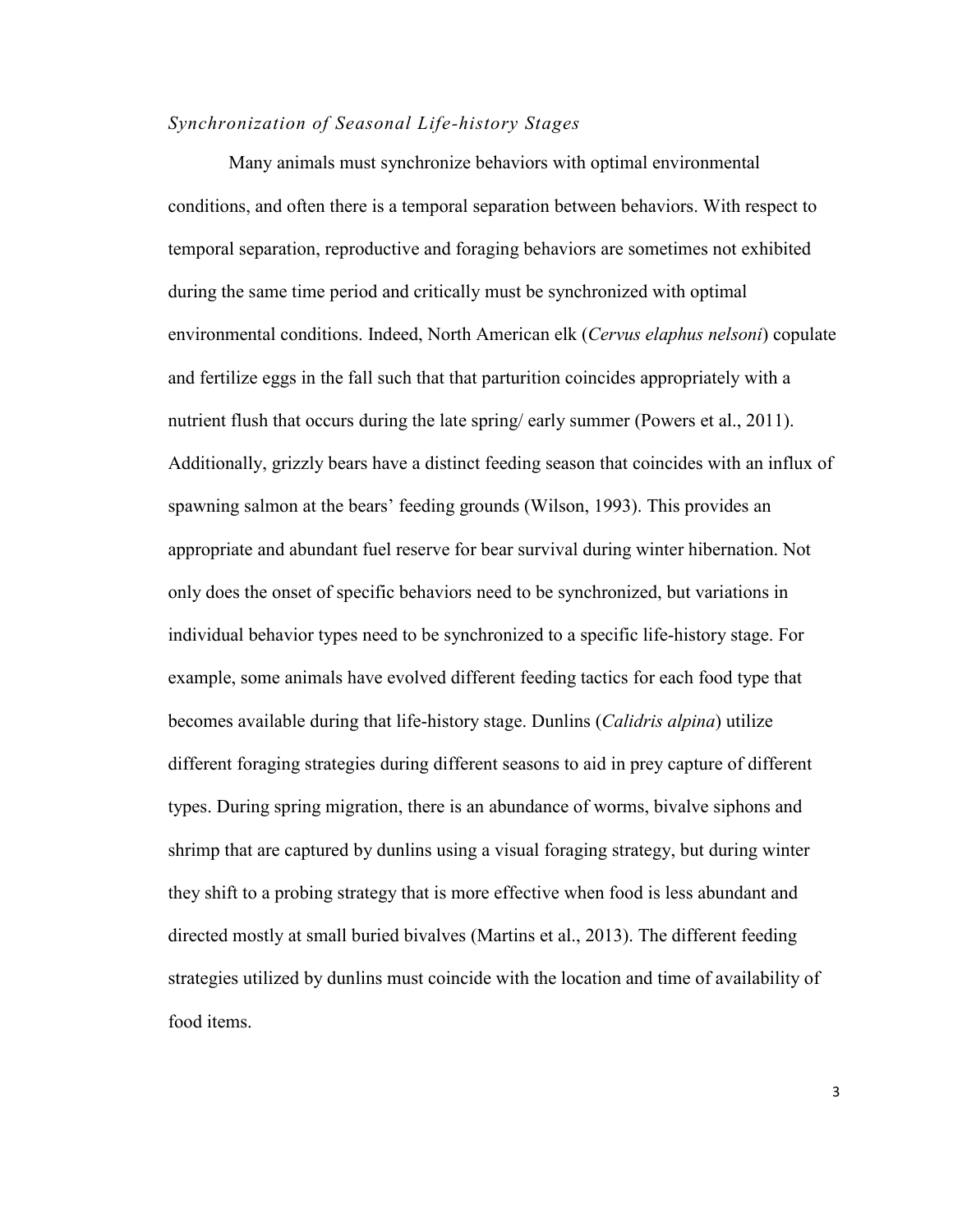Synchronization ensures that the timing of reoccurring life-history transitions coincides with opportunities to mate and eat. If the timing of a life-history transition and associated behaviors are not timed correctly, then the individual can suffer consequences that impact fuel acquisition and ultimately decrease reproductive fitness. Mistiming has been demonstrated in Atlantic salmon embryos. Skoglund et al. (2011) incubated Atlantic salmon embryos at different temperatures, which resulted in different hatching times. The embryos that were incubated at temperatures below that of controls hatched later, had lower body mass, and decreased survival. The authors attributed this decreased survival to higher stream densities of fish that had emerged earlier and consumed a majority of the resources, leaving the late hatching fish with fewer resources (Skoglund et al., 2011). Similarly, Peary caribou (*Rangifer tarandus pearyi*) exhibit different calving times than availability of food resources because plant-growing seasons are altered by climate change (Post and Forchhammer, 2008), which is impacting fitness.

There is a need to understand how behaviors are regulated, so that we may understand how the timing of transitions are regulated. Transitions in behavior are often driven by a particular environmental factors the animal experiences, for example, resource availability. Knowledge of these mechanisms will allow us to better predict how populations will respond to climate change (Ball and Ketterson, 2008). For example, egg laying time in great tits (*Parus major*) over a 23 period has slowly advanced in response to increased environmental temperatures, but the peak in abundance of the great tit's major food item (i.e., caterpillars) has not advanced as rapidly. This has resulted in a mismatch between peak food demand of young and peak food abundance (Visser et al.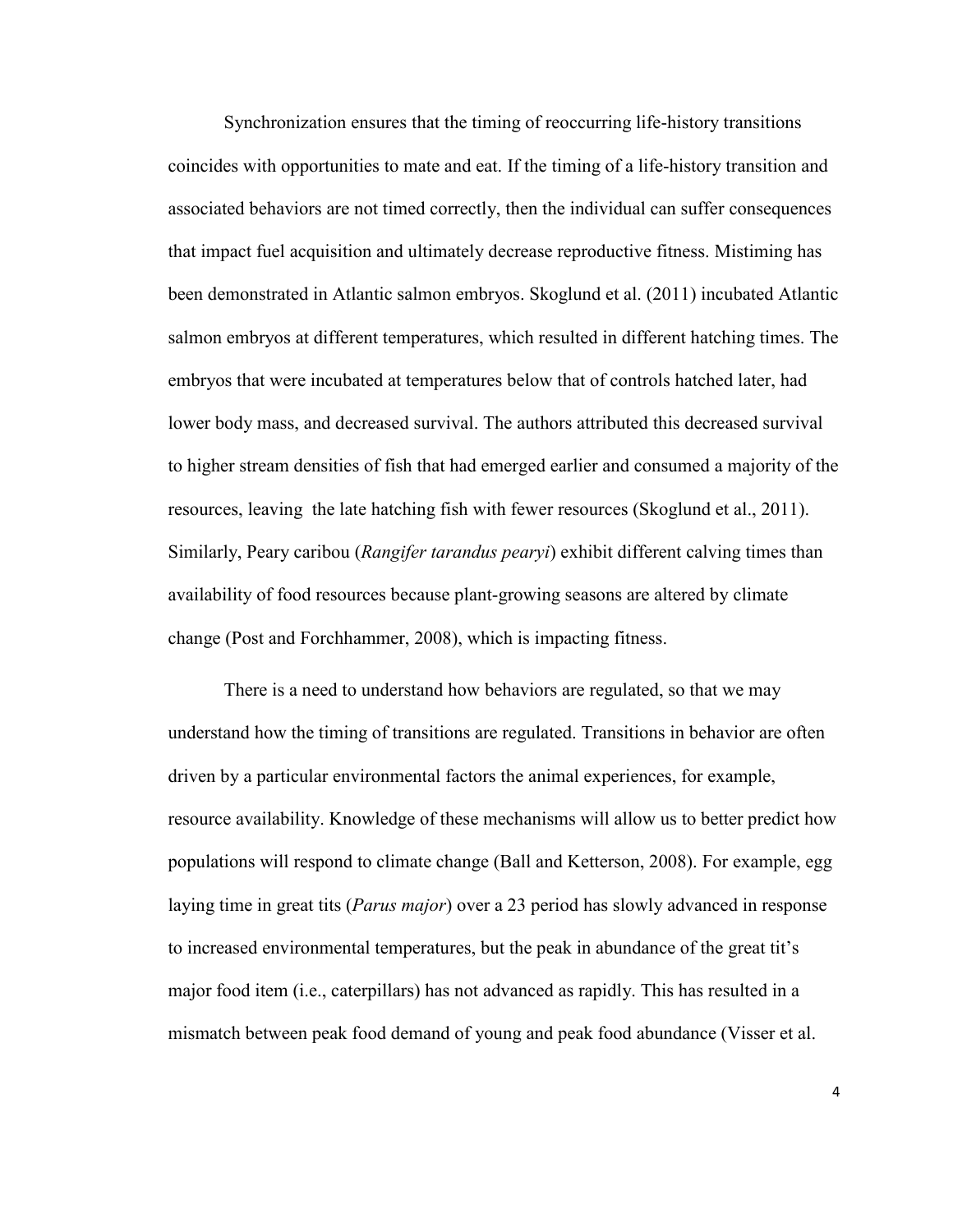(2006, 1998), and underscores the importance of understanding the mechanisms of behavior transitions to better understand how an organism responds to environmental cues. In the above case, great tits and caterpillars responded to the same environmental cue by either advancing or delaying, respectively, life-history stage.

#### *Sex Differences of Life-history Transitions*

The regulation of life-history transitions plays a significant role in the behavior that an animal should and/or will exhibit. It has been demonstrated numerous times in various species that there are seasonal differences in behaviors (see above). However, there are also differences between ages and sexes within species during a single lifehistory stage. For example, males may need more energy during the mating season, whereas females will need more energy to fuel pregnancy following the mating season. Males and females can migrate at different times, with mismatched deactivation of specific behaviors during migration. For example, female Syrian hamsters (*Mesocricetus auratus*) cease mating behavior prior to male hamsters. Sex differences in behavioral responses to hormones are also evident after gonadectomy in a laboratory setting. Receptivity behavior of female rats (*Rattus* sp.) declines within hours after ovariectomy, whereas male rats will continue to copulate for weeks after gonadal hormones are removed from circulation (Beery, 2007; Moreines and Powers, 1977). Additionally, males often initiate mating behavior or arrive at breeding grounds prior to females. Female greater sage grouse (*Centrocerus urophasiamus)* arrive after male grouse form a lek (Boyko et al., 2004), and many migratory birds, including female Puget Sound white-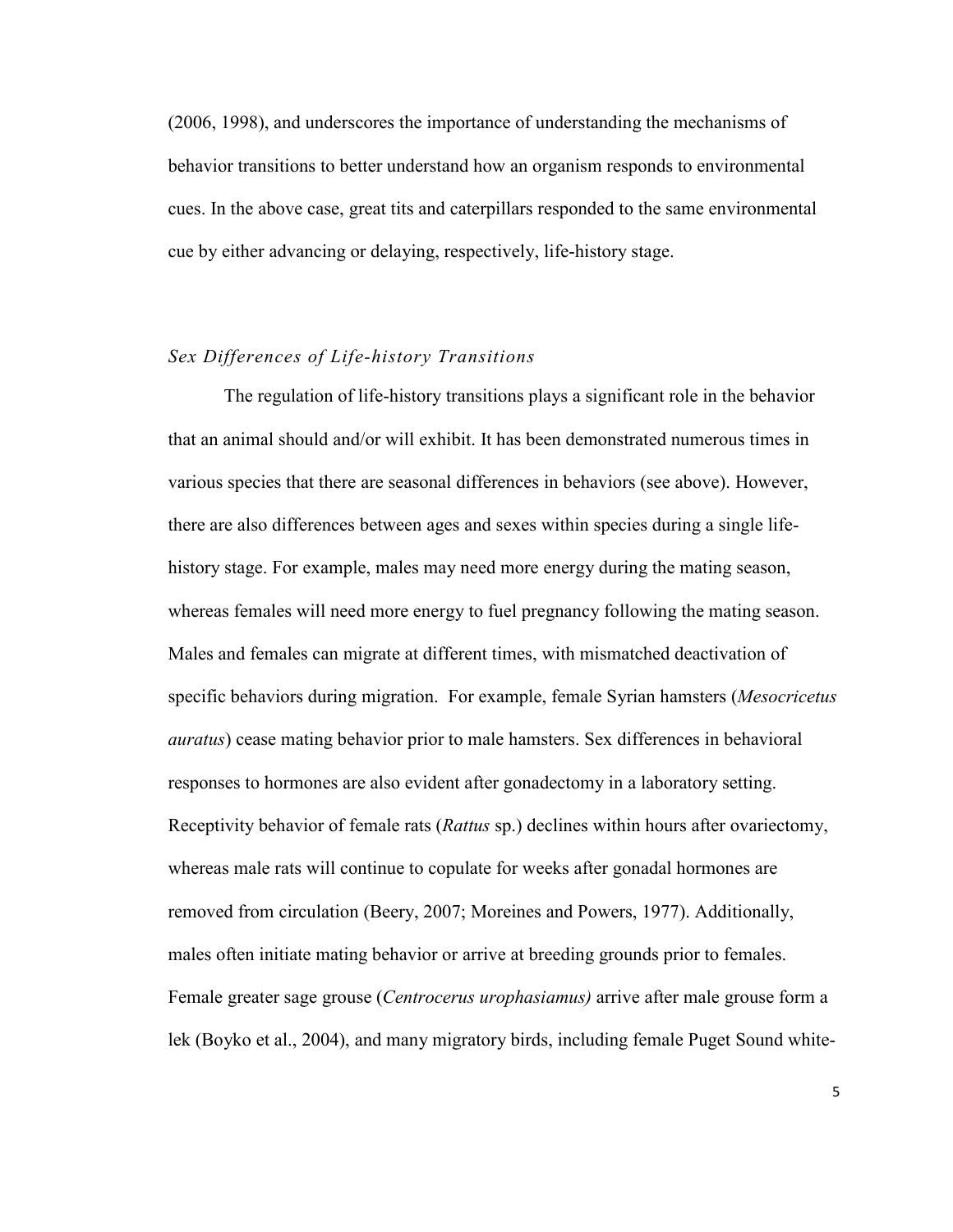crowned sparrows and Eastern Kingbirds (*Zonotrichia leucophrys pugetensis* and *Tyrannus tyrannus*, respectively), arrive after male sparrows at the spring breeding grounds following migration (Cooper et al., 2009; Wingfield and Farner, 1978). Similarly, female red-sided garter snakes (*Thamnophis sirtalis parietalis*) emerge from winter hibernacula, copulate and disperse from the hibernaculum to feeding grounds (usually within 1 day of emergence), whereas male snakes spend several weeks at the hibernaculum searching for more courtship opportunities prior to dispersal (Shine et al., 2001; Moreines and Powers, 1977). The mechanism regulating such sex differences in the timing of life-history transitions is unknown.

Additionally, when males and females do not respond to stimuli in the same way, life-history events can become desynchronized within a species. European starlings (*Sturnus vulgaris*) that experienced an increase in temperature during the breeding season compared to previous years had a shortened breeding season. Male starlings had earlier testicular regression than control starlings, while female starlings remained reproductively active. Further studies are needed to understand the mechanisms of these sex differences in timing of physiological, hormonal and behavioral events (Dawson, 2005). Neuroendocrine studies are one of the key research areas for gaining a better understanding of these life-history transitions (Wingfield, 2008).

#### *Neuropeptides as a Mechanism of Behavioral Transitions*

Despite the importance of life-history transitions to both individual survival and reproductive success, we know very little about the physiological mechanisms mediating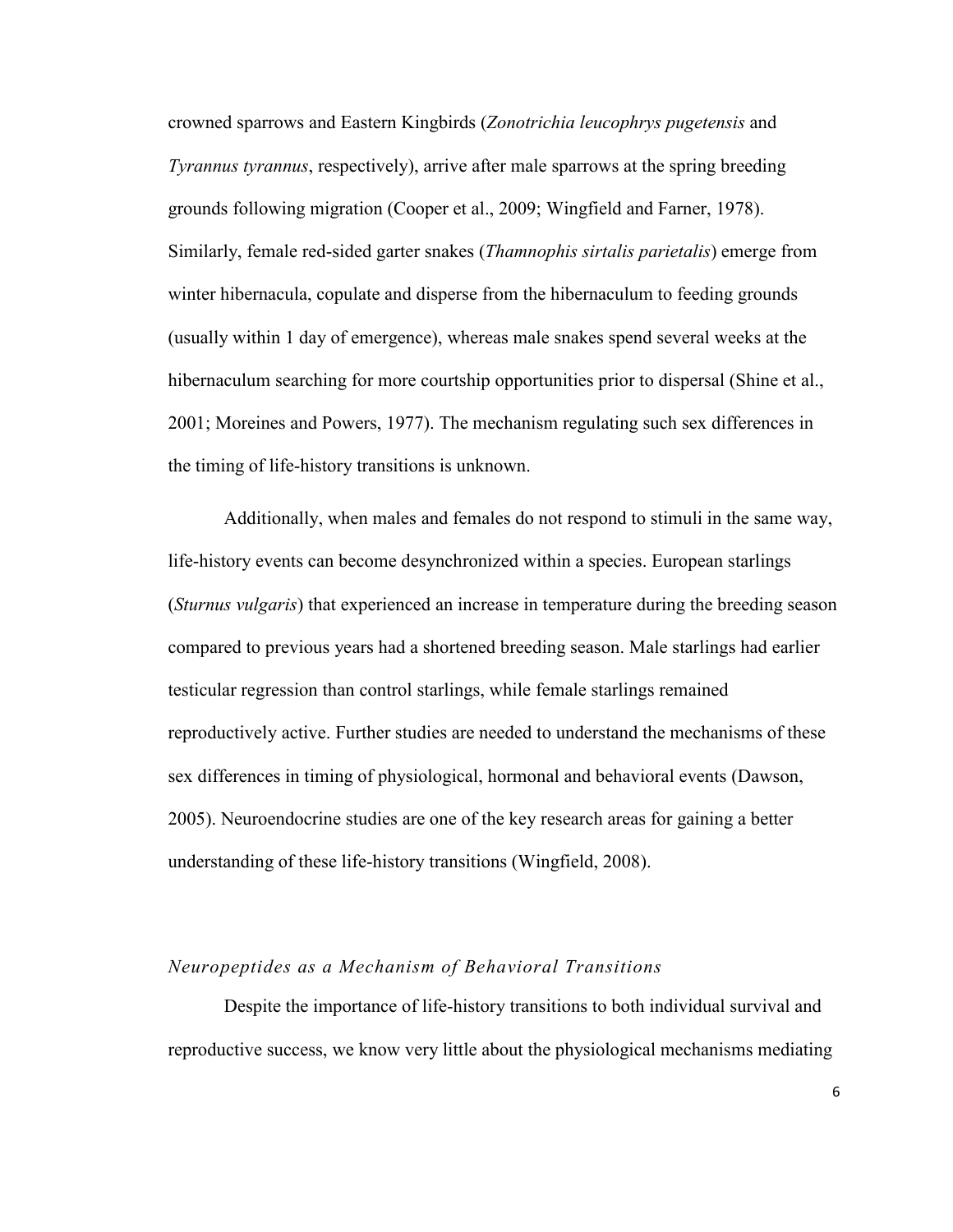such transitions. For example, there are many hormones and neuropeptides that regulate feeding behavior as well as reproductive behavior (Schneider et al., 2013). However, how these factors interact to regulate *transitions* from courtship to feeding behavior under natural conditions are poorly understood. Neuropeptides are defined as a protein hormone produced by a neuron (Burbach, 2011), and are a likely mechanism regulating life-history transitions. Neuropeptide systems control motivational behavior as well as the prioritization of behaviors based on both internal cues (e.g., body fat content) and environmental stimuli (e.g., mate- or food- availability) (Schneider et al., 2013). Two neuropeptides that have an evolutionarily well conserved function, and are important to reproductive and feeding behavior are arginine vasotocin and neuropeptide Y.

The nonapeptide arginine vasotocin (AVT) and its mammalian homologue, arginine vasopressin (AVP), play a critical role in mediating reproductive behaviors and are known to have context-dependent effects (Wilczynski et al., 2005; Goodson and Bass, 2001). For example, AVT/AVP are associated with seasonal variation and sex differences in courtship and social behavior (Madison et al., 2008; Goodson, 2005; Toyoda et al., 2003; Tito et al., 1999; Boyd, 1994, 1991). More than any other class of neuropeptide, these homologues are the axis of social and reproductive behavioral plasticity, and AVT/AVP neuron locations are highly conserved throughout vertebrates (Goodson, 2005; Lim et al., 2004; Goodson and Bass, 2001; Foran and Bass, 1999; De Vries and Boyle, 1998). Moreover, many AVT injection studies (intraperitoneal [IP] and intracerebroventricular [ICV]) have demonstrated that AVT induces behavior effects via a dose-response, and at higher doses, reduced effects of AVT can be observed (Madison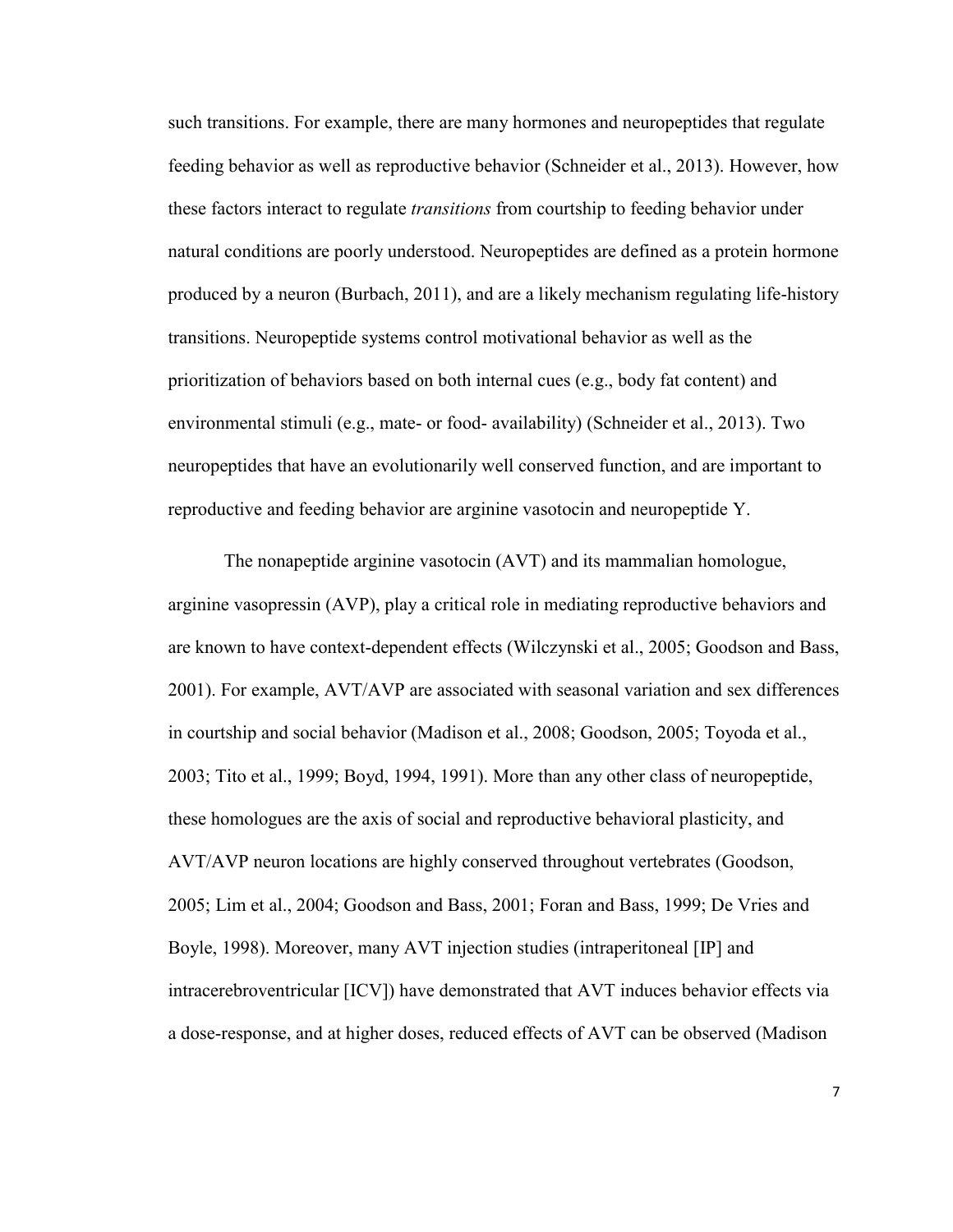et al., 2008; Tachibana et al., 2004; Salek et al., 2002; Boyd, 1991; Caldwell et al., 1986). The effects of AVT on social and sexual behavior also varies among species (Wilczynski et al., 2005; reviewed by Goodson and Bass, 2001). Mendonça (2013) examined differences in cleaning behavior between Indo-Pacific bluestreak cleaner wrasse (*Labroides dimidiatus*) and corallivore wrasse (*Labrichthys unilineatus*), which do not exhibit cleaning behavior. Cleaning mutualistic behavior is exhibited by wrasse as (1) an approach to 'client' reef fish, and (2) followed by tactile cleaning of the 'client' fish. The cleaner wrasse had lower AVT-immunoreactive (ir) cell number and smaller cell size when compared to corallivore wrasse. An intramuscular injection of AVT into cleaner wrasse decreased cleaning behavior and approaches to 'client' reef fish, providing evidence that AVT regulates social behavior (Soares, et al., 2012). AVT-ir cell number did not vary between sexes in either of the two species, suggesting that AVT does not regulate sex-differences in these two wrasse species (Mendonça, et al., 2013), but these results could be due to a small sample size.

AVT is known to increase reproductive behavior in numerous species. In male white perch (*Morone Americana*), courtship behavior increased after ICV AVT when compared to IP injection (Salek et al., 2002). Additionally, ICV and IP AVT treatment increased courtship behavior in male red-bellied newts (*Cynops pyrrhogaster*), and in male and female bullfrogs (*Rana catesbeiana*), which exhibit sex-specific behaviors in response to injection (Toyoda et al., 2003; Boyd, 1994). Exogenous AVT stimulates oviposition and parturition time in female eastern fence lizards (*Sceloporus undulates*) (Guillette et al., 1990). The increases in reproductive behavior in response to AVT are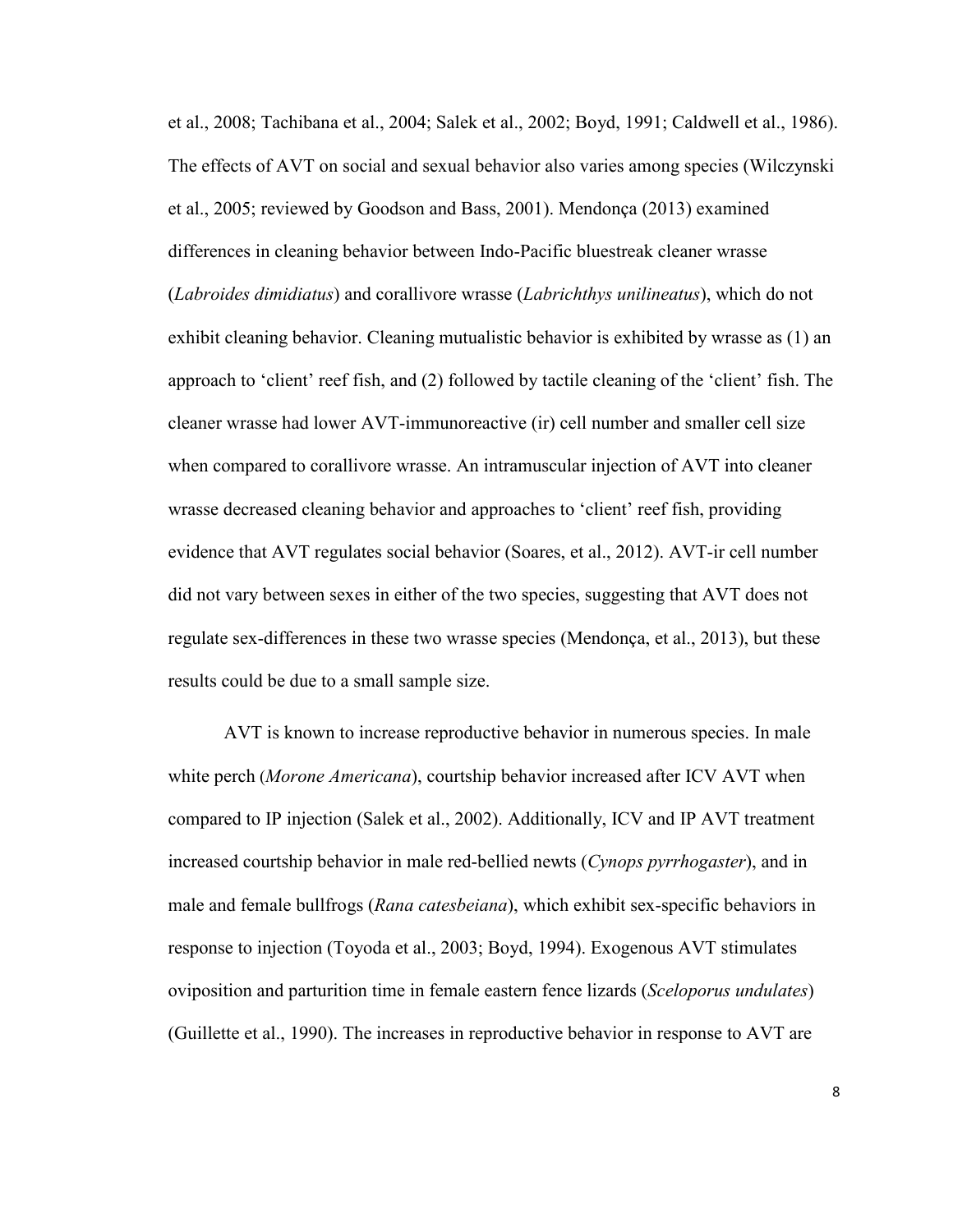observed in different motor pathways (e.g., clasping and calling behavior). An ICV injection of AVT increases amplexis in rough-skinned newts (*Taricha granulosa)*, while antagonists reduce amplectic clasping behavior (Moore and Miller, 1983). In male cricket frogs (*Acris crepitans)*, IP AVT increased the probability of reproductive calling behavior. After AVT was injected, call characteristics were associated with less aggressive calls, which were more attractive to female cricket frogs than those of salineinjected male frogs (Marler, et al., 1995). Additionally, in all these studies, the researchers observed a greater sensitivity to AVT (and lower dose needed) using ICV treatment compared to IP. These studies support a role for AVT as an important neuromodulator (Salek et al., 2002; Boyd, 1994; Le Mevel et al., 1991; Moore and Miller, 1983). Many studies have addressed AVT as an important mediator of reproductive and social behavior, and have addressed sex differences in behavior and AVT-ir cell number. However, few studies have examined the role of AVT in life-history transitions under natural field conditions (Salek et al., 2002). Specifically, does AVT activate or deactivate reproductive behavior during a life-history transition to a new suite of behaviors?

In contrast, Neuropeptide Y (NPY) is one of the most abundant neuropeptides in the central and peripheral nervous systems (Malva, et al., 2012). NPY was discovered in 1982 as part of a family of three peptides: NPY which is only found in neurons; peptide YY which is found in both neurons and endocrine cells; and pancreatic polypeptide which is found mainly in the endocrine pancreas. The two latter peptides are gut hormones (Gehlert, 2004; Tatemoto et al., 1982). NPY is a neuromodulatory peptide that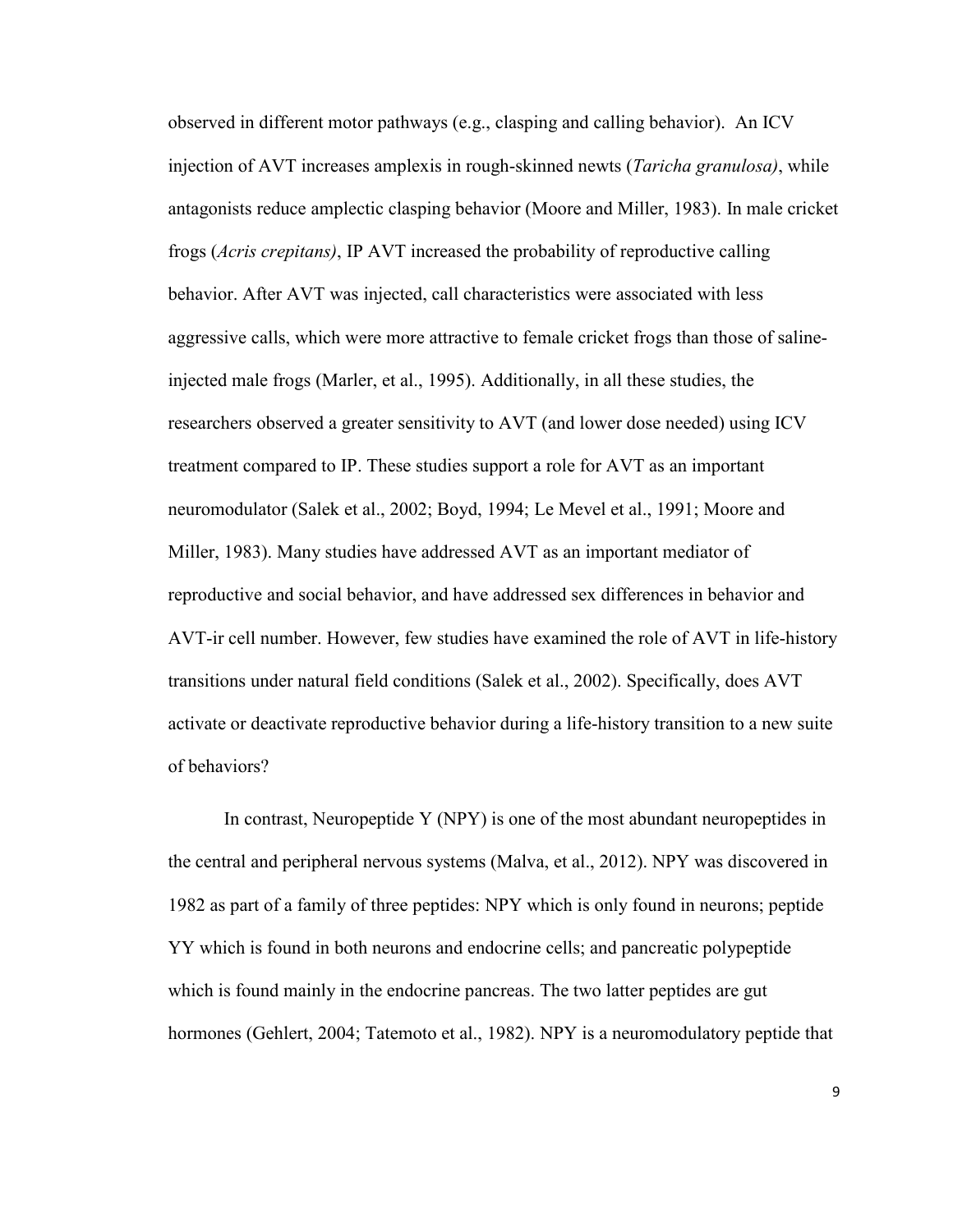regulates appetite and feeding behavior in all vertebrates studied, including red-sided garter snakes (Maniam and Morris, 2012; Morris and Crews, 1990). NPY increases both appetitive (e.g., motivation for food and food-seeking behavior) and consummatory (e.g., food intake/ ingestive) feeding behaviors (Schneider et al., 2013; Mercer et al., 2011; Morris and Crews, 1990). These appetitive and consummatory feeding behaviors increase after injection of NPY into the brain ventricles of rats, musk shrews (*Suncus murinus*), bullfrog larvae, red-sided garter snakes and goldfish (*Carassius auratus*) (Shimizu et al., 2013; Matsuda K, 2009; Bojkowska K, 2008; Heinrichs SC, 1992; Egawa M, 1990; Morris and Crews, 1990). Additionally, an NPY antagonist decreased food intake compared to vehicle-treated bullfrog larvae, immature rainbow trout (*Oncorhynchus mykiss*), and zebrafish (*Danio rerio*), and NPY receptor agonist increased feeding behavior (Shimizu et al., 2013; Yokobori et al., 2012; Aldegunde and Mancebo, 2006). The effects of NPY injection on feeding behavior in male rats, bullfrog larvae, and immature rainbow trout is dose-dependent (Shimizu et al., 2013; Aldegunde and Mancebo, 2006; Sahu, 2002; Levine and Morley, 1984; Egawa M, 1990). However,, Morris and Crews (1990) observed an increase in feeding behavior with both high and low doses of exogenous NPY and the high dose did not maintain increased feeding behavior after 24 hours. Not only does exogenous treatment of NPY have a U-shaped dose response, but mRNA expression and/or changes in brain NPY-immunoreactivity cell number are observed when consummatory behavior is expressed. Fasted female rats and zebrafish showed significantly more NPY-immunoreactive cells in the brain when compared to control animals (Yokobori et al., 2012; Kovács et al., 2007). Furthermore, qualitative observations of NPY-like immunoreactivity in male and female Iberian wall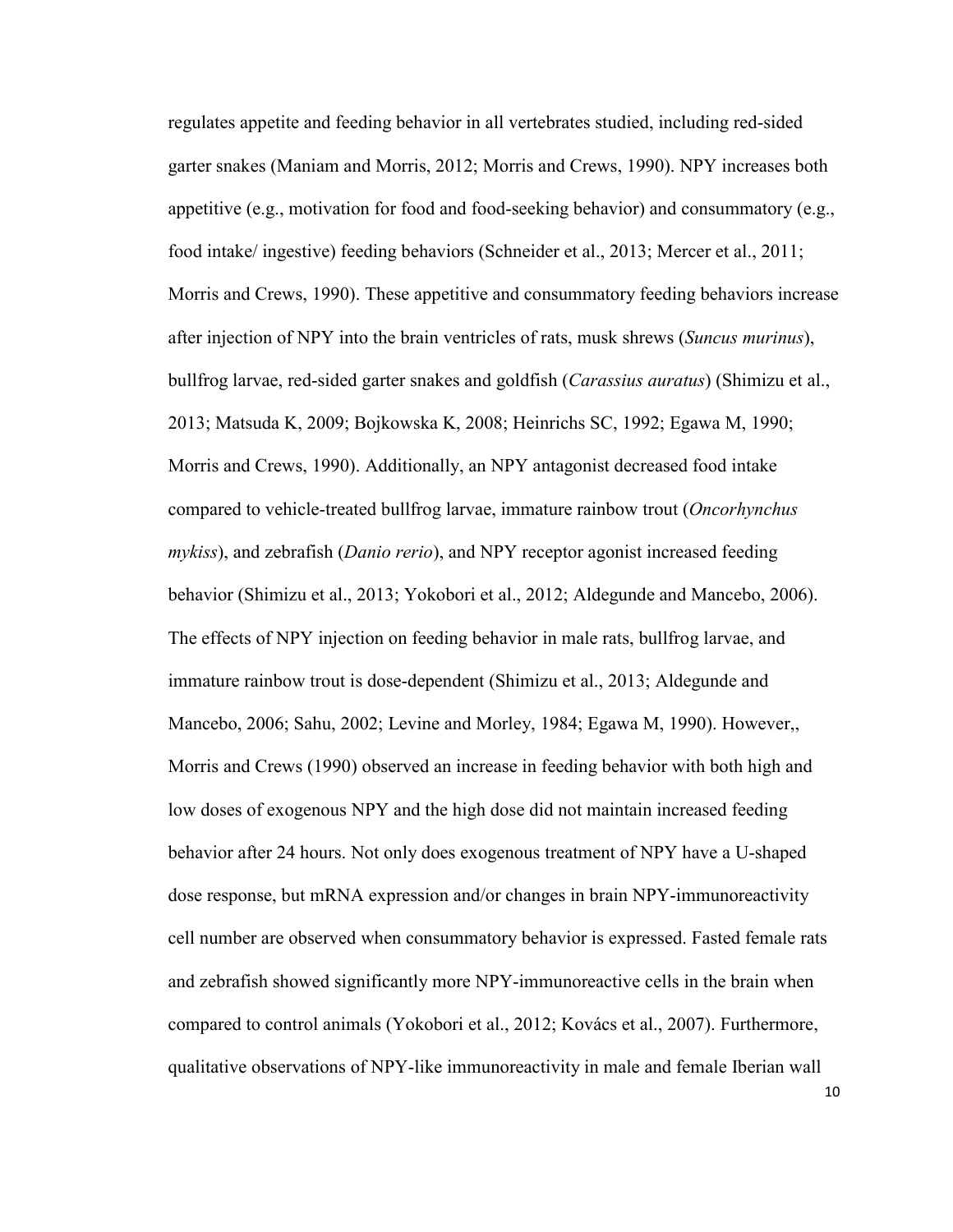lizards (*Podarcris hispanica*), revealed seasonal differences of reproductive activity as well as regional differences in NPY-like immunoreactive neurons among brain regions (Salom et al., 1994). Fasted bullfrog larvae and winter flounder (*Pseudopleuronectes americanus*) had higher NPY mRNA expression than those fed normally (MacDonald and Volkoff, 2009; Shimizu et al., 2013). In contrast, fasted male and female cunner (*Tautogolabrus adspersus),* had lower NPY mRNA expression compared to fed cunner (Babichuk and Volkoff, 2013). Collectively, these studies demonstrate the effects of NPY on consummatory behavior by injection, agonist treatment, mRNA and protein expression within numerous species.

 NPY injection has also revealed an inhibitory effect on courtship behavior in redsided garter snakes (*T. sirtalis parietalis*) and many rodents (Corp et al., 2001; Clark et al., 1997; Morris and Crews, 1990) and anxiety-like behavior in rodents. For example, Heilig and Murison (1987) injected NPY into male albino rats (*Rattus sp.)* and found increased field-activity, which is ordinarily a high-stress environment for rodents but also a method for studying habituation with a novel stimulus. These results suggest that NPY is important for increased social behavior as well as coping with stressful situations, both of which interact with motivation for feeding behavior. Furthermore, Morris and Crews (1990) suggest that NPY may be involved in the transition from sexual behavior to feeding behavior in many vertebrates.

As discussed above, there has been an abundance of research examining how both AVT and NPY regulate reproductive and feeding behaviors independently. However, we lack an understanding of how these neuropeptides regulate behavioral transitions,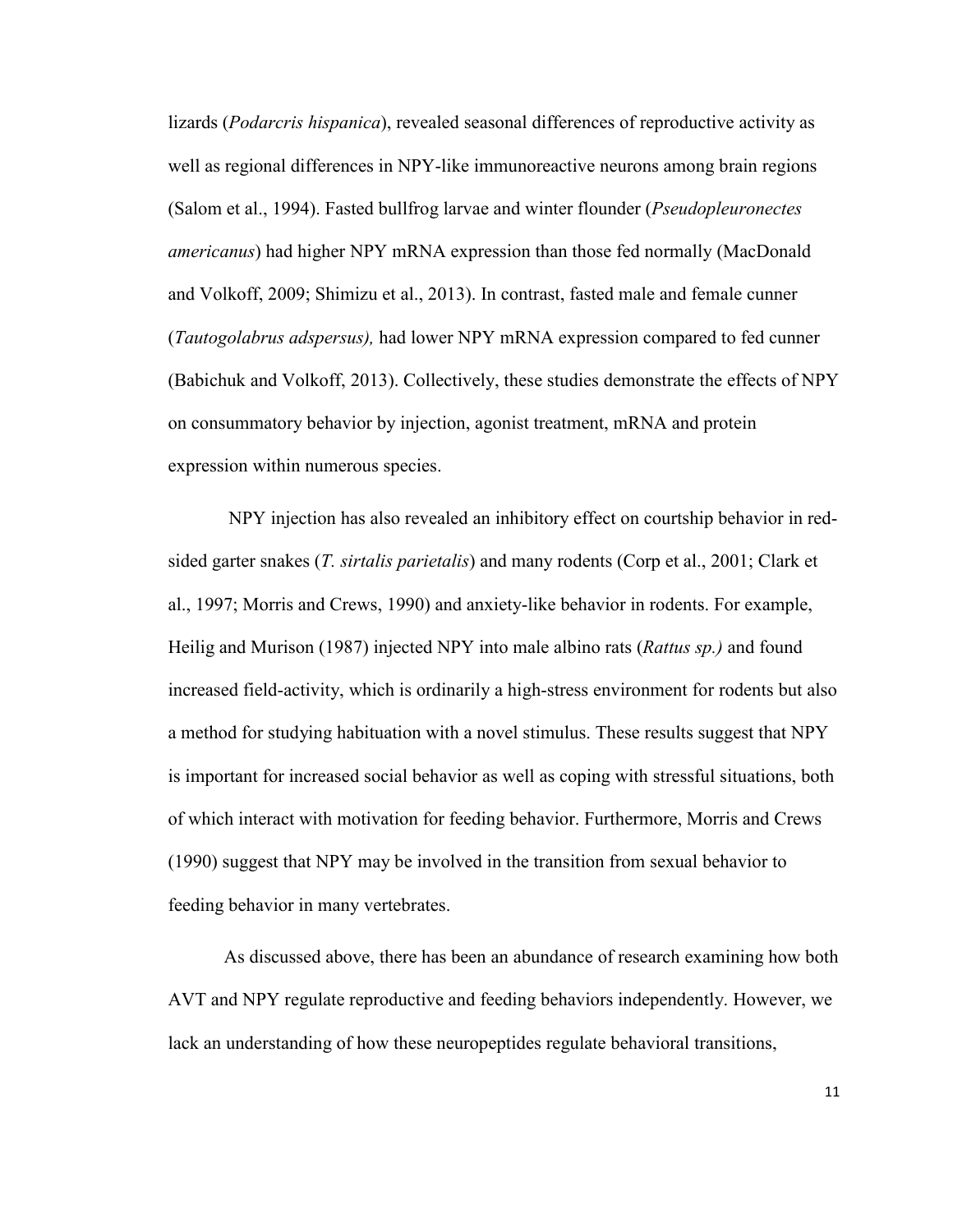specifically from reproductive to non-reproductive stages. Furthermore, because internal and external cues play an important role in mediating behavioral transitions, there is a need to study how behaviors are regulated by neuropeptides during different life-history transitions. Specifically, how do neuropeptides regulate behavioral transitions during migration between seasons and sexes. I asked these questions to gain an understanding of the how AVT and NPY change between seasons, sexes, and during life-history stage transitions within red-sided garter snakes.

#### *Study System*

Red-sided garter snakes have an intense spring mating season lasting approximately one month, after which snakes disperse up to 18 km to summer feeding grounds (Gregory, 1977). Females transition from mating to dispersal and feeding behavior soon after emergence from their communal hibernaculum, whereas males remain near the hibernaculum for several weeks, searching for emerging females. Importantly, males do not eat during the mating season (Gregory, 1977). This lack of feeding behavior does not result from an absence of food items, as males actively choose courtship over feeding opportunities during the mating season (O'Donnell, et al., 2004). These data suggest that the life-history transition from mating to feeding behavior is regulated by an endogenous factor. Once snakes disperse, they do not return to the hibernaculum for further courtship opportunities (Shine et al., 2001). Snakes migrate to their summer feeding grounds, where they remain for 3 months. After the feeding season, snakes migrate back to the hibernaculum (Gregory, 1977). The well-characterized and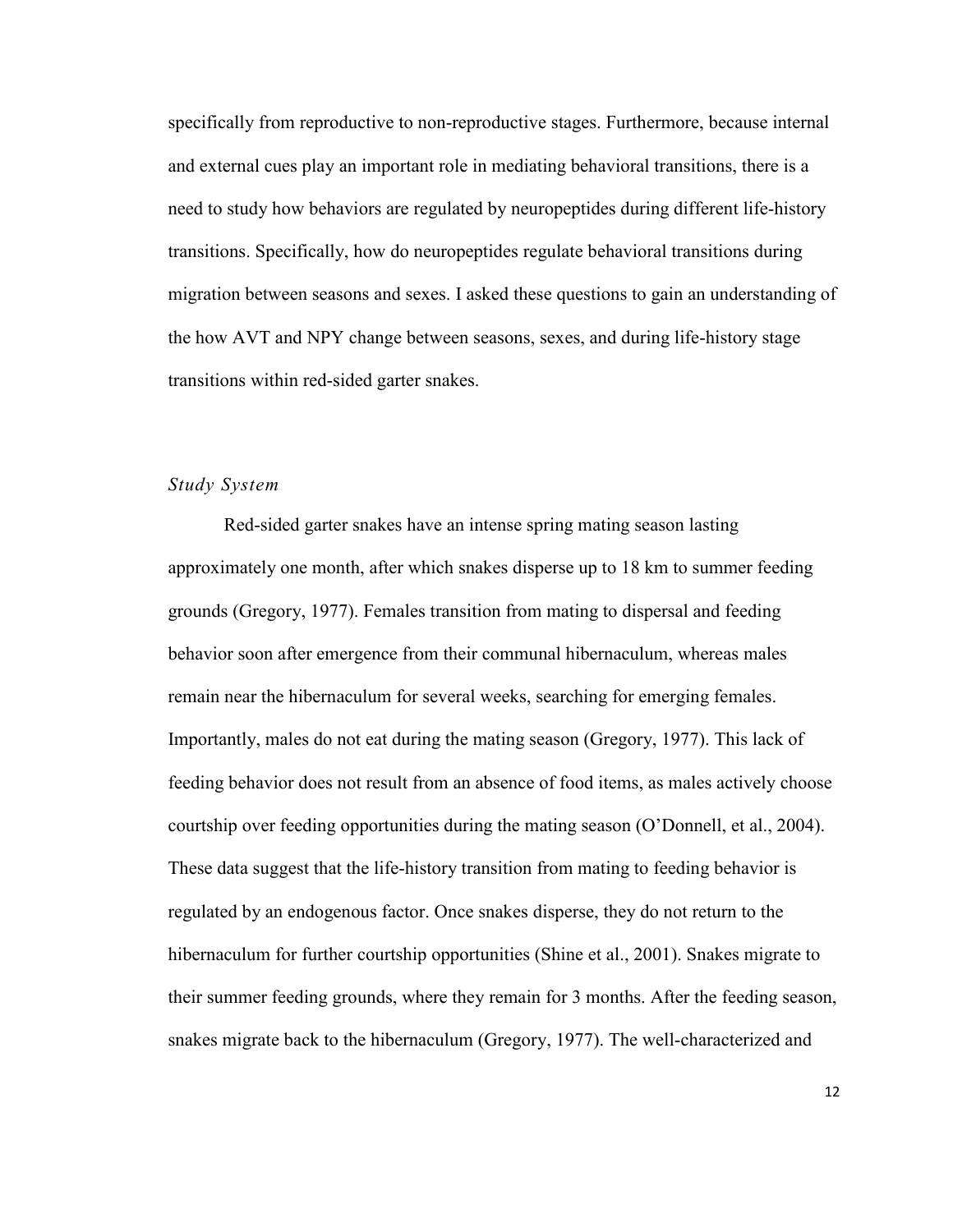sexually dimorphic timing of these life-history transitions, as well as distinct behaviors associated with each stage in *T. sirtalis parietalis* make it an excellent model organism to address my research questions.

#### *Questions and Hypotheses*

In chapter two, I will examine if there are seasonal differences in AVT- or NPYimmunoreactive cell number between the spring and fall dispersal periods within male and female red-sided garter snakes. I will use immunohistochemistry to label arginine vasotocin (AVT), an important peptide for reproductive behavior, and neuropeptide Y (NPY), an important peptide for the regulation of feeding behavior. These immunoreactive labeled cells provide a marker for examining neurons that are producing sufficient amounts of protein that can be detected by the assay. Note that, because of the threshold of detection, it is unlikely we are detecting NPY bound to receptors that are to be internalized at the synaptic cleft. I will address the following research questions within chapter two:

**1) Are there seasonal differences in AVT and NPY?** *I hypothesize that snakes* 

*returning from feeding grounds during the fall will have more NPY cells compared to courting snakes collected during the spring. Furthermore, I hypothesize that courting snakes collected during the spring mating season will have more AVT cells compared to non-courting snakes collected during the fall.*

**2) Are there sex differences in the timing of changes in AVT and NPY?** *I hypothesize that females will exhibit changes in AVT and NPY compared to males because they likely*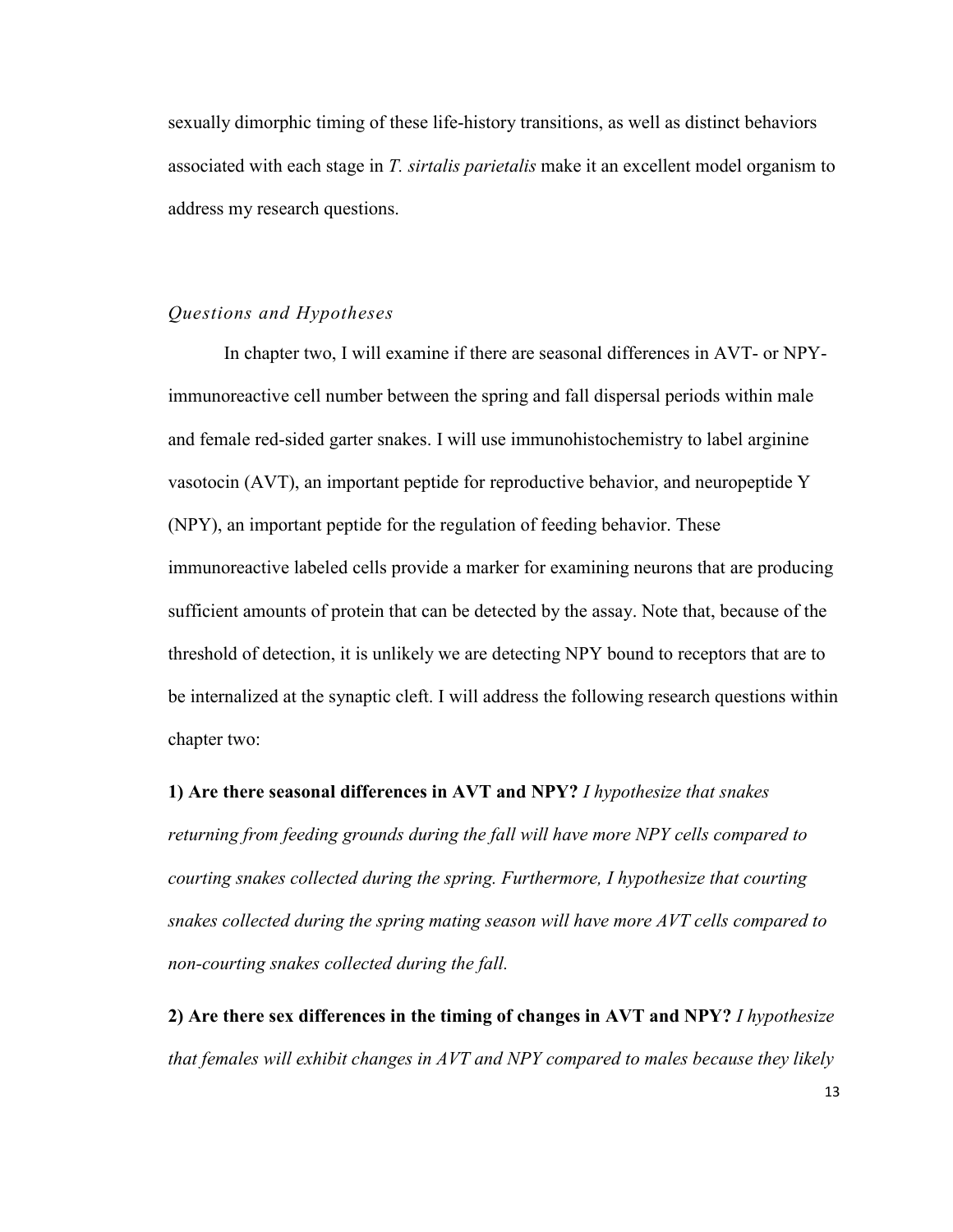*emerge from the den "primed" for dispersal because they disperse to summer feeding grounds before males.* 

#### **3) Do AVT and NPY cell number change during the transition to migration or**

**reproduction?** *Within males, I hypothesize that AVT cell number will be higher and NPY cell number lower in courting males compared to non-courting males. I hypothesize that AVT and NPY cell number will be higher in mated females compared to unmated females, because mated females are closer to migrating away from the den and activation of feeding behavior but have not suppressed mating behavior. Furthermore, I hypothesize that AVT cell number will be higher and NPY cell number will be lower in pre-migratory snakes compared to migrating snakes.* 

These data could transform the existing paradigm of mechanisms underlying sex differences in reproductive timing. Future studies could include different populations and species. Common garter snakes (*T. sirtalis)* extends across North America from north to south, and from east to west which provides within-species comparison of life-histories compatible with different environments.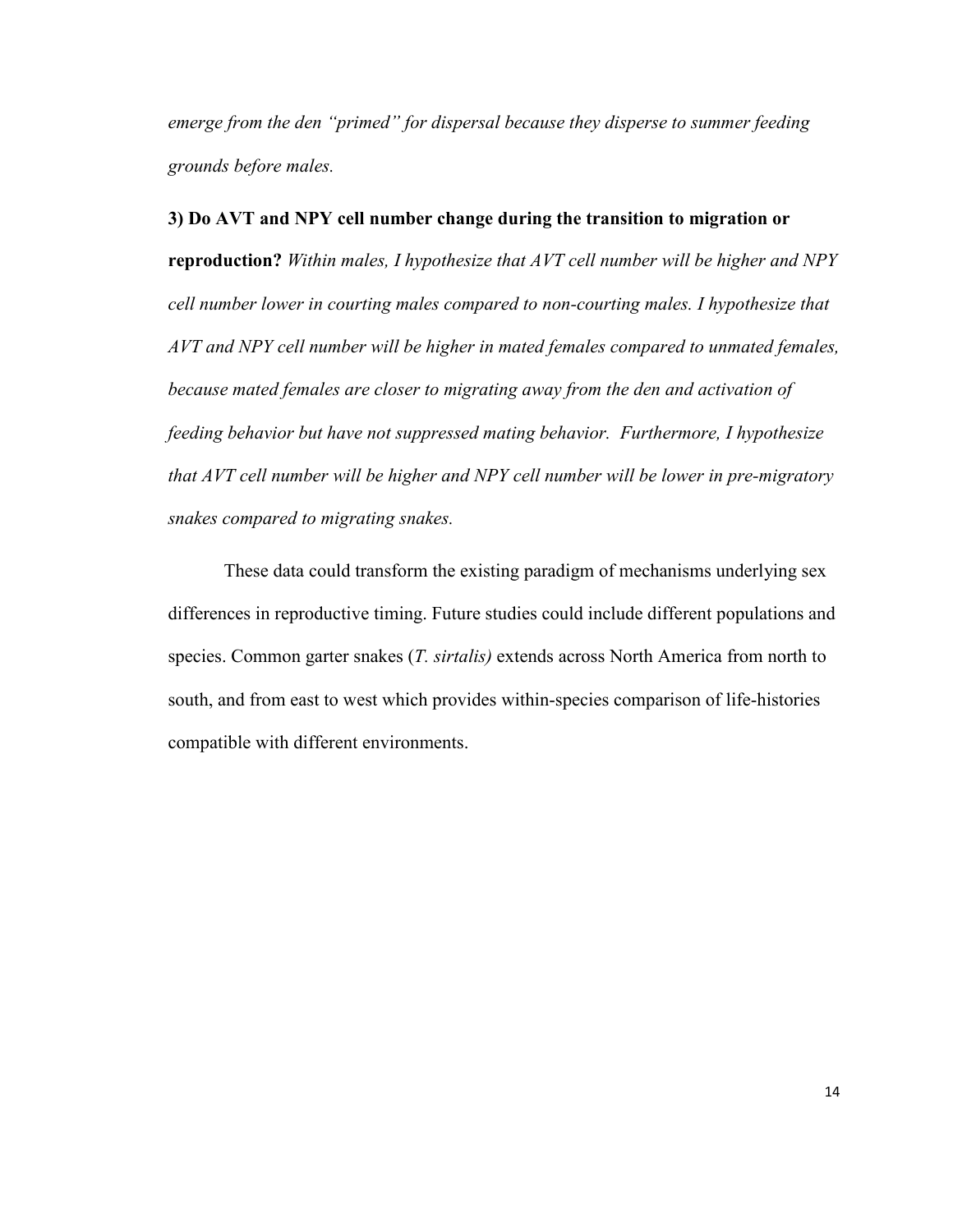#### **CHAPTER 2: Experiment**

#### *Introduction*

Many vertebrates exhibit distinct life-history stages that are associated with specific physiological and behavioral functions. Examples of such life-history stages include reproduction, migration, and foraging (Wada, 2008). Critically, many animals transition from one life-history stage to another as resource availability changes. For example, to maximize reproductive success, organisms should exhibit reproductive physiology and behavior when conspecifics are in breeding condition. Likewise, the probability of individual survival is maximized if animals exhibit foraging and feeding behavior when food is abundant. For many seasonal organisms, resource availability relegates most life-history stages to a specific time of year, and therefore seasonal transitions between life-history stages are often accompanied by dramatic changes in both physiology and appetitive and consummatory behavior. The neuroendocrine mechanisms that regulate seasonal life-history transitions, however, are poorly understood, particularly those that occur within an ecologically relevant context (Wingfield, 2008).

Neuropeptides within specific brain regions likely play an important role in mediating seasonal life-history transitions, because they both modulate physiology and behavior (Burbach, 2011) and vary seasonally (reviewed in Wingfield, 2008). Two neuropeptides that are likely candidates for regulating seasonal transitions between reproduction and foraging are arginine vasopressin (AVT) and neuropeptide Y (NPY). AVT, and its mammalian homologue, arginine vasopressin (AVP), play a critical role in mediating reproductive behavior and are known to have context-dependent effects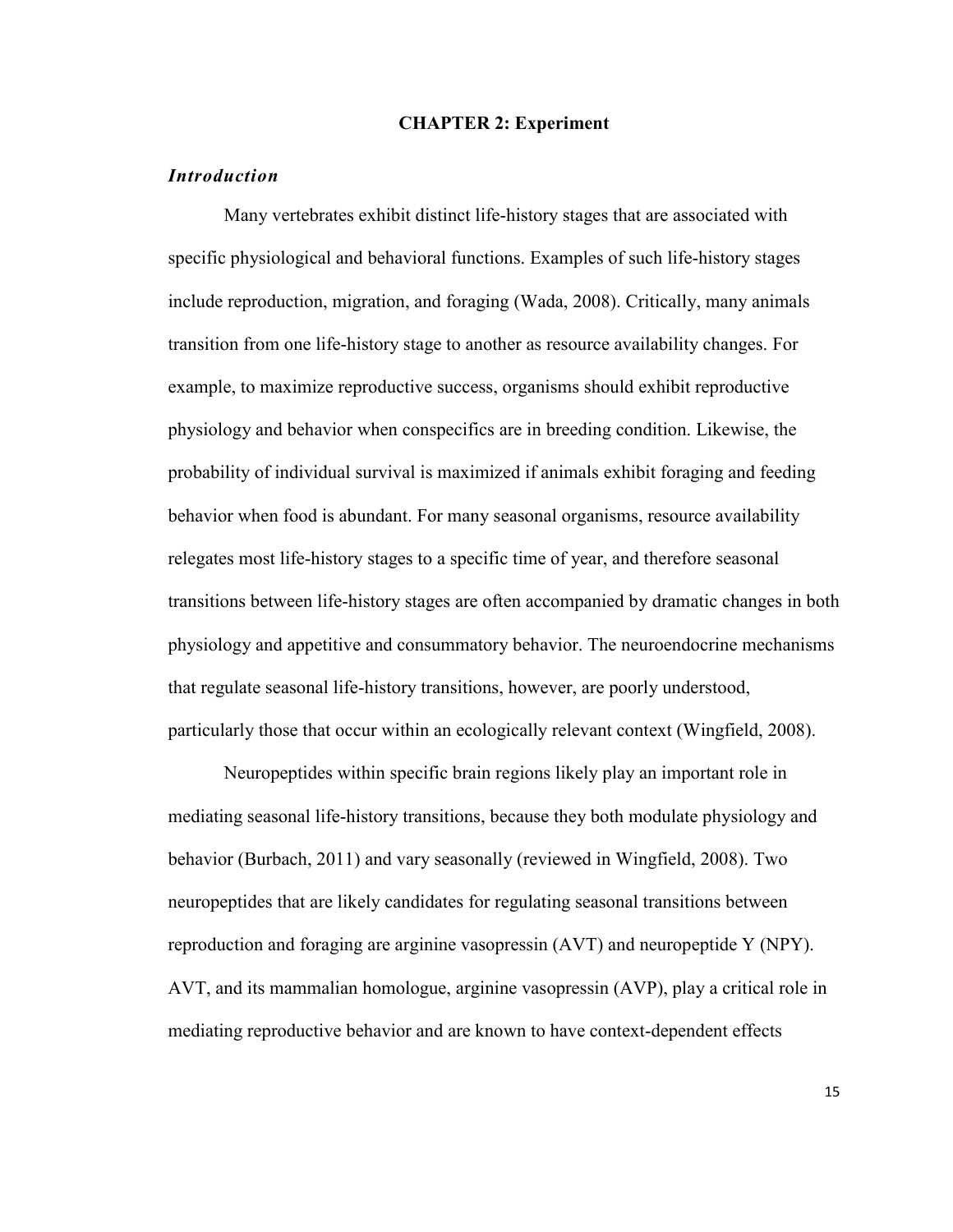(Wilczynski et al., 2005; Goodson and Bass, 2001). For example, AVT/AVP cell number changes both seasonally and varies with sex in response to reproductive and social behaviors (e.g., Madison et al., 2008; reviewed by Goodson, 2005; Toyoda et al., 2003; Tito et al., 1999; Boyd, 1994, 1991). Treatment of male rough-skinned newts (*Taricha granulosa*) with exogenous AVT increases courtship behavior (Moore and Miller, 1983). Locations of neurons that produce AVT/AVP are also highly conserved throughout vertebrates (reviewed in Goodson, 2005; Lim et al., 2004; Goodson and Bass, 2001; Foran and Bass, 1999; De Vries and Boyle, 1998), making it a target peptide for understanding the general mechanisms of reproductive life-history transitions in vertebrates.

By contrast, NPY is a neuromodulatory peptide that regulates appetite and feeding behavior in all vertebrates studied (Maniam and Morris, 2012). As one of the most abundant neuropeptides in the central and peripheral nervous systems (Malva et al., 2012), NPY increases both appetitive (e.g., food-seeking) and consummatory (e.g., ingestive) feeding behavior (Schneider et al., 2013; Mercer et al., 2011; Morris and Crews, 1990). For example, Sahu et al. (1988) investigated the effects of food deprivation and ingestion on NPY-like peptide concentrations in six brain nuclei within adult male rats (*Rattus norvegicus*). Within the paraventricular nucleus, NPY increased in response to food deprivation and decreased following food intake. However, NPY-like concentrations in the medial preoptic area increased following food intake. Importantly, NPY not only affects food intake, but it also has an inhibitory effect on sexual behavior (e.g., Schneider et al., 2013; Morris and Crews, 1990). Indeed, Morris and Crews (1990) observed increased feeding behavior and decreased courtship behavior in male red-sided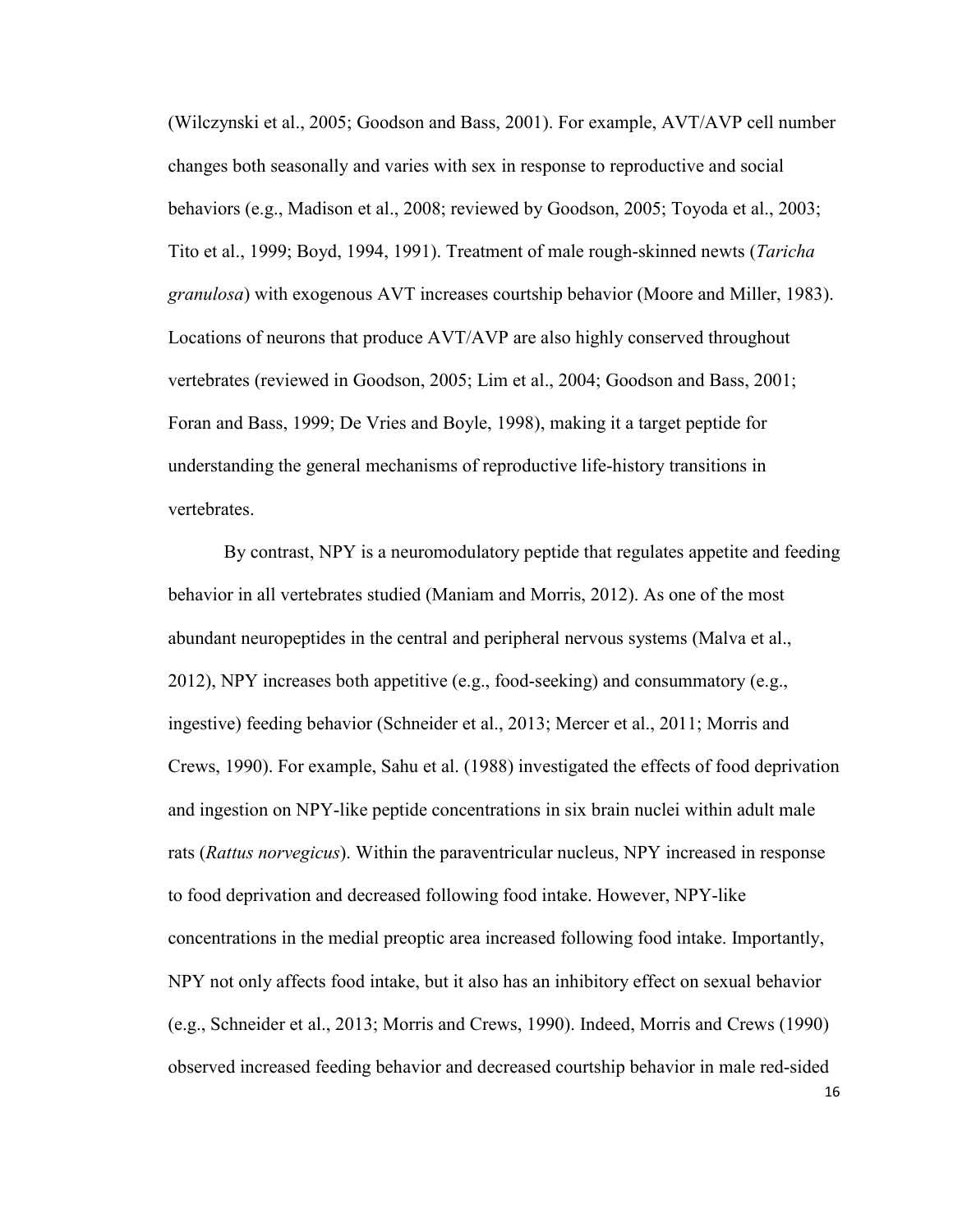garter snakes treated with exogenous NPY. Thus, changes in NPY within specific brain regions likely play an important role in mediating trade-offs between reproduction and feeding.

 Independently, there is an abundance of research examining how both AVT and NPY regulate reproductive and feeding behaviors, respectively (e.g., Maniam and Morris, 2012; Goodson and Bass, 2001). However, few studies have examined if and how these neuropeptides interact to regulate transitions between reproduction and feeding. Because these behavioral transitions usually occur on a short time scale (i.e., from minutes to hours) in many vertebrates, it is often difficult to disentangle the mechanisms regulating these distinct behaviors. In this context, organisms that exhibit seasonal transitions between temporally distinct life-history stages can be particularly informative for understanding the neuroendocrine mechanisms that regulate the underlying physiology and behavior in all vertebrates. Moreover, studies examining the neurobiology of seasonal life-history transitions provide much needed insight into how neuropeptides regulate ecologically-relevant behaviors in a natural environmental context.

In the present study, I asked if AVT and NPY correlate with the seasonal lifehistory transition from reproduction to migration and non-reproductive behavior in male and female red-sided garter snakes. Specifically, I investigated whether AVT and NPY immunoreactivity in the brain varies with season, sex, or life-history stage. With respect to sex, I asked if changes in AVT and NPY were associated with differences in the timing of migration between sexes. For example, during the spring, female snakes typically migrate to summer feeding grounds soon after emerging from the den, whereas males remain near the den for several weeks to court newly-emerging females (Shine et al.,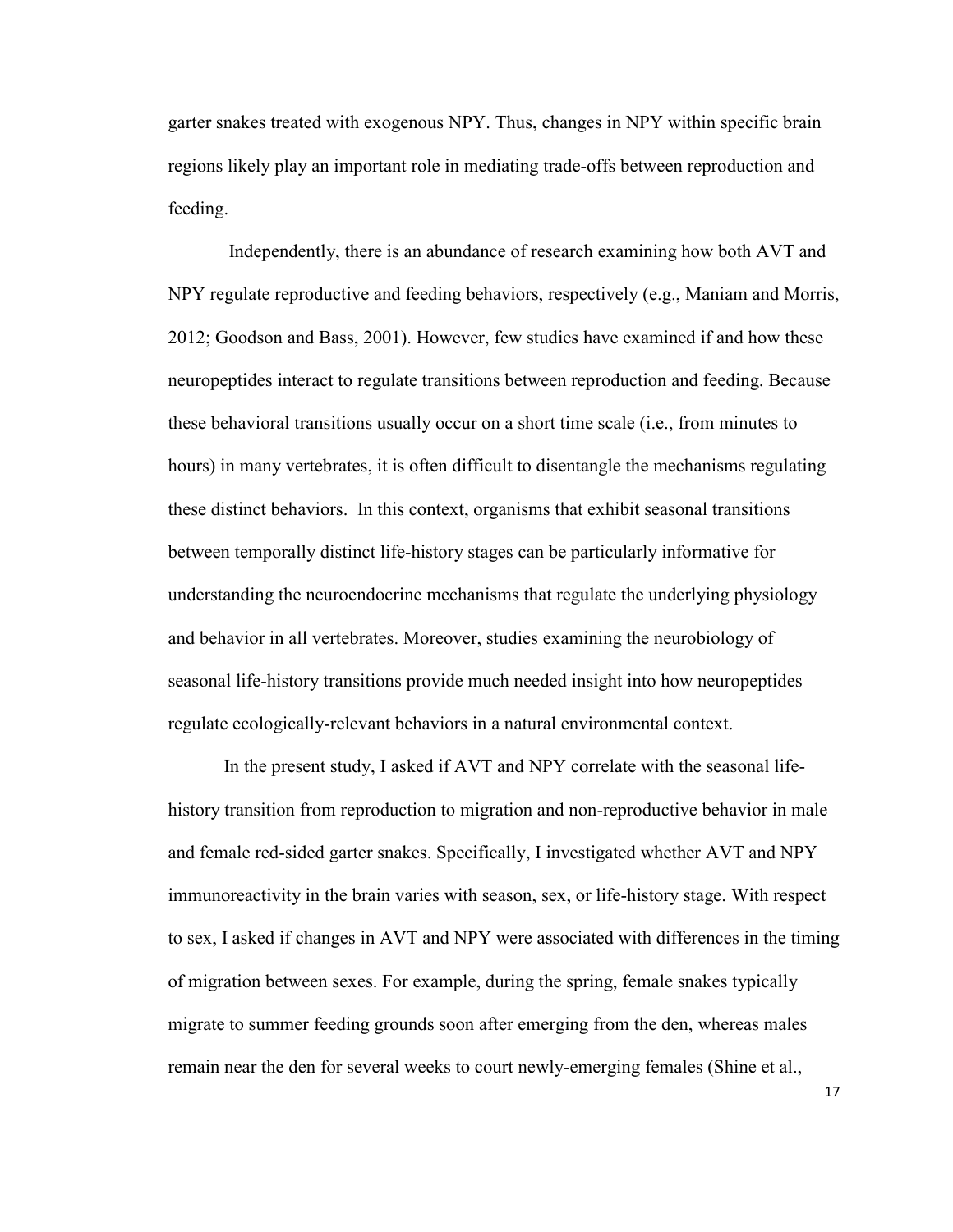2001). Lastly, I asked if changes in AVT and NPY were associated with changes in lifehistory stage (i.e., transitions in migrating status versus reproductive condition).

To address these questions, I used a well-studied population of red-sided garter snakes located in Manitoba, Canada. Red-sided garter snakes have a life-history cycle that includes eight months of winter dormancy, after which snakes emerge from underground dens in late April to mid-May and engage in an intense, 4-wk mating period at the den. Males and females do not eat during both winter dormancy and the breeding season (Gregory and Stewart, 1975), but rather migrate to summer feeding grounds after emergence and attempting to mate. The factors that induce migration from the den site are not yet known, but previous observations suggested that it was not simply due to an increase in feeding behavior (personal observations). Following summer feeding, snakes migrate back to the den site in preparation for winter dormancy. Red-sided garter snakes are an ideal model system for this study because they exhibit seasonal transitions between the distinct life-history stages of hibernation, reproduction, migration and foraging. Furthermore, I could exploit naturally-occurring sex differences in the timing of these life-history transitions to better understand the role of AVT and NPY in mediating seasonal changes in behaviors.

#### *Materials and Methods*

These experiments were performed in the field with free-ranging red-sided garter snakes in the Interlake region of Manitoba, Canada. Experimental protocols were approved by the Portland State University Animal Care and Use Committee and were in compliance with guidelines established by the National Institutes of Health Guide for the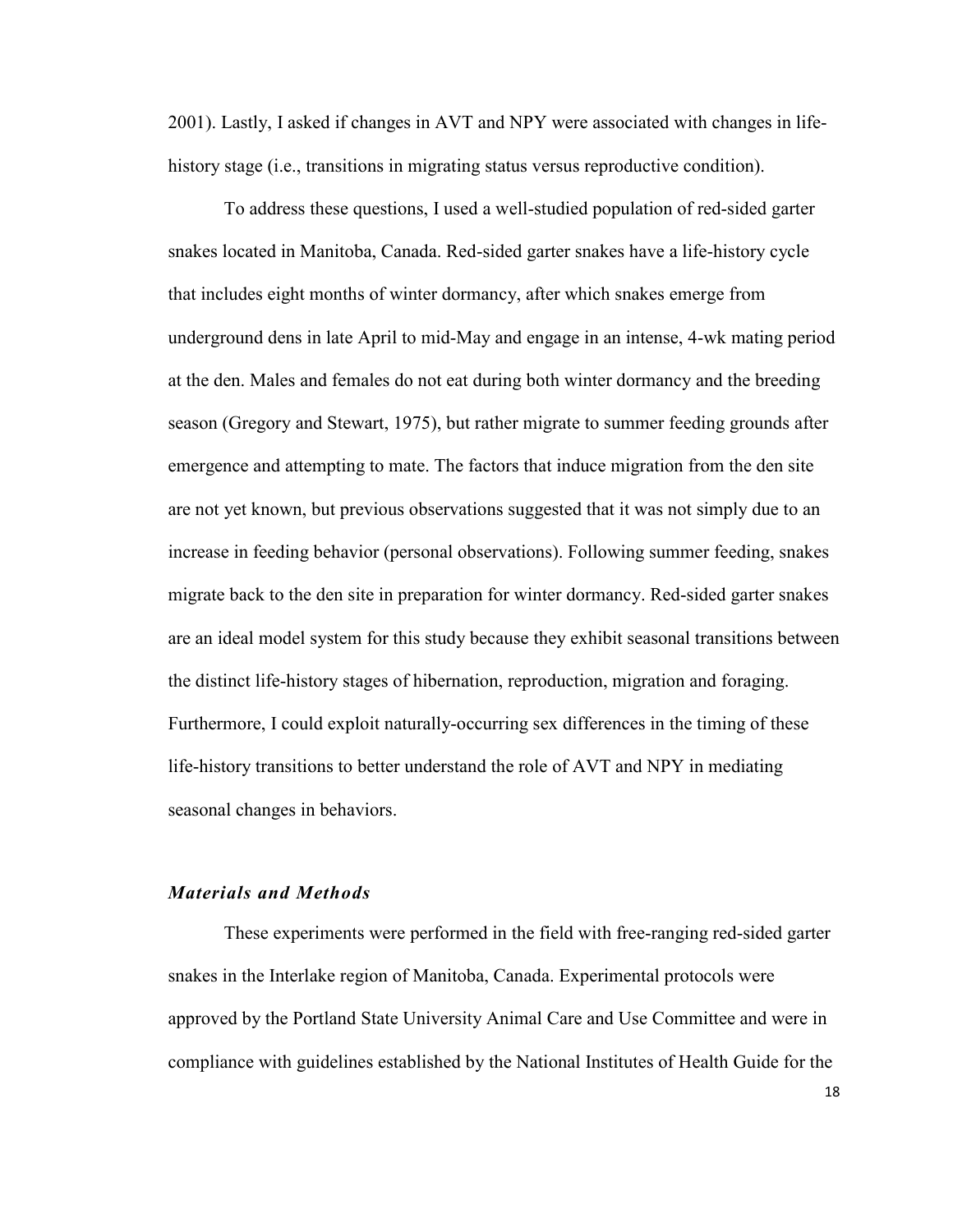Care and Use of Laboratory Animals. This research was performed under the authority of Wildlife Scientific Permit WB12691 issued by the Manitoba Department of Conservation.

#### *Experimental Design*

One important advantage of the red-sided garter snake system is that I could simultaneously collect snakes in different migratory states without introducing temporal variation into my measures of physiology and behavior. For example, during the spring I collected both pre-migratory snakes from the den and migrating snakes along the migratory route on the same day. Likewise, during the fall migration back to the den in preparation for winter dormancy, I collected migrating snakes from the migratory route and post-migratory snakes from the den on the same day. Similar to Cease et al. (2007), I used a road located approximately 0.9 km from the den along the migration route to aid in the collection of migrating snakes.

During the spring mating season, I also simultaneously collected snakes in different reproductive conditions. For example, at the den, females were collected both prior to and immediately after mating. By contrast, female snakes collected from the road typically had visible mating plug residue, indicating that they mated prior to migration from the breeding grounds. While virtually all males at the den exhibit courtship behavior, at least some male snakes collected from the road no longer express courtship behavior (personal observations). Thus, I used courtship trials as described by Lutterschmidt et al. (2004) to categorize the reproductive status of each male collected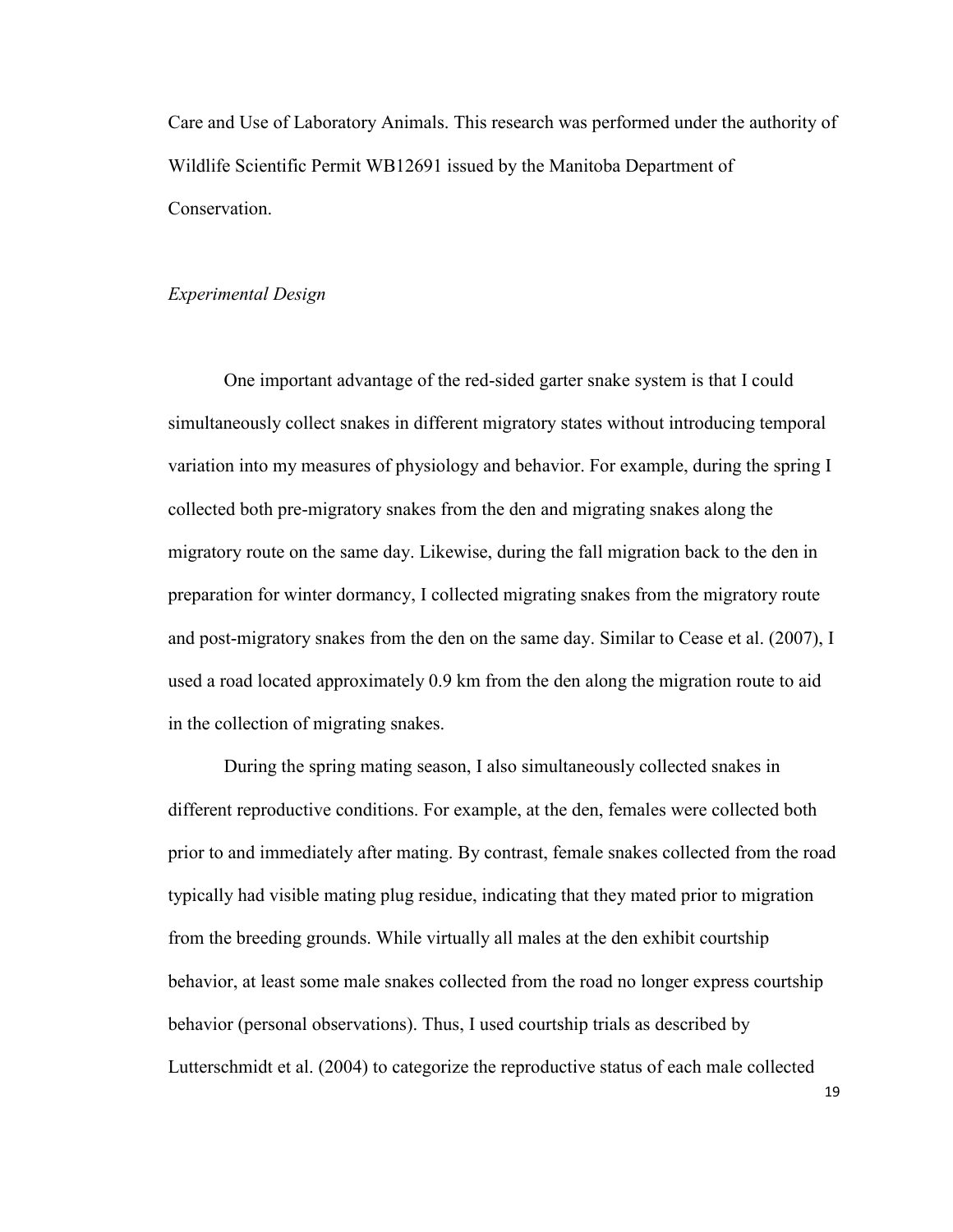from the road during the spring as courting or non-courting. I used a well-established ethogram of male courtship behavior (Lutterschmidt et al., 2004; modified from Crews, 1984 and Moore et al., 2000) for these behavioral analyses. Of the 22 migrating males collected from the road during the spring, 10 male snakes exhibited courtship scores  $\geq 3$ , behaviors that are only expressed in the context of reproduction (Crews, 1984). These males were therefore classified as "courting" and included in Experiment 1, while the remaining 12 snakes were classified as "non-courting" and reserved for Experiment 2. Importantly, these migratory and behavioral phenotypes allow us to examine changes in brain neuropeptides related to migratory status separately from those changes related to seasonal transitions in reproductive behavior.

## *Experiment 1. Seasonal and Sex Variation in Brain AVT and NPY: Relation to Migratory Behavior*

I first asked if there were seasonal or sex differences in AVT and NPY. To determine if these differences were related to changes in migratory behavior, I compared non-migratory snakes collected from the den to migratory snakes collected from the road in each season. During the spring, all migratory females collected from the road were presumed to have mated prior to dispersal (Shine et al., 2001). Thus, I compared migrating female snakes ( $n = 10$ ) to mated females from the den ( $n = 11$ ); females were collected from mating pairs and confirmed to be mated by the presence of a mating plug in the cloaca. Similarly, I compared migratory courting males  $(n = 10)$  collected from the road to pre-migratory courting males  $(n = 10)$  collected from the den. I therefore focused my question on the effect of migration on AVT and NPY without introducing the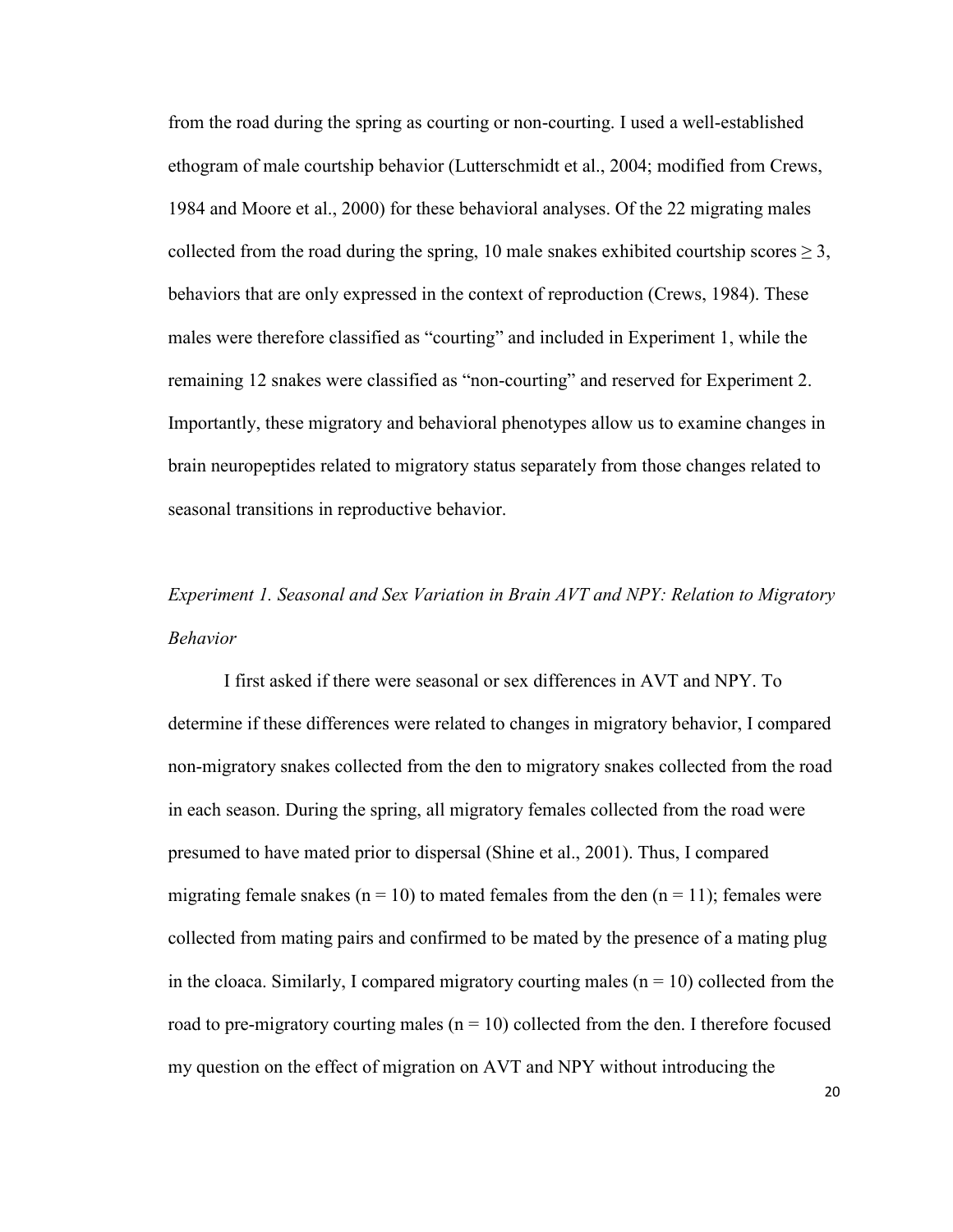confounding variable of differences in female reproductive status (mated vs. unmated) or male reproductive behavior (courting vs. non-courting). All spring animals were collected from 14-18 May 2012, with equal numbers of pre-migratory and migratory snakes collected on each day.

 During the fall, I compared migrating snakes collected from the road to postmigratory snakes collected from the den site. I collected 10 females and 10 males that had migrated to the road from the summer feeding grounds. I collected an additional 10 females and 10 males from the den during the fall pre-hibernation period, when snakes return to the den in preparation for winter dormancy. All fall animals were collected on 10 September 2012.

# *Experiment 2. Changes in Brain AVT and NPY during the Spring Mating Season: Relation to Reproductive Status*

During Experiment 1, I noted that migratory males collected at the road exhibited two different behavioral phenotypes: some males continued to actively court females while others did not and were classified as non-courters. Differences in courtship behavior among migratory males has been described anecdotally (Lutterschmidt and Maine, 2014), but has not yet been investigated experimentally. I therefore asked if variation in AVT and NPY might be associated with the seasonal life-history transition from reproductive to non-reproductive status in both male and female snakes. To address this question, I needed to distinguish the changes in neuropeptides related to migration from those related to changes in reproductive behavior. I therefore focused on the differences between reproductive and non-reproductive snakes while keeping migratory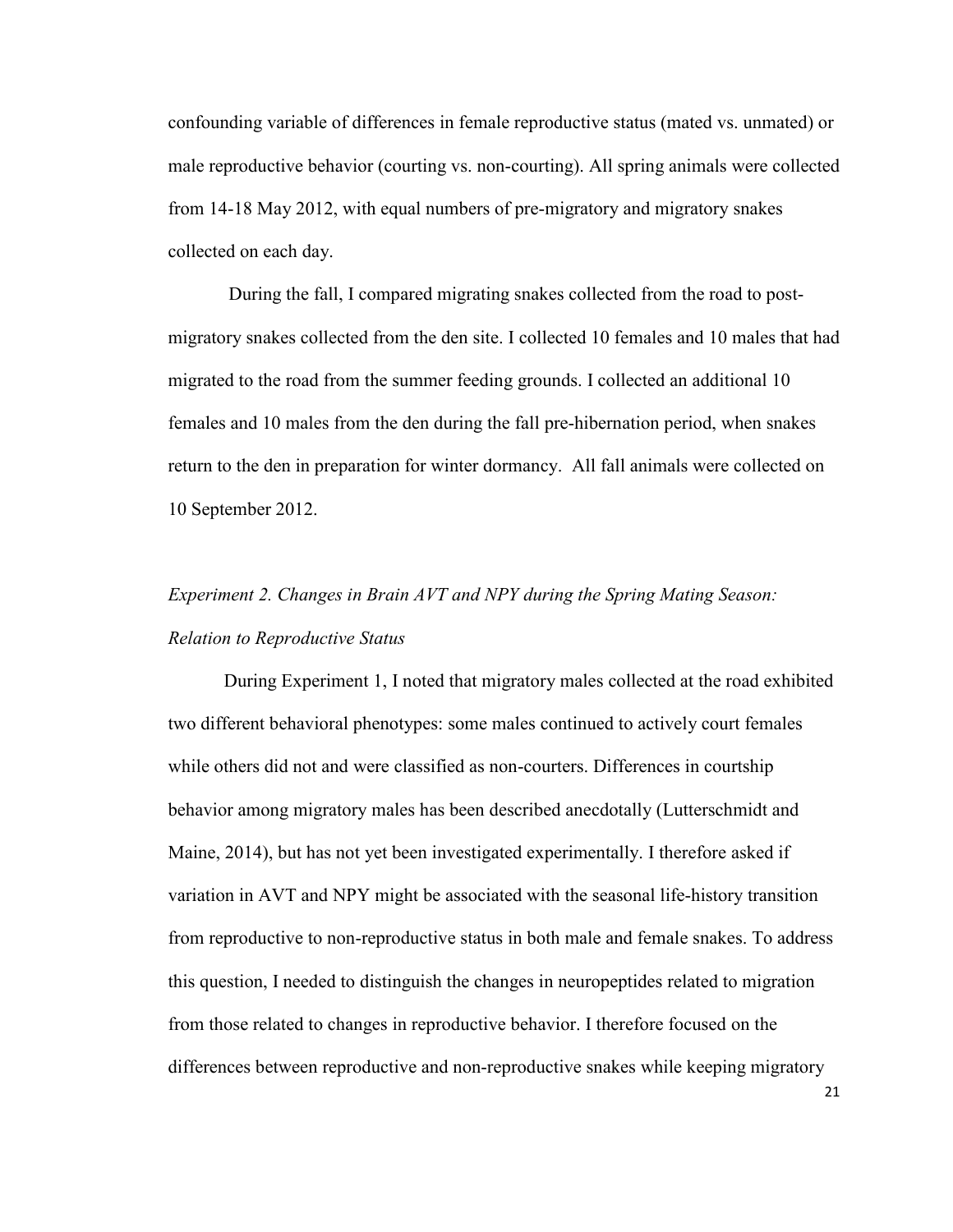status constant.

To examine changes in neuropeptides related to transitions in reproductive behavior, I compared AVT and NPY between the 10 courting males and 12 non-courting males collected from the road during the spring. To determine changes related to reproductive status in females, I collected an additional 10 females from the den immediately upon spring emergence and prior to mating. I then compared AVT and NPY between these unmated females and the 11 mated females collected from the den during Experiment 1. I confirmed unmated status by verifying the absence of a mating plug in the cloaca. Table 1 summarizes sample sizes for Experiments 1 and 2 for comparisons of season, sex, migratory and reproductive status.

#### *Tissue Collection and Animal Handling*

Immediately upon capture, blood samples  $(200 \mu l)$  were collected within 3 min with tuberculin syringes and heparinized 25-gauge needles. Body mass and snout-vent length (SVL) were recorded for all snakes before they were scale clipped on the ventral scales with a unique number to identify individuals throughout these experiments. Snakes then received 2 intraperitoneal pulse injections of 100 mg per kg of body mass 5-bromo-2'-deoxyuridine (BrdU) as in Maine et al. (2014) and Almli and Wilczynski (2007). BrdU is a thymidine analog that is incorporated into the DNA of mitotic cells. I treated snakes with BrdU to examine whether seasonal changes in migratory and/or reproductive status were associated with variation in cell proliferation and cell migration within the brain. These data were the subject of additional analyses not presented here.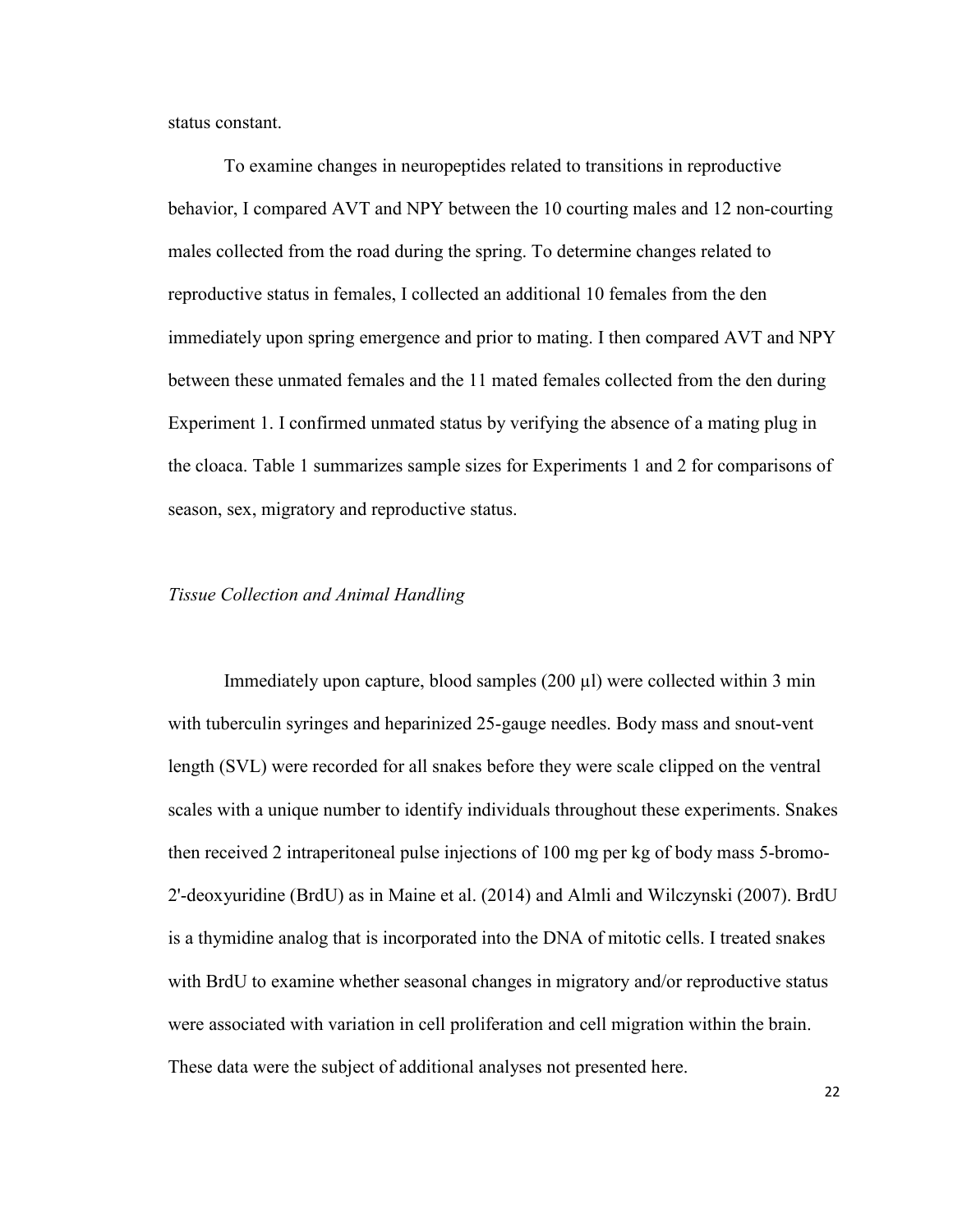Snakes were housed in semi-natural outdoor arenas  $(1 \times 1 \times 1)$  m containing a hide box and water bowl. Four days after their initial capture, a second blood sample was collected from each individual before snakes were euthanized with a lethal overdose of 1% sodium pentobarbital (0.2 ml/snake). During the spring, male courtship behavior was assessed prior to final tissue collection. I chose this sampling time because my prior studies demonstrated optimal labeling of newly proliferated cells within 4-5 days of BrdU treatment (Maine et al., 2014). Thus, this experimental design allowed me to minimize animal numbers while simultaneously assessing potential changes in neurogenesis, AVT, and NPY associated with seasonal changes in migratory and reproductive behaviors. My previous studies indicate that injection with BrdU did not alter reproductive behavior or brain neuropeptides in male red-sided garter snakes (Lutterschmidt, unpublished data; Maine, et al., 2014). Thus, it is unlikely that treatment of snakes w/ BrdU affected the results presented here.

Brains were immersion-fixed in 4% paraformaldehyde in 0.1 M phosphate buffer (pH 7.2) for 18 h at 4  $\degree$ C. Tissues were then transferred to 0.1 M phosphate buffer and stored at 4 °C until transported to Portland State University for sectioning. Brains were cyroprotected in 30% sucrose in 0.1 M phosphate buffer and cut on a cryostat (Leica 3050S) into four alternate series of 25-µm coronal sections. Tissues were thaw-mounted onto subbed slides (Fisherbrand Superfrost Plus) and stored at -20 °C until immunohistochemical processing.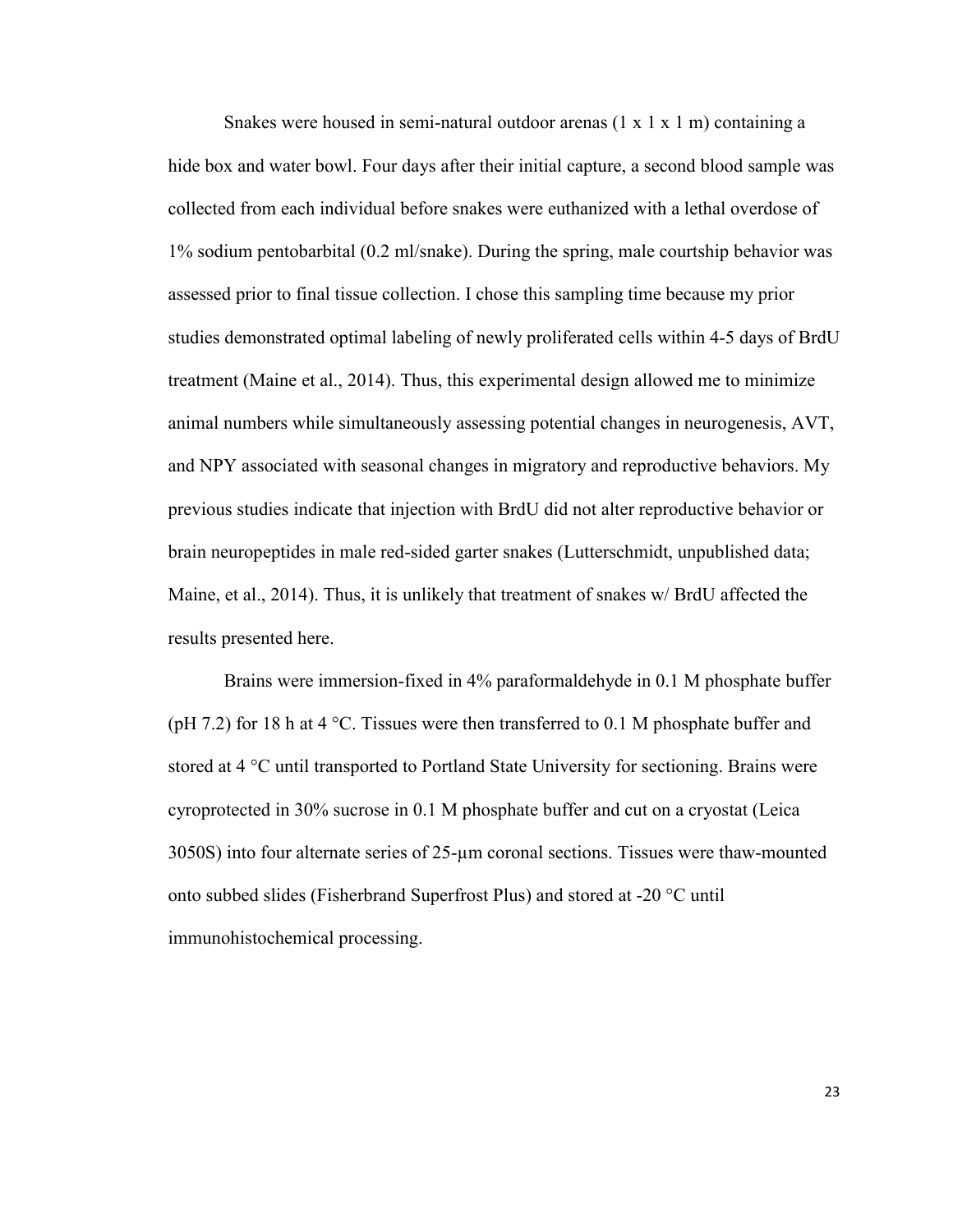#### *Radioimmunoassay*

Blood samples were stored at 1 °C after collection until centrifuged and the plasma separated. Plasma was kept frozen at -4  $\degree$ C in the field or -80  $\degree$ C after transfer to Portland State University. Plasma samples were assayed for corticosterone, androgen and estradiol concentrations via direct radioimmunoassay following procedures described and validated for red-sided garter snakes by Lutterschmidt and Mason (2009, 2005). Corticosterone and androgen concentrations were determined from the same aliquot of male plasma; corticosterone and estradiol concentrations were determined from the same aliquot of female plasma. Each sample was incubated with tritiated steroid for individual sample recovery determination, which was calculated from an aliquot of extracted and reconstituted sample. The remaining sample was allocated to two duplicate culture tubes for each steroid hormone being assayed. All samples were incubated with 12,000 cpm  $1,2,6,7 - \binom{3}{1}$  corticosterone, 1,2,6,7 -  $\binom{3}{1}$  testosterone, or 2,4,6,7 -  $\binom{3}{1}$  estradiol (items NET399250UC, NET370250UC, and NET317250UC, respectively; Perkin Elmer, Piscataway, NJ). All tubes except non-specific binding samples were also incubated with 100 μl antiserum at 4 °C for 18–24 h (corticosterone antibody 07120016 from MP Biomedicals, LLC, Solon, OH; testosterone antibody 20R-TR018w and estradiol antibody 20R-ER012w from Fitzgerald Industries International, Acton, MA). Following separation of the bound fraction with dextran-coated charcoal, the radioactivity of each sample was quantified in a Beckman 6500 liquid scintillation counter.

 My direct assay measured both plasma testosterone and 5-α-dihydrotestosterone concentrations due to 63% crossreactivity of the testosterone antibody with  $5-\alpha$ -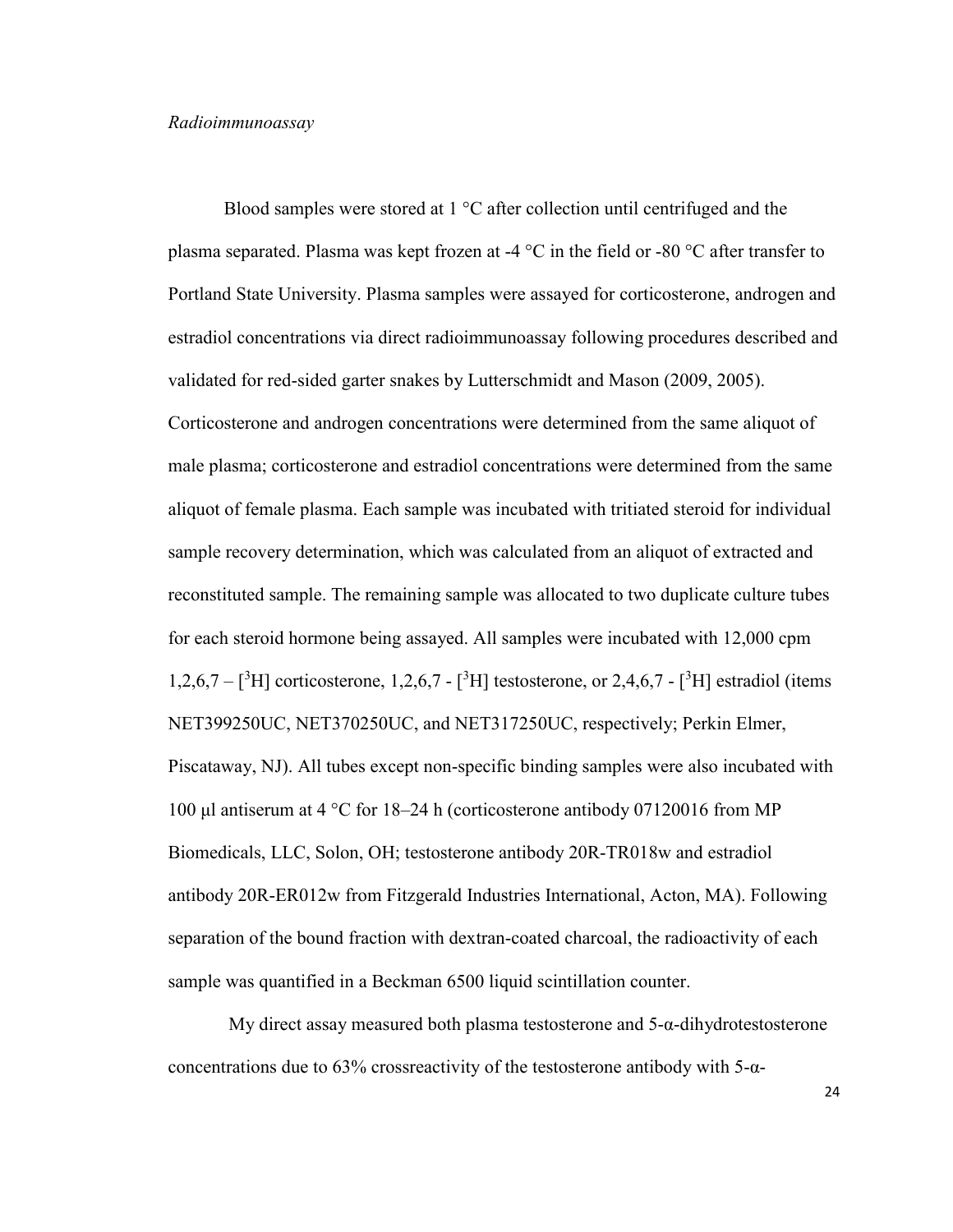dihydrotestosterone (Fitzgerald Industries International). For these reasons, I present here data for total androgen concentrations. All hormone concentrations were corrected for individual recovery variation; mean extraction efficiency was 90.8%. All samples were randomly distributed across multiple assays. Mean intra-assay coefficients of variation were 11.4% for corticosterone, 12.7% for androgens and 15.0% for estradiol. The interassay coefficient of variation was 17.9% for corticosterone, 14.8% for androgens and 16.7% for estradiol. Average limits of detectability were 32.8 pg/ml for corticosterone, 19.2 pg/ml for androgens and 8.4 pg/ml for estradiol. All plasma corticosterone concentrations were above the limits of detectability. When androgen and estradiol concentrations were below the limits of detection for an assay, I assigned those samples the limit of detectability to retain these individuals in my statistical analyses. This occurred in 1.2% of the androgen samples (1 of 98 samples) and 17% of the estradiol samples (34 of 102 samples).

#### *Immunohistochemistry*

I examined potential differences in AVT and NPY cell number among snakes using immunohistochemistry on two series of tissue, one for each neuropeptide. All slides were processed simultaneously within one immunohistochemistry assay per peptide. I used the methods described and validated by Lutterschmidt and Maine (2014). Briefly, slides were thawed at room temperature prior to incubating briefly (5 min) in 4% paraformaldehyde in 0.1 M phosphate-buffered saline (PBS; pH 7.4). Tissues were washed in 0.1 M PBS three times for 5 min each; this was repeated after each step of the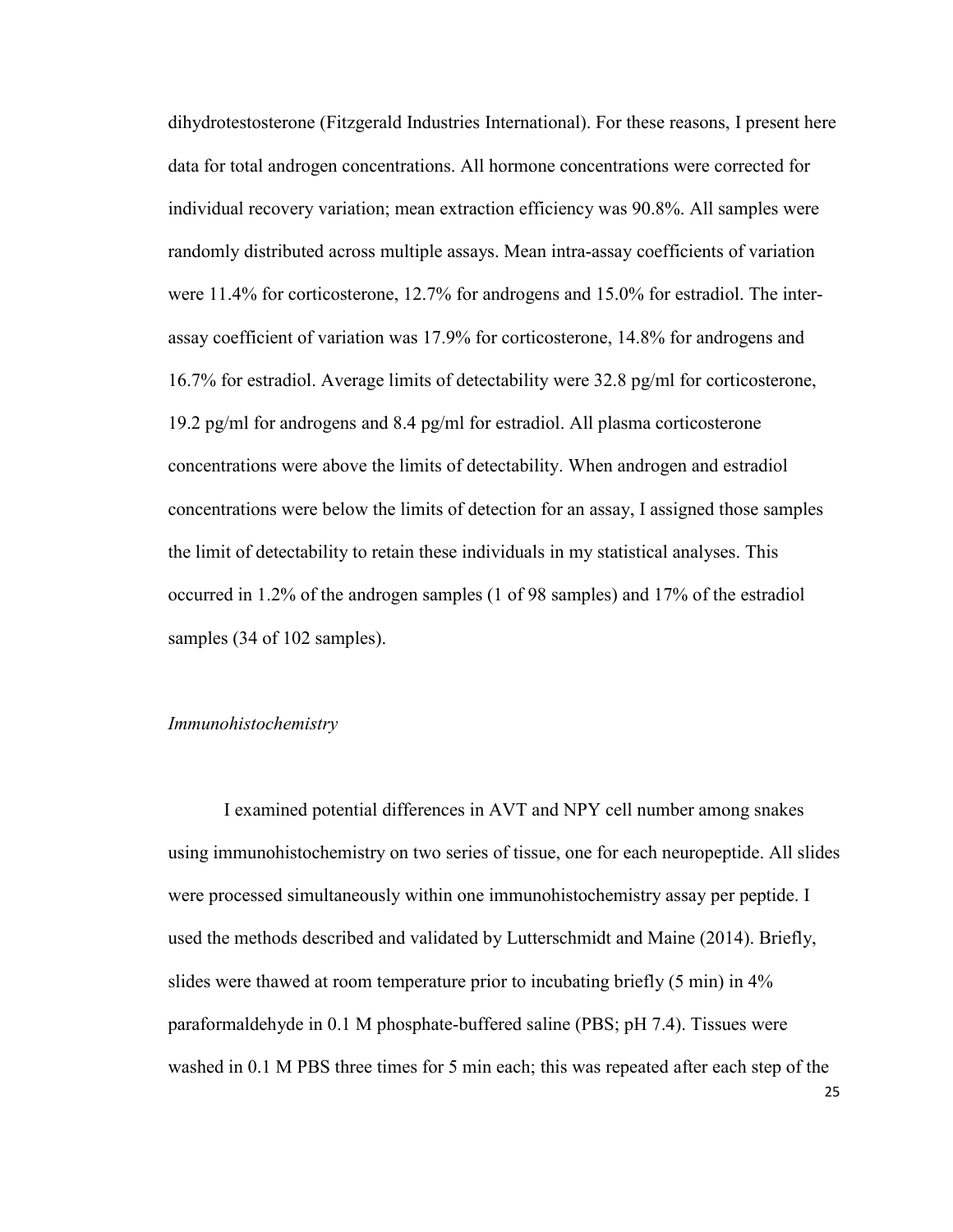assay. The fixative was n+eutralized with 0.1% sodium borohydride (pH 8.5) and endogenous peroxidase activity was quenched with  $3\%$  H<sub>2</sub>O<sub>2</sub> in PBS. Slides were incubated with blocking serum containing 10% normal horse serum for AVT or 10% normal goat serum for NPY. AVT immunoreactivity was examined using a rabbit anti-AVP antiserum (item 20069, ImmunoStar, Hudson, Wisconsin, USA) at a dilution of 1:5000. NPY immunoreactivity was examined using a rabbit anti-NPY antiserum (item 22940, ImmunoStar) at a dilution of 1:3000. Slides were incubated with primary antibody for 48 h in a humid chamber at 4  $\degree$ C. Primary antibody signal was amplified by incubation with biotinylated horse (for AVT) or biotinylated goat (for NPY) anti-rabbit IgG secondary antibody diluted 1:500 (products BA-1100 and BA-1000, respectively, Vector Labs Inc.). Slides were then incubated with avidin conjugated to horseradish peroxidase (Elite ABC peroxidase kit, Vector Labs, Inc.).

The NPY primary antibody signal was further amplified with biotin-labeled tyramide (item SAT700, Perkin Elmer, Piscataway, NJ) diluted 1:50 according to manufacturer instructions followed by a second incubation with avidin conjugated to horseradish peroxidase (Elite ABC peroxidase kit, Vector Laboratories, Inc.). AVT and NPY primary antibody binding was visualized using 0.25 mg/ml diaminobenzidine in 0.2% hydrogen peroxide in 0.05 M Tris buffer (pH 7.2). The reaction was terminated by immersion in nanopure H<sub>2</sub>O. Tissues were dehydrated in a graded ethanol series, cleared with Citrisolv (Fisher Scientific, Pittsburg, Pa., USA) and covered with Permount and coverslips.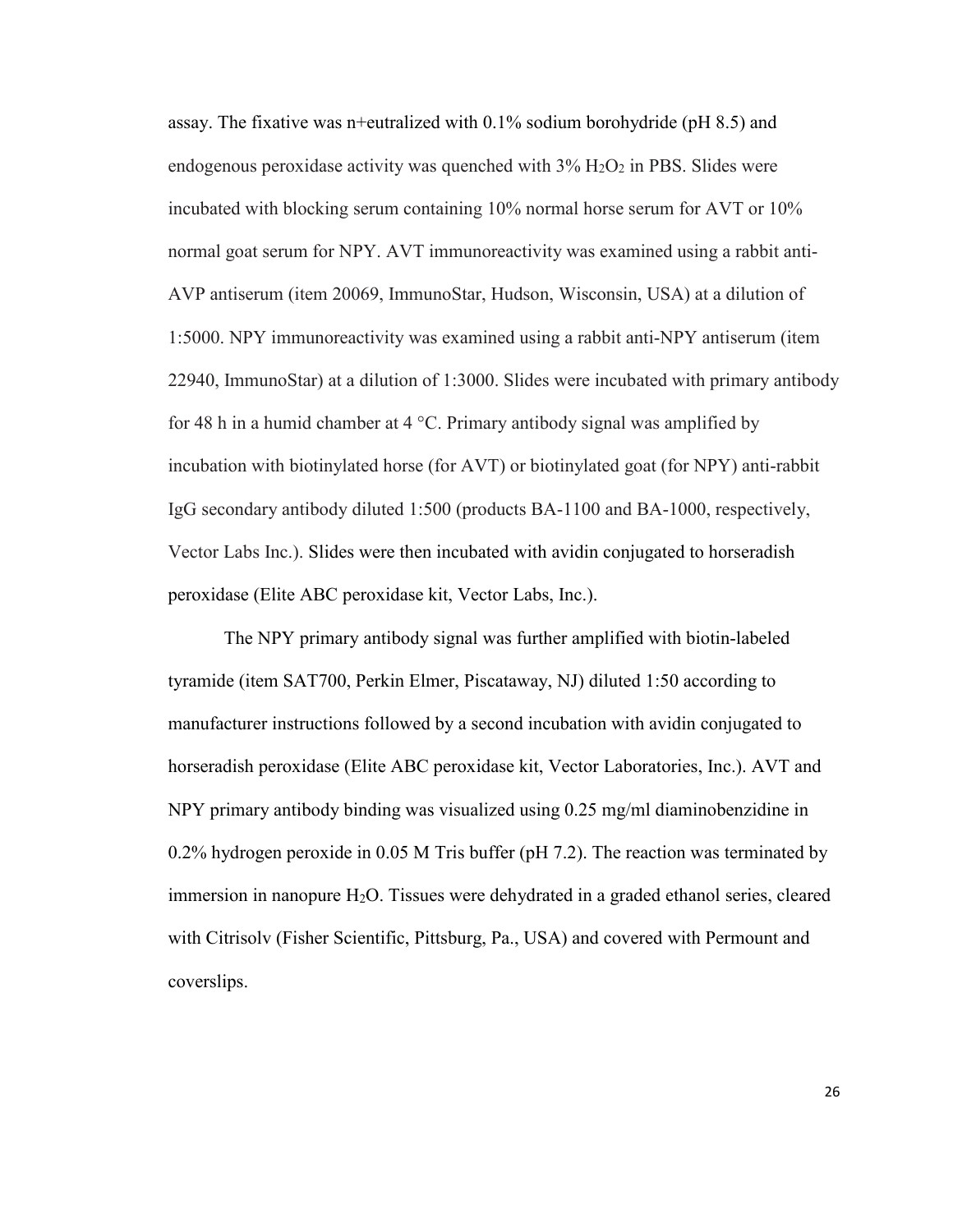## *Immunoreactive Cell Counting*

Stained tissue was examined using an Olympus BX40 microscope with a QIClick digital camera and QImaging software (QImaging, Surrey, British Columbia, Canada). Locations of AVT- and NPY-immunoreactive (ir) cells were mapped onto standard anatomical brain sections adapted from Krohmer et al. (2010) and Martinez-Marcos et al. (2005, 2001). As in Lutterschmidt and Maine (2014), I observed three distinct populations of AVT-ir cells and four populations of NPY-ir cells in the brain of red-sided garter snakes. AVT-ir cell populations were located in the supraoptic nucleus (SON), anterior preoptic area (POA), and the bed nucleus of the stria terminalis (BNST). NPY-ir cell populations were located in the cortex (lateral, medial and dorsal regions), nucleus sphericus (NS), anterior hypothalamus (AH), and posterior hypothalamus (PH). It was difficult to establish consistent boundaries among AVT cell populations located in the POA and posterior hypothalamus, and therefore AVT-ir cells in these regions were combined into one population. Similarly, it was difficult to establish consistent boundaries among NPY cell populations located in the NS and the anterior and posterior dorsal ventricular ridge, and therefore NPY-ir cells in these regions were grouped together for analyses. As in Lutterschmidt and Maine (2014), the posterior hypothalamus population included NPY-ir cells located in the dorsomedial hypothalamic nucleus (DMN), lateral posterior hypothalamic nucleus (LHA), periventricular hypothalamic nucleus (PVN), and ventromedial hypothalamic nucleus (VMN).

Within each region of interest, –ir cells were counted manually; animals were coded so that the observer was blind to the identity of individuals. The number of AVT-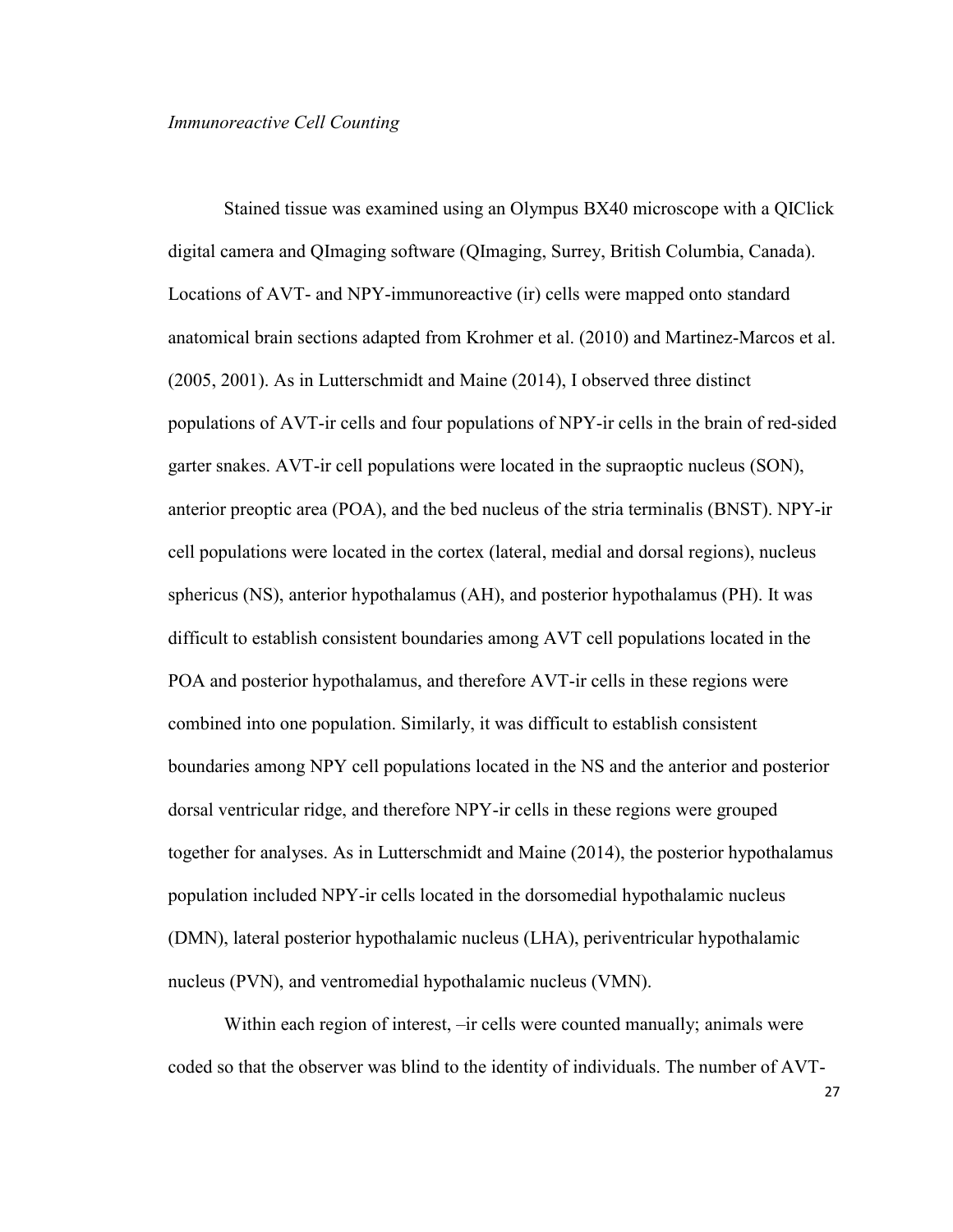and NPY-ir cells was quantified in each tissue section first under 200x magnification and again under 400x magnification. These counts were usually identical but in some cases differed by 1-3 cells. In these instances, the section was recounted under 400x magnification to verify the cell count. The number of AVT- and NPY- ir cells in each region was totaled for each individual. Because tissues were divided into four different series of 25-μm sections, approximately 100-μm separated each section within a series. In the regions of interest, AVT- and NPY-ir cells are approximately 10–12 μm in diameter. Thus, there is no possibility that double counting of cells split between two sections inflated my cell numbers. In addition, a labeled cell was counted only if it was of the same general size and shape as the other -ir cells in the region of interest, thereby excluding partial cells from my quantifications.

I followed the counting methods and criteria described by Laberge et al. (2008) and used in Maine et al. (2014) to account for missing and/or damaged sections. Within each region of interest, the number of AVT- and NPY-ir cells for an individual was calculated as the total number of labeled cells divided by the total number of usable brain sections multiplied by the average number of brain sections for a given region across all animals. I calculated the total number of labeled cells in males and females separately because body size (and therefore brain size) is sexually dimorphic. These counting methods allowed me to retain more animals in the statistical analyses [instead of eliminating an animal if two or more consecutive sections were missing or damaged (e.g., Lutterschmidt and Wilczynski, 2012)]. The mean number of missing or damaged sections across all animals and regions was  $0.65 \ (\pm 0.06 \ \text{SE})$  and  $1.86 \ (\pm 0.09 \ \text{SE})$  for AVT and NPY, respectively. Any animal missing greater than 30% of its sections within a region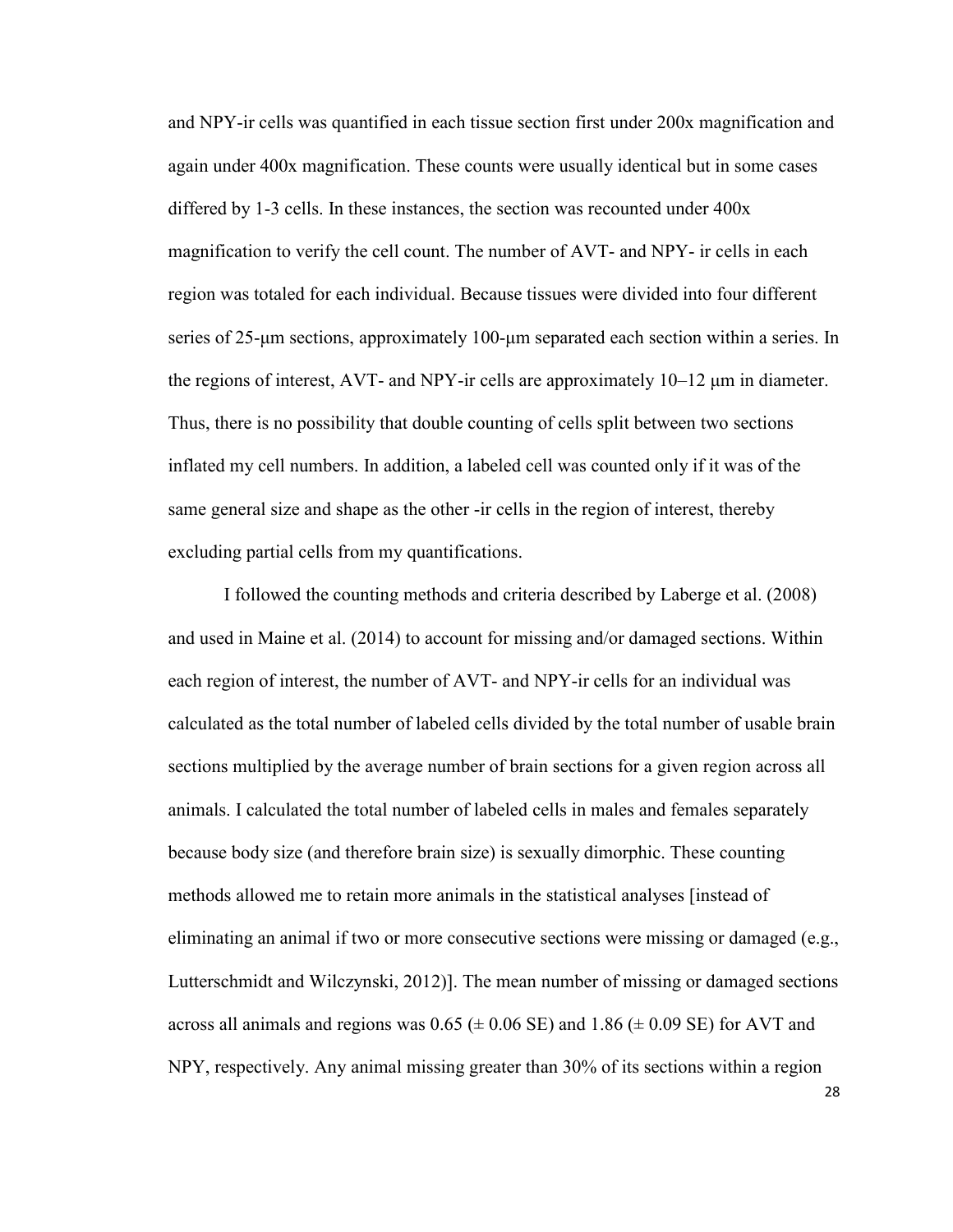of interest was excluded from statistical analyses. Final sample sizes for each region of interest are shown in the figures.

Finally, two of the four NPY-ir cell populations are localized within two very large bilateral brain regions: the cortex and NS. To determine if cell counts from one hemisphere could be used for analysis, I compared the total number of NPY-ir cells between the left and right hemispheres for both the cortex and NS. To do this, I used a subset of males and females collected during this study ( $n = 9$  males and 9 females). As reported in the results, there was no difference in NPY-ir cell number between the left and right hemispheres within either the cortex or NS. I therefore used NPY-ir cell counts from one hemisphere for all subsequent analyses within the cortex and NS. With the exception of the relatively small population of AVT-ir cells within the BNST, all other regions of interest containing AVT and NPY cells were not bilateral.

# *Normalization of sexual size dimorphism for direct sex comparisons*

I wanted to directly compare numbers of AVT and NPY cells between sexes. However, male and female red-sided garter snakes are sexually size dimorphic, and this produces a concomitant sex dimorphism in both overall brain size and likely regional brain volumes. Thus, I needed to correct the number of –ir cells for differences in brain size before directly comparing males and females. Note that differences in brain size can reflect differences in either cell number or cell volume. For these comparisons, I asked if SVL could be used to accurately represent differences in regional brain volume. To address this question, I counterstained a series of tissue from this experiment using 0.25%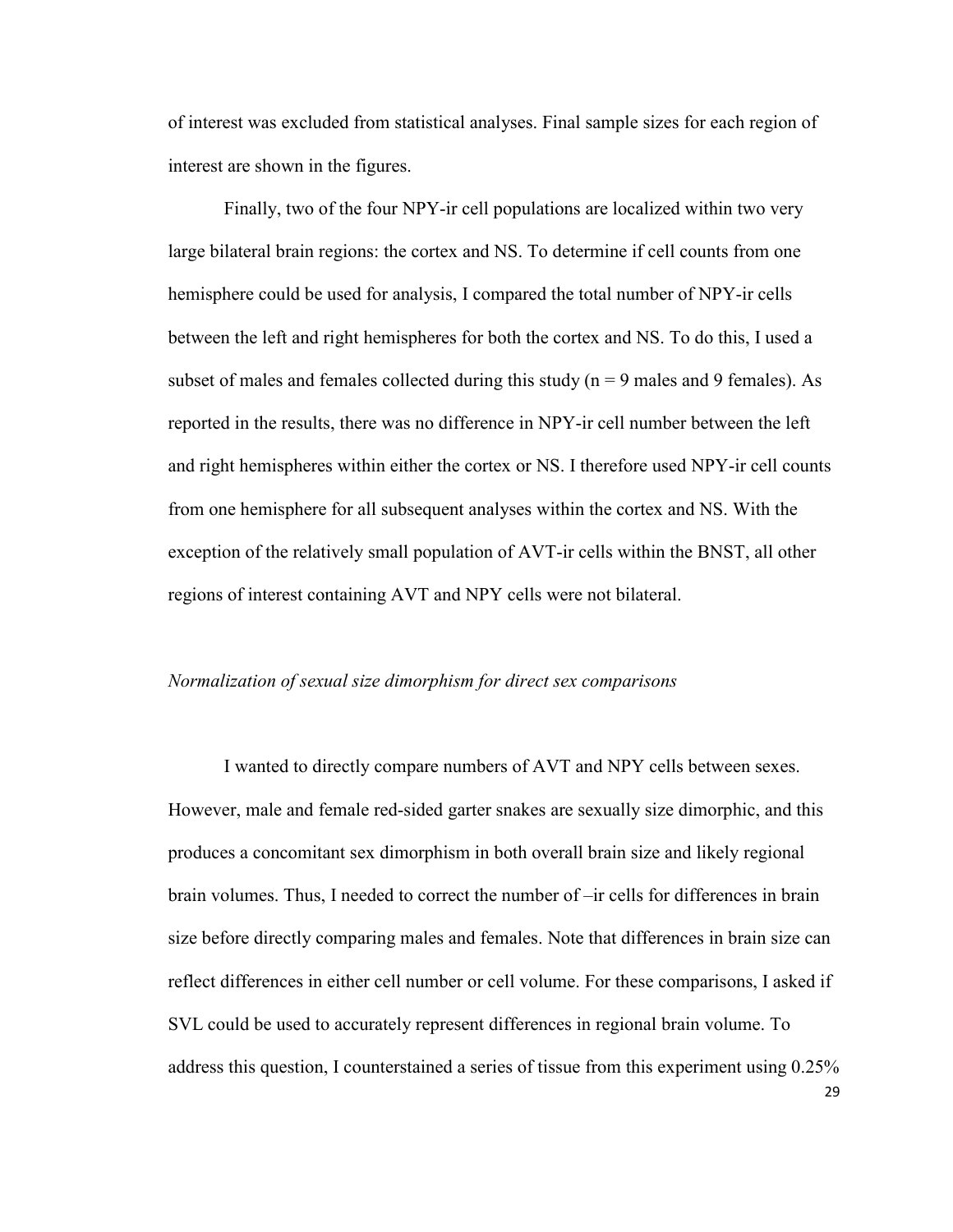toluidine blue in 70% ethanol. I then quickly rinsed the tissues in nanopure  $H_2O$  (2 dips) followed by 95% ethanol (4 dips) and then covered the tissues with Permount and coverslips. I used a subset of 18 females and 20 males for this analysis, with differences in season and migratory status equally represented within each sex.

I chose two brain regions for this analysis that are both seasonally variable and sexually dimorphic: the medial cortex and NS (Holding et al., 2012; Kabelik et al., 2006; Krohmer et al., 2011; Crews et al., 1993). Because only NPY cells, and not AVT cells, occur in the medial cortex and NS, I distinguished the boundaries of these regions using the same brain atlas used for counting NPY cells (Lutterschmidt and Maine, 2014; Krohmer et al., 2010; Martínez-Marcos et al., 2001), and then outlined the region of interest and measured its area using the calibrated measure feature of ImageJ software (NIH); I repeated this procedure for every tissue section containing the region of interest. I calculated the total regional volume  $(\mu m^3)$  for each animal by first summing the areas measured on each tissue section, multiplying by four to account for all tissue series, and then multiplying by 25-µm to account for section thickness.

#### *Statistical Analyses*

30 Data were transformed where necessary using log, square root, or natural log to meet the assumptions necessary for parametric analysis. When data transformation could not correct for non-normality and/or unequal variance, I used a nonparametric Mann*-*Whitney *U*-test or a Scheirer-Ray-Hare extension of the Kruskal-Wallis analysis. I used SigmaPlot 12.0 (Systat Software 2010, Systat Systems, Inc., Point Richmond, CA) for all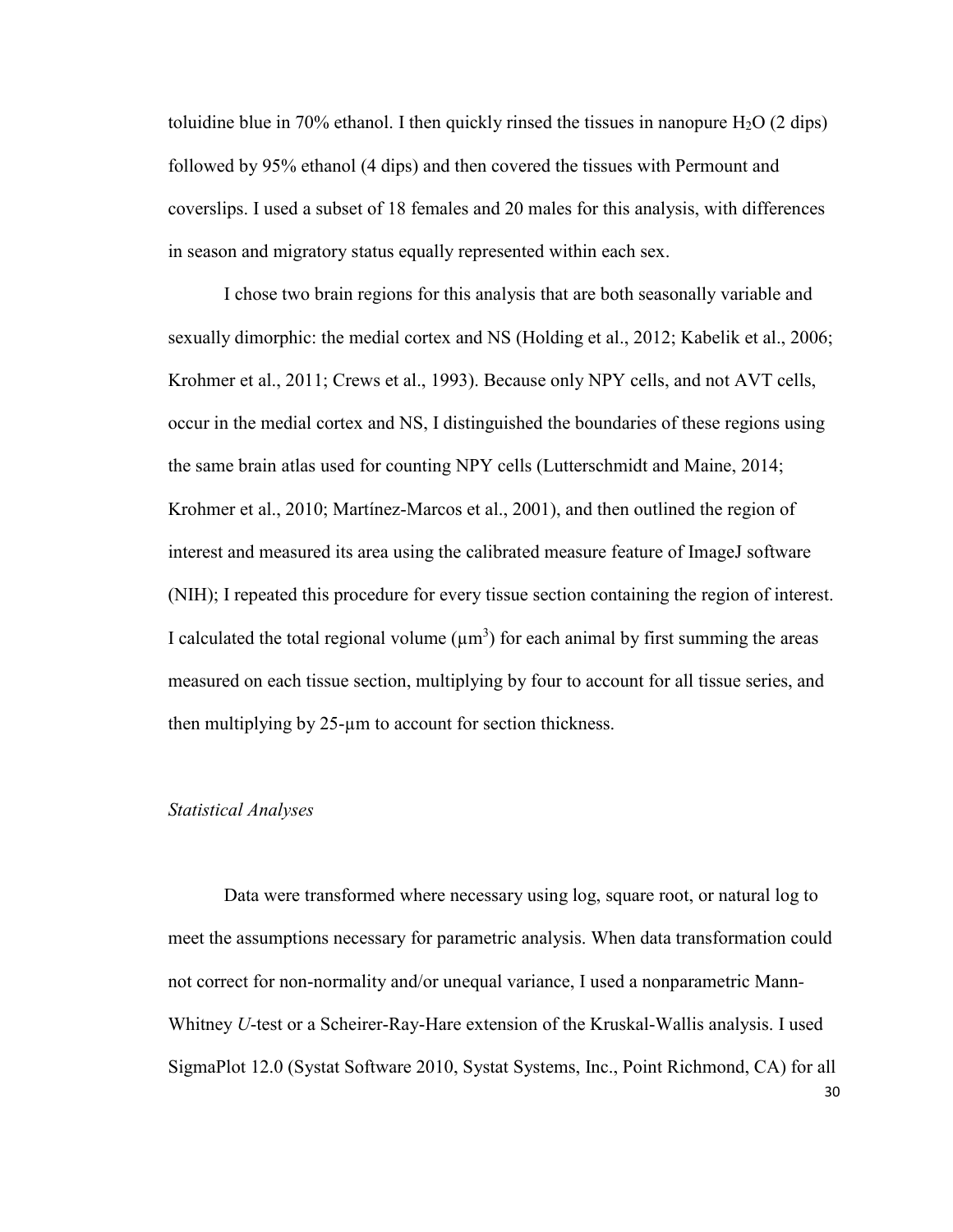statistical analyses. Statistical comparisons were considered significant at  $p \le 0.05$ .

For the large bilateral NPY-ir cell populations located in the cortex and NS, I verified that I could use cell counts from one brain hemisphere for analysis by comparing the number of NPY-ir cells between the left and right hemispheres using paired t-tests. I determined if SVL could be used as a proxy for regional brain volume by examining the relationship between the volume of the medial cortex or NS and SVL using linear regressions. I also compared the results obtained from a two-way ANOVA with season and migratory status as factors on NPY-ir cell number corrected by brain region volume (after multiplying cell counts by four to account for all tissue series) to those obtained from a two-way ANOVA using NPY-ir cell number corrected by SVL.

In Experiment 1, I used a two-way ANOVA within each sex to confirm that body size did not vary with season or migratory status. I then asked if AVT- or NPY-ir cell number changed seasonally or with migratory status in male and female snakes. To address this question, I first corrected my cell counts for sex differences in brain volume by dividing the total number of –ir cells for each individual by its SVL. I then compared these SVL-corrected data using a three-way ANOVA with season, sex, and migratory status as between-subjects factors for each neuropeptide and brain region of interest. These initial analyses allowed us to directly examine possible sex differences in –ir cell number within each region of interest. Because the main effects of sex were statistically non-significant in all but one region, I separated the AVT- and NPY-ir cell counts by sex and reanalyzed the data using a two-way ANOVA with season and migratory status as between-subjects factors for each neuropeptide and region of interest. This allowed me to better evaluate the relationship between neuropeptides, season, and migration, by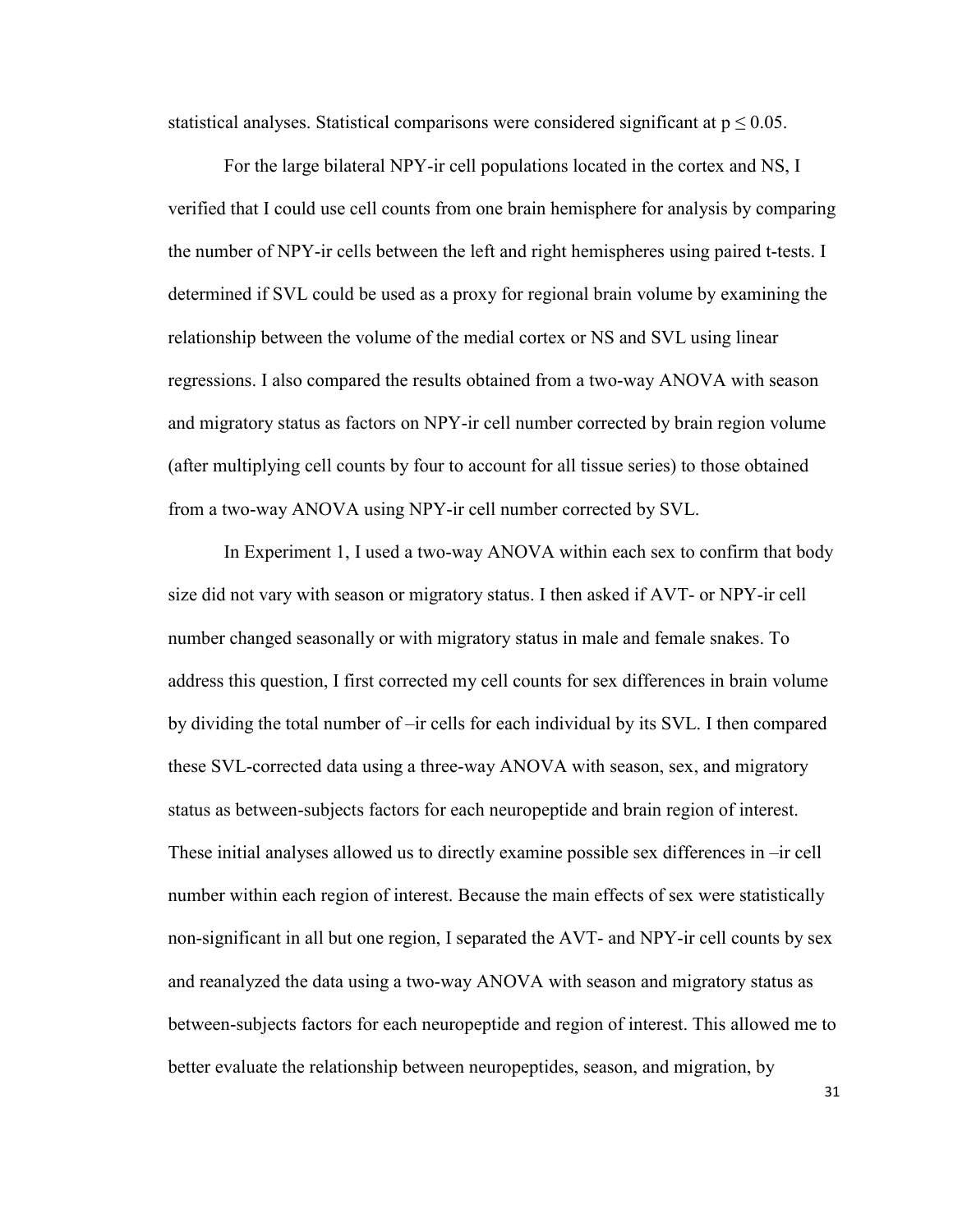decreasing the number of pairwise comparisons. Rather than collapsing sex as a factor and combining males and females for analysis, I opted to analyze potential differences in neuropeptides within each sex separately due to *a priori* knowledge that males and females exhibit differences in the onset and timing of seasonal migration (Shine et al., 2001). For these analyses, I used cell count data that were not corrected by SVL (because SVL did not vary significantly with season or migratory status within each sex).

Lastly, I used the data from Experiment 1 to determine if variation in –ir cell number within the brain was related to seasonal changes in plasma sex steroid hormone or corticosterone concentrations. I limited my comparisons to those brain regions with significant seasonal variation in –ir cell number. As described in the results, these regions included AVT within the SON, POA, and BNST of males, AVT within the POA of females, and NPY within the cortex and PH of males. I used hormone concentrations measured immediately before brain collection for all analyses so that I could more directly assess the relationship between neuropeptide cell number and plasma steroid hormone concentrations.

In Experiment 2, I used t-tests to confirm that body size of snakes did not differ between reproductive states. I then used a t-test within each region of interest to compare –ir cell number between snakes with differing reproductive conditions. For each neuropeptide, I compared mated and unmated females collected from the den and courting and non-courting males collected from the road. Each of these comparisons allowed me to assess potential changes in AVT and/or NPY in relation to changes in reproductive behavior while holding migratory status constant.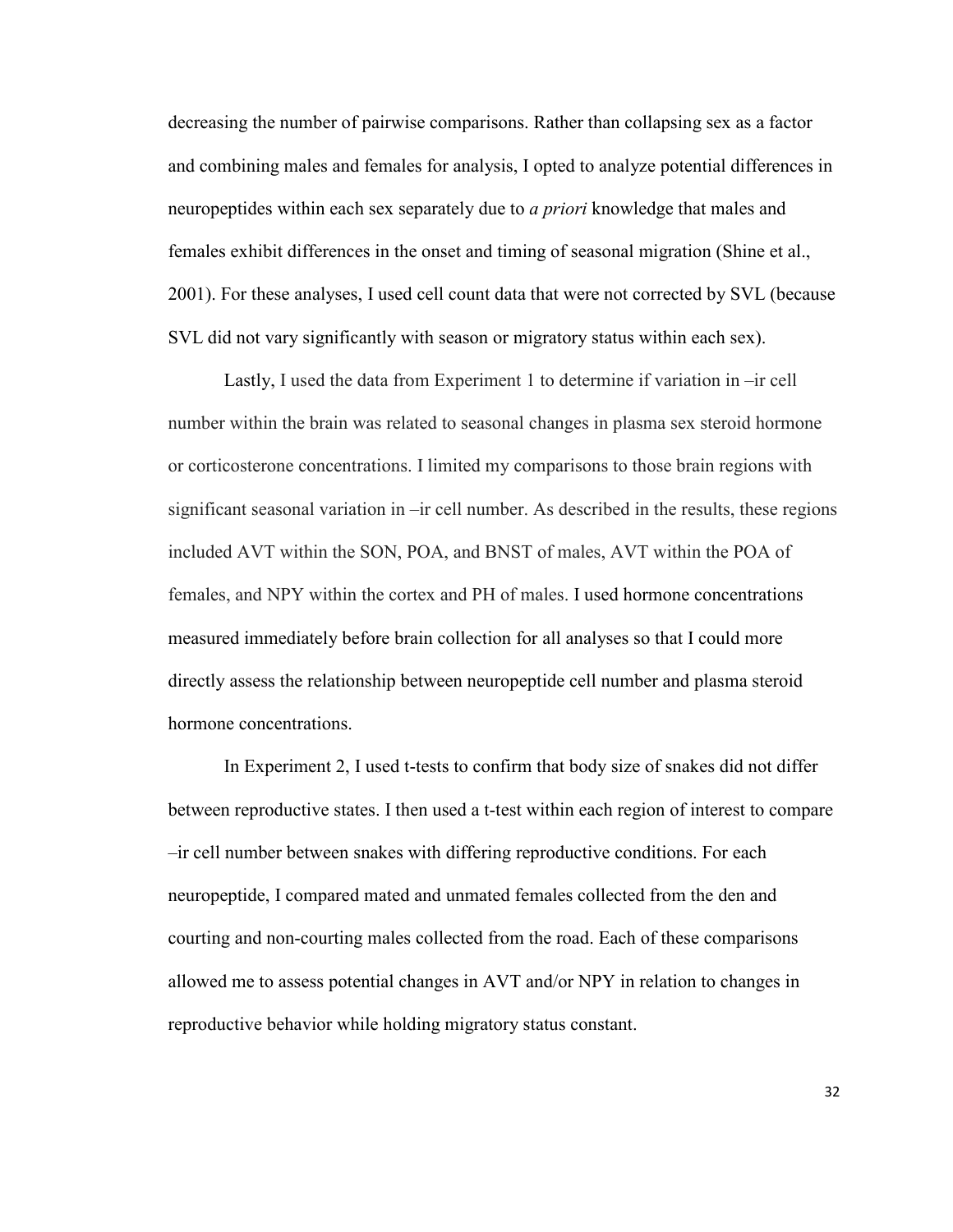## **Results**

 There were no significant differences in the total number of NPY-labeled cells between the left and right hemispheres within the cortex (t = 0.61, df = 17, p = 0.55) or NS ( $t = 0.99$ ,  $df = 17$ ,  $p = 0.34$ ; from paired t-tests). I therefore used cell counts from one hemisphere for all subsequent analyses of NPY-ir cell number within the cortex and NS.

 To determine if SVL could be used to correct –ir cell number for variation in regional brain volume, I examined if region volume changed linearly with SVL. There was a significant positive linear relationship between medial cortex volume and SVL  $(r^2)$  $= 0.30$ ,  $p < 0.001$ ,  $n = 18$  females and 18 males). There was also a significant positive linear relationship between NS volume and SVL ( $r^2$  = 0.42, p < 0.001, n = 18 females and 20 males). Lastly, there were no differences between the results obtained from a two-way ANOVA (with season and migratory status as factors) using NPY-ir cell number/region volume and those results obtained using NPY-ir cell number/SVL (data not shown). Thus, I used SVL to correct for sex differences in regional brain volumes for all subsequent analyses directly comparing males to females.

# *Experiment 1. Seasonal and Sexual Variation in Brain AVT and NPY: Relation to Migratory Behavior*

Body size (i.e., SVL) of male snakes did not vary significantly with season  $(F_{1,39})$  $< 0.01$ , p = 0.97) or migratory status (F<sub>1,39</sub> = 2.61, p = 0.11; two-way ANOVA). There were no significant differences in the SVL of female snakes between seasons ( $F_{1,40}$  =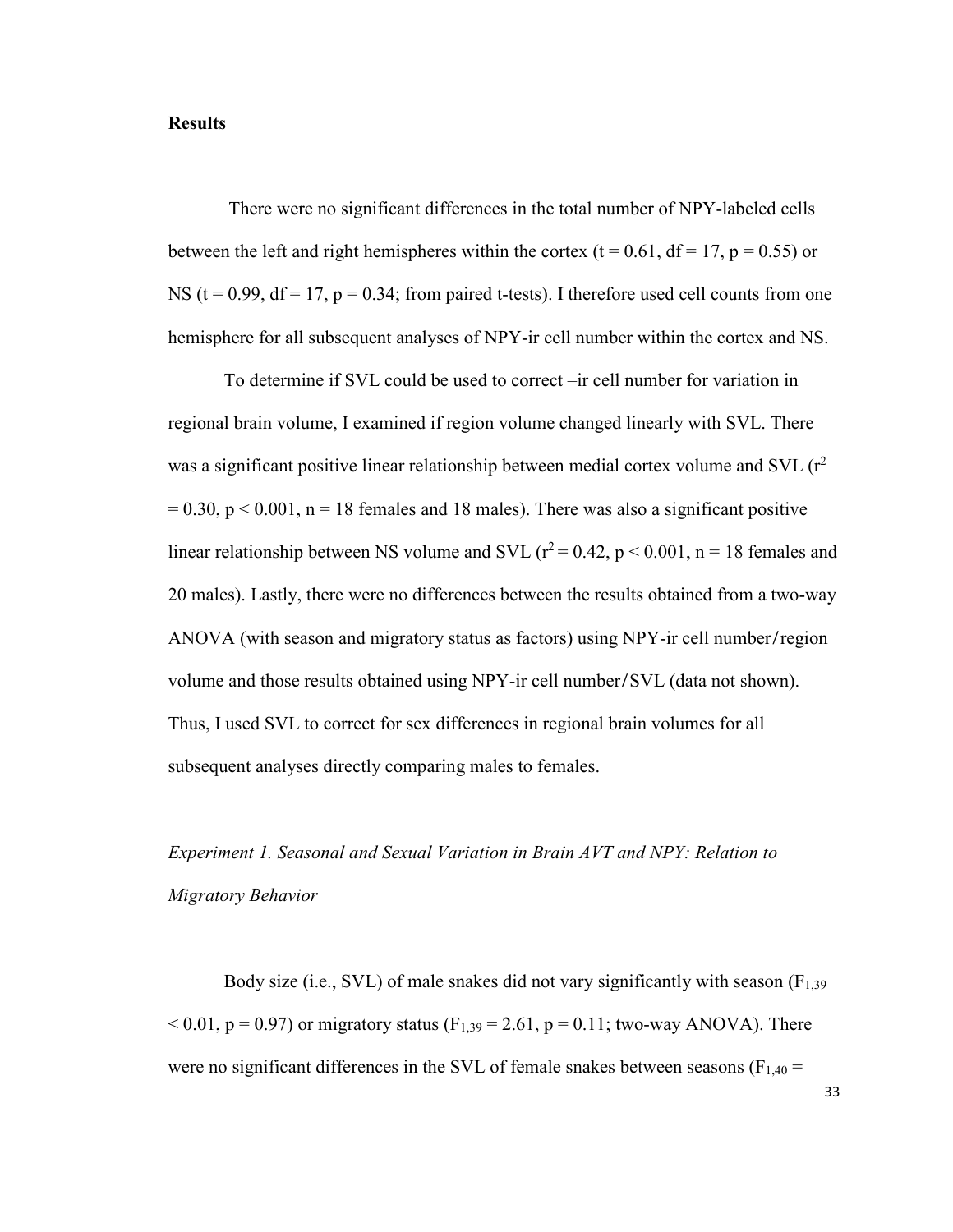1.60,  $p = 0.21$ ) or migratory states (F<sub>1,40</sub> = 3.73,  $p = 0.06$ ; two-way ANOVA). There were no significant interactions between season and migratory status on the SVL of male ( $F_{1,39}$ )  $< 0.01$ , p = 0.98) or female (F<sub>1,40</sub> = 0.41, p = 0.53) snakes.

#### *AVT Immunoreactivity*

For each region of interest described below, I first compared AVT-ir cell number directly between males and females using a three-way ANOVA on SVL-corrected data. For all regions except the POA, I did not observe a significant sex difference in AVT-ir cell number nor any significant interactions between sex and the other factors (all pvalues  $> 0.10$ ). To reduce manuscript length, I report the results of the three-way ANOVA only for the POA. I then separated the data by sex and reanalyzed the uncorrected data (i.e., not divided by SVL) within each region of interest using a twoway ANOVA to focus on potential variation due to season and migratory status.

*Supraoptic Nucleus.* A two-way ANOVA indicated that male snakes had significantly more AVT-ir cells during the fall compared to spring in the SON (Fig. 1A;  $F_{1,34} = 5.98$ ,  $p = 0.02$ ), whereas female snakes did not show a significant seasonal difference (Fig. 1B;  $F_{1,31} = 1.64$ ,  $p = 0.21$ ). Migratory status did not influence the total number of AVT-ir cells in the SON of male (Fig. 1A;  $F_{1,34} = 2.93$ ,  $p = 0.10$ ) or female snakes (Fig. 1B;  $F_{1,31} = 0.09$ ,  $p = 0.77$ ). There was no interaction between season and migratory status in male snakes ( $F_{1,34} = 0.15$ ,  $p = 0.70$ ). In females, the interaction between season and migratory status in the total number of AVT-ir cells in the SON was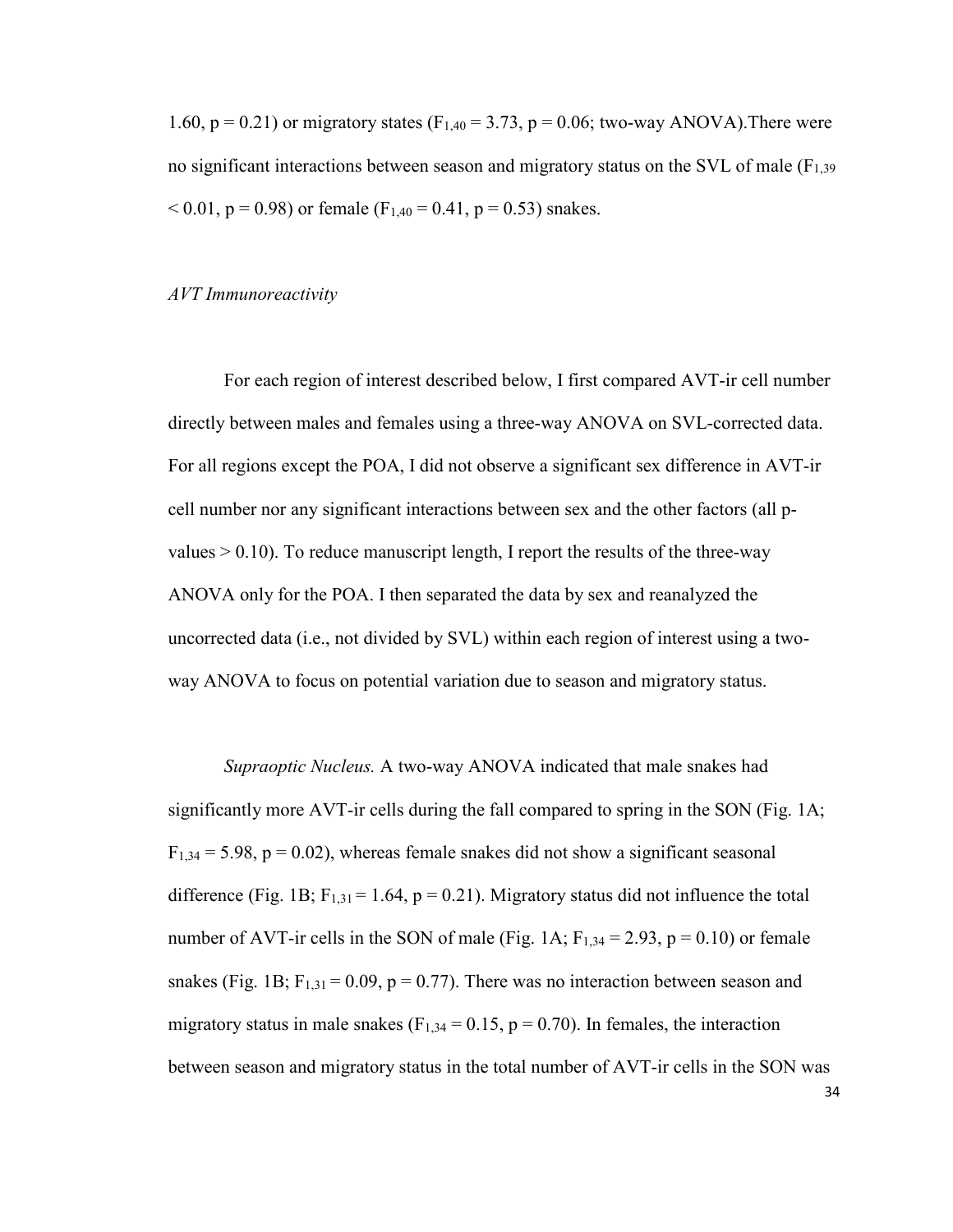significant (F<sub>1,31</sub> = 5.33, p = 0.03).

*Anterior Preoptic Area.* A three-way ANOVA with season, sex, and migratory status as factors indicated that female snakes had significantly more AVT-ir cells in the POA compared to males, even after correcting for differences in body size  $(F_{1,69} = 13.12,$ p < 0.001; data not shown). Females had an overall mean of 6.9 AVT-ir cells per cm SVL  $(\pm 0.34 \text{ SE})$ ; males had an overall mean of 5.5 AVT-ir cells per cm SVL  $(\pm 0.28 \text{ SE})$ . The total number of AVT-ir cells/SVL in the POA was also significantly higher during the spring compared to fall ( $F_{1,69} = 9.69$ ,  $p < 0.01$ ). Migratory status did not significantly influence the total number of AVT-ir cells/SVL in the POA ( $F_{1,69}$  < 0.01, p = 0.98). There were no significant interactions in any combination of season, sex, and migratory status on SVL-corrected AVT-ir cell number in the POA (all p-values  $\geq$  0.10).

After separating these data by sex, two-way ANOVAs on the uncorrected data indicated that both male (Fig. 1C;  $F_{1,34} = 8.16$ ,  $p < 0.01$ ) and female (Fig. 1D;  $F_{1,34} = 5.35$ ,  $p = 0.03$ ) snakes had significantly more AVT-ir cells in the POA during the spring compared to the fall. Migratory status did not significantly influence the total number of AVT-ir cells in the POA of males (Fig. 1C;  $F_{1,34} = 2.37$ ,  $p = 0.13$ ) or females (Fig. 2D;  $F_{1,34}$  < 0.01, p = 0.99). There were no significant interactions between season and migratory status on the total number of AVT-ir cells of male ( $F_{1,34} = 0.08$ ,  $p = 0.78$ ) or female (F<sub>1,34</sub> = 0,22, p = 0.64) snakes in the POA.

*Bed Nucleus of the Stria Terminalis.* A two-way ANOVA indicated that male snakes had significantly more AVT-ir cells in the BNST during the spring compared to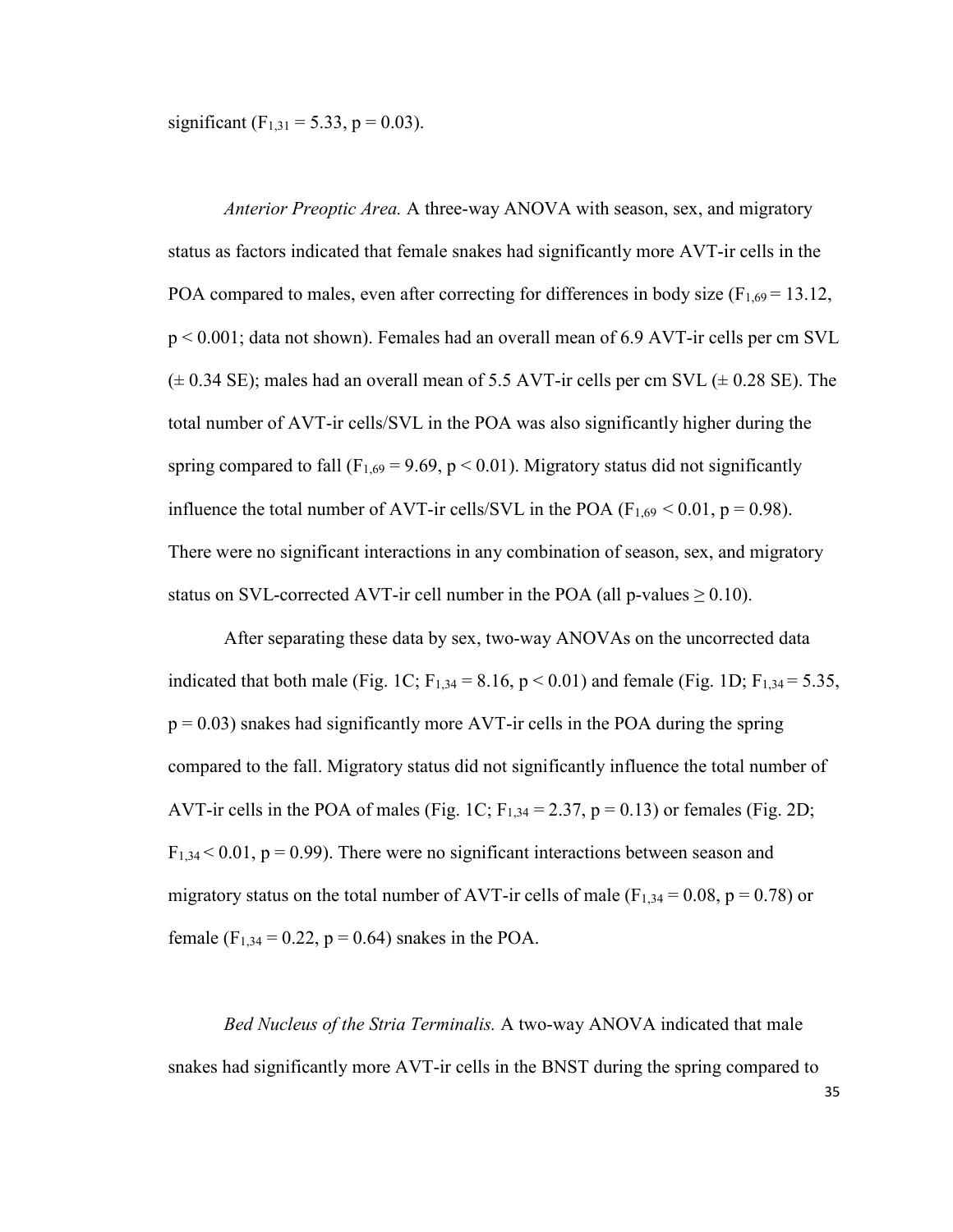fall (Fig. 1E;  $F_{1,32} = 6.98$ ,  $p = 0.01$ ). Female snakes did not show a significant seasonal difference in AVT-ir cell number in the BNST (Fig. 1F;  $F_{1,28} = 3.71$ ,  $p = 0.07$ ; two-way ANOVA). Migratory status did not significantly influence the total number of AVT-ir cells in the BNST of male (Fig. 1E;  $F_{1,32} = 0.17$ ,  $p = 0.68$ ) or female snakes (Fig. 1F;  $F_{1,28}$  $= 2.09$ ,  $p = 0.16$ ), although the low sample size of road-collected females during the fall suggests that any conclusions should be made with caution. There was a significant interaction between season and migratory status on the total number of AVT-ir cells in the BNST of male snakes ( $F_{1,32} = 4.15$ ,  $p = 0.05$ ). There was no such interaction between season and migratory status in female snakes within the BNST ( $F_{1,28} = 2.10$ ,  $p = 0.16$ ).

#### *NPY Immunoreactivity*

For each region of interest described below, I first compared NPY-ir cell number directly between males and females using a three-way ANOVA on SVL-corrected data. For all NPY regions, there were no significant sex difference in NPY-ir cell number nor any significant interactions between sex and any combination of the other factors (all pvalues  $> 0.10$ ). I therefore separated the data by sex and reanalyzed NPY-ir cell number within each region of interest using a two-way ANOVA to focus on potential variation related to season and migratory status.

*Cortex.* A two-way ANOVA indicated that male snakes had significantly more NPY-ir cells in the cortex during the fall compared to spring (Fig. 2A;  $F_{1,35} = 12.74$ , p < 0.001), whereas female snakes did not show a significant seasonal difference (Fig. 2B;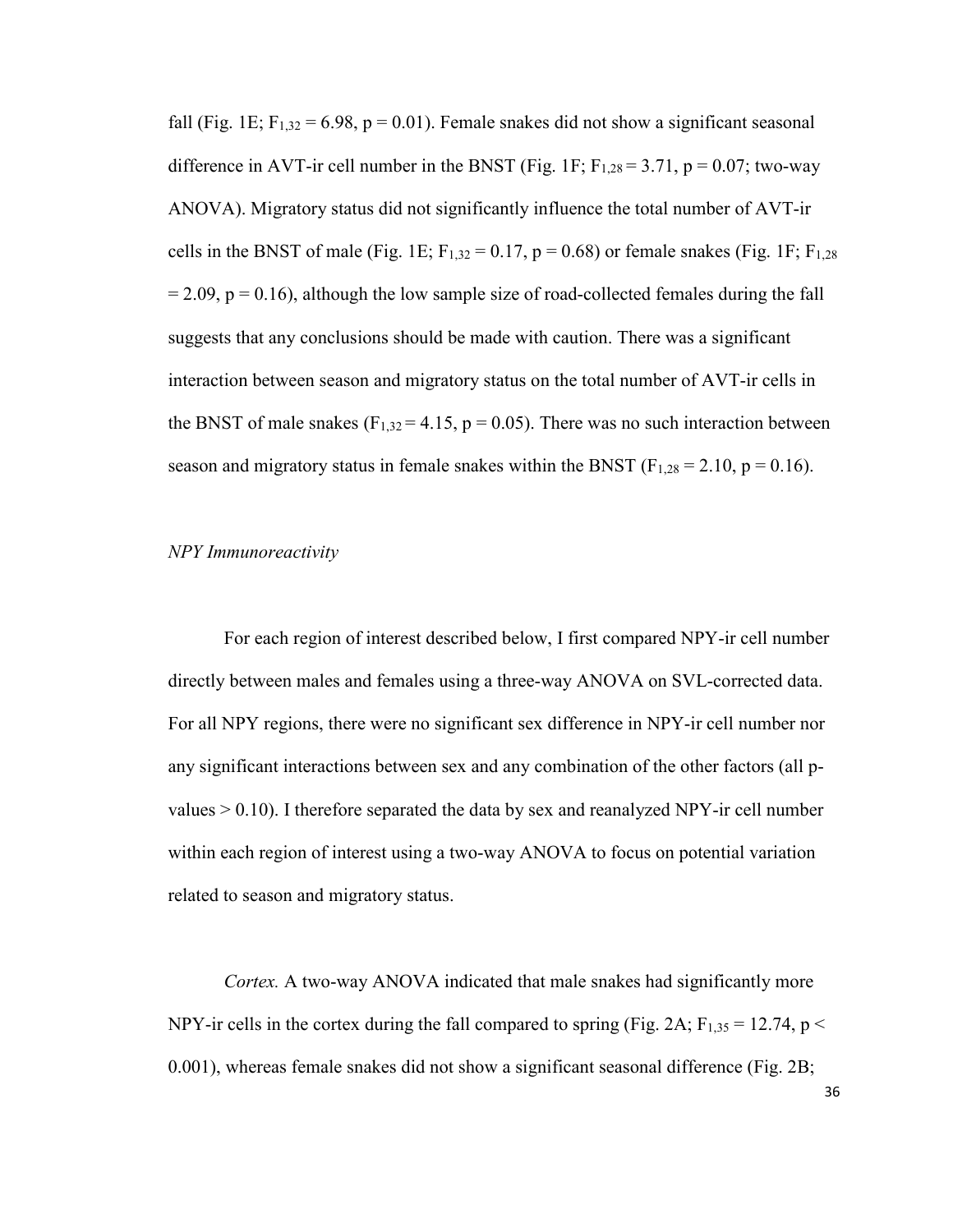$F_{1,31} = 2.01$ ,  $p = 0.17$ ; two-way ANOVA). Migratory status did not significantly influence the total number of NPY-ir cells in the cortex of male (Fig. 2A;  $F_{1,35} = 0.50$ , p = 0.48) or female snakes (Fig. 2B;  $F_{1,31} = 0.95$ , p = 0.34). There were no significant interactions between season and migratory status in the cortex of male  $(F_{1,35} = 1.11, p = 0.30)$  or female ( $F_{1,31} = 0.91$ ,  $p = 0.35$ ) snakes.

*Nucleus Sphericus.* In male snakes, neither season  $(F_{1,32} = 2.39, p = 0.13)$  nor migratory status ( $F_{1,32} = 0.02$ ,  $p = 0.89$ ) influenced NPY-ir cell number in the NS (Fig. 2C; two-way ANOVA). Similarly, female snakes showed no main effects of season  $(H_{1,25})$  $= 0.46$ , p  $= 0.49$ ) or migratory status (H<sub>1,25</sub>  $= 0.03$ , p  $= 0.86$ ) on NPY-ir cell number in the NS (Fig. 2D; nonparametric two-way ANOVA). There were no significant interactions between season and migratory status on the total number of NPY-ir cells in the NS of male (F<sub>1,32</sub> = 0.39, p = 0.54) or female snakes (H<sub>1,25</sub> = 0.06, p = 0.80).

*Anterior Hypothalamus.* A two-way ANOVA indicated that male snakes showed no significant effects of season (F<sub>1,30</sub> < 0.01, p = 0.99) or migratory status (F<sub>1,30</sub> = 0.15, p = 0.70) on NPY-ir cell number in the AH (Fig. 2E). Similarly, female snakes showed no significant main effects of season (F<sub>1,31</sub> = 0.94, p = 0.34) or migratory status (F<sub>1,31</sub> = 2.59,  $p = 0.12$ ) on NPY-ir cell number in the AH (Fig. 2F; two-way ANOVA). There were no significant interactions between season and migratory status in the total number of NPYir cells in the AH of male (F<sub>1,30</sub> = 0.23, p = 0.63) or female snakes (F<sub>1,31</sub> = 0.30, p = 0.59).

37 *Posterior Hypothalamus.* A nonparametric two-way ANOVA indicated that male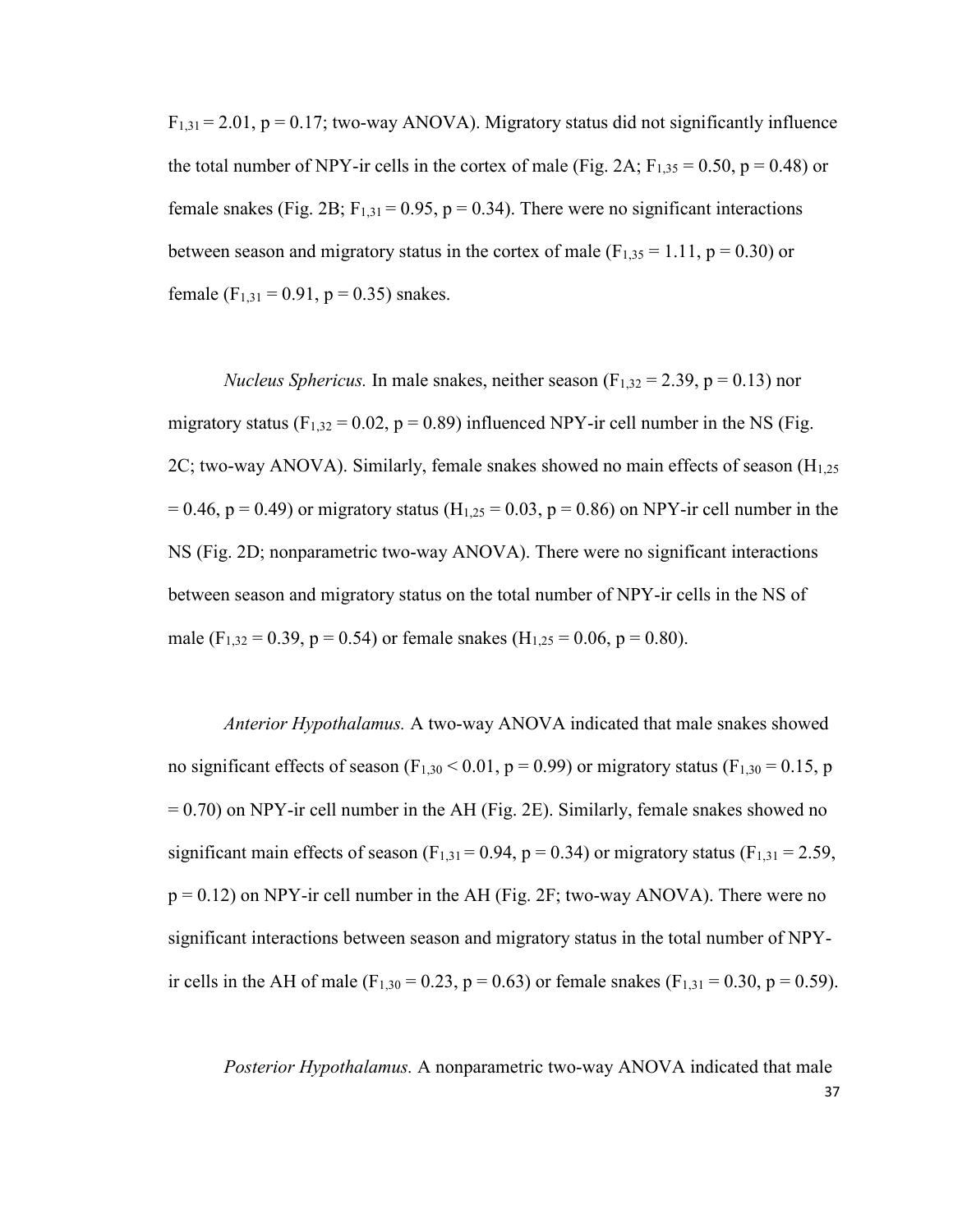snakes had significantly more NPY-ir cells in the PH during the fall compared to the spring (Fig. 2G;  $H_{1,31} = 6.78$ , p < 0.01; nonparametric two-way ANOVA), whereas female snakes showed no significant seasonal difference (Fig. 2H;  $F_{1,29} = 0.28$ , p = 0.60; two-way ANOVA). Migratory status did not significantly influence the total number of NPY-ir cells in the PH of male (Fig. 2G;  $H_{1,31} < 0.01$ , p = 0.97) or female snakes (Fig.  $2H$ ; F<sub>1,29</sub> = 0.73, p = 0.40). There was no significant interaction between season and migratory status in the number of NPY-ir cells in the PH of male snakes  $(H_{1,31} = 0.99, p =$ 0.32), but females showed a significant interaction between season and migratory status on NPY-ir cell number in the PH (F<sub>1,29</sub> = 5,17, p = 0,03).

#### *Relationship between neuropeptides and steroid hormone.*

Based on the observed seasonal differences in AVT- and NPY-ir cell number, I asked if variation in neuropeptide cell number within the brain was related to plasma steroid hormone concentrations. I limited my comparisons to those regions showing a significant seasonal difference in –ir cell number; males and females were analyzed separately. Thus, I used linear regressions to examine the relationship between neuropeptide cell number (i.e., AVT in the SON, POA and BNST and NPY in the cortex and PH) and steroid hormones (i.e., androgens and corticosterone) in male snakes. In females, I examined the relationship between AVT-ir cell number in the POA and estradiol or corticosterone.

There were no significant relationships between androgen concentrations and AVT-ir cell number within the SON ( $r^2$  = 0.06, p = 0.17), POA ( $r^2$  = 0.06, p = 0.18), or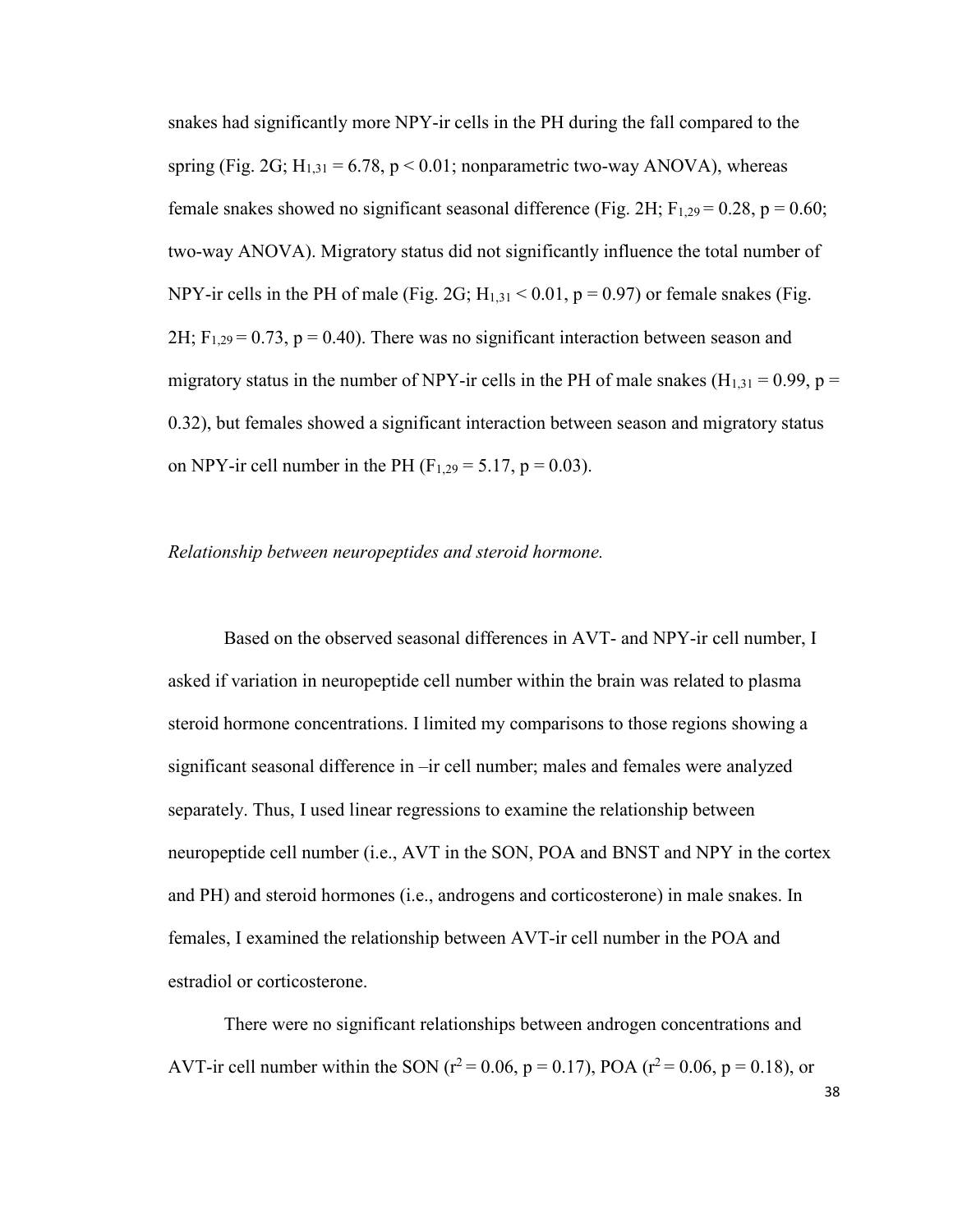BNST  $(r^2 < 0.01, p = 0.75)$  of male snakes. There were also no significant relationships between corticosterone and AVT-ir cell number within the SON  $(r^2 < 0.01, p = 0.63)$ , POA ( $r^2$  < 0.01,  $p = 0.63$ ), or BNST ( $r^2$  < 0.01,  $p = 0.83$ ) of males. In female snakes, AVT-ir cell number in the POA was positively related to estradiol concentration (Fig. 3A;  $r^2$  = 0.11, p = 0.05) and negatively related to corticosterone concentrations (Fig. 3B;  $r^2$  = 0.14, p = 0.03). When all samples that were assigned the assay sensitivity were removed from this analysis, the relationship between AVT-ir cell number in the POA and estradiol was not significantly related ( $r^2$  = 0.10, p = 0.17). Finally, neither androgens nor corticosterone were significantly related to NPY-ir cell number in the cortex  $(r^2 < 0.01, p)$  $= 0.76$ ;  $r^2 < 0.01$ ,  $p = 0.76$ , respectively) or PH ( $r^2 < 0.01$ ,  $p = 0.64$ ;  $r^2 < 0.01$ ,  $p = 1.00$ , respectively) of male snakes.

# *Experiment 2. Changes in Brain AVT and NPY during the Spring Mating Season: Relation to Reproductive Status*

I asked if changes in AVT- or NPY-ir cell number in the brain were related to the transition from courting to non-courting in male snakes, or from unmated to mated status in female snakes. Body size (i.e., SVL) did not differ significantly between courting and non-courting males (t =  $0.06$ , df =  $20$ , p =  $0.95$ ) or unmated and mated females (t =  $1.42$ ,  $df = 19$ ,  $p = 0.17$ ; results from t-tests). Within the SON, non-courting males had significantly more AVT-ir cells compared to courting males (Fig. 4A;  $t = -2.68$ ,  $df = 18$ ,  $p = 0.02$ ; t-test). There was no significant difference in AVT-ir cell number between unmated and mated females within the SON (Fig. 4B;  $t = 1.31$ ,  $df = 15$ ,  $p = 0.21$ ; t-test).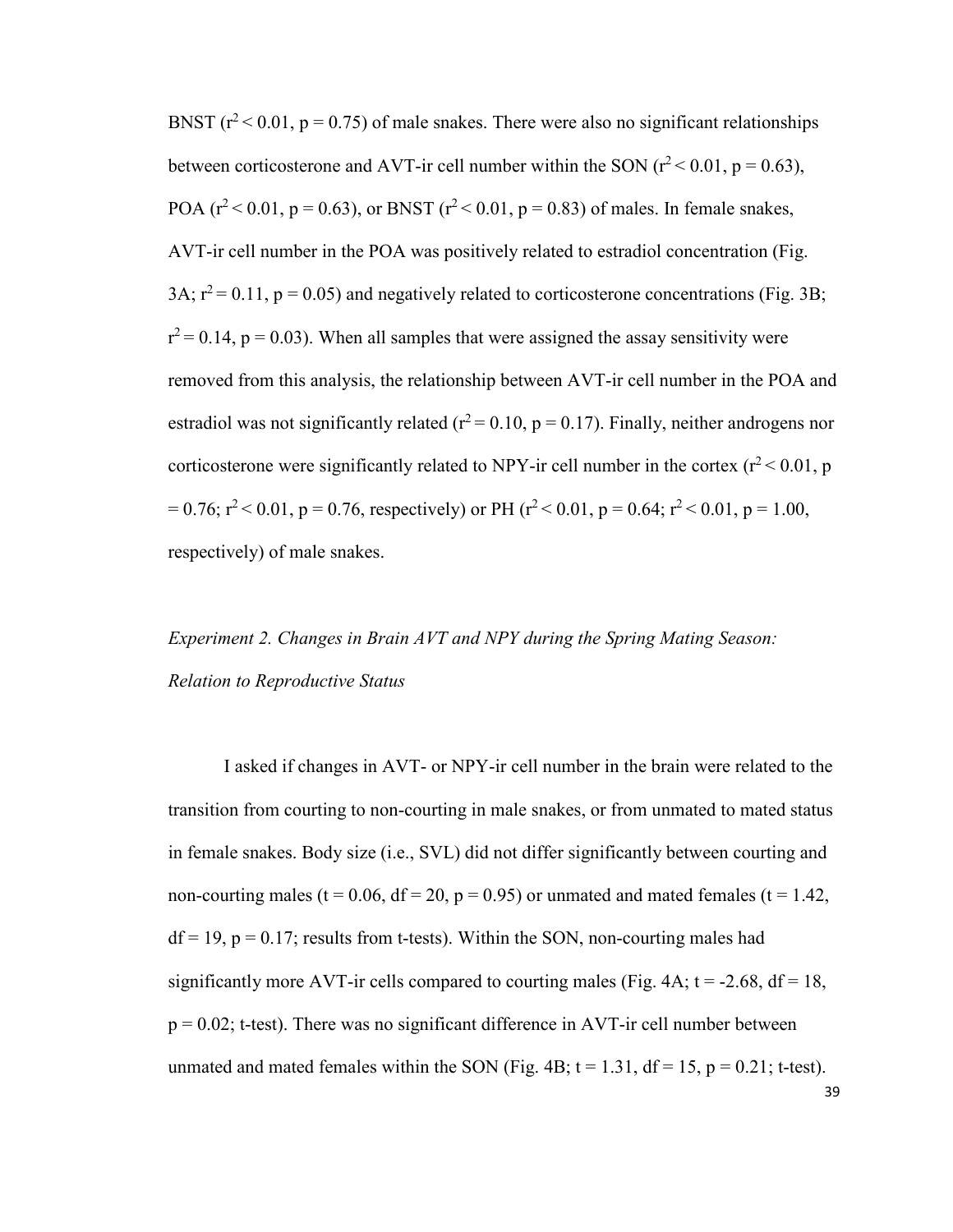Within the POA, there were no statistically significant differences in AVT-ir cell number between courting and non-courting males (Fig. 4C;  $t = -2.02$ ,  $df = 19$ ,  $p = 0.06$ ) or between unmated and mated females (Fig. 4D;  $t = 0.91$ ,  $df = 18$ ,  $p = 0.37$ ). Within the BNST, there were no significant differences in AVT-ir cell number between courting and non-courting males (Fig. 4E;  $t = 0.33$ ,  $df = 18$ ,  $p = 0.74$ ) or unmated and mated females (Fig. 4F;  $t = 1.01$ ,  $df = 15$ ,  $p = 0.33$ ).

Within the cortex, non-courting males had significantly more NPY-ir cells compared to courting males (Fig. 5A;  $t = -2.07$ ,  $df = 20$ ,  $p = 0.05$ ). There was no difference in NPY-ir cell number between unmated and mated females within the cortex (Fig. 5B;  $t = -0.25$ ,  $df = 17$ ,  $p = 0.80$ ). Within the NS, there was no significant difference in NPY-ir cell number between courting and non-courting males (Fig. 5C;  $t = -1.69$ , df = 16,  $p = 0.11$ ) or between unmated and mated females (Fig. 5D;  $t = -0.50$ ,  $df = 14$ ,  $p =$ 0.63). Within the AH, there was no significant difference in NPY-ir cell number between courting and non-courting males (Fig. 5E;  $t = -1.57$ ,  $df = 16$ ,  $p = 0.14$ ) or between unmated and mated females (Fig. 5F;  $t = 1.02$ ,  $df = 17$ ,  $p = 0.32$ ). Within the PH, there was no difference in NPY-ir cell number between courting and non-courting males (Fig. 5G;  $t = 0.81$ ,  $df = 18$ ,  $p = 0.43$ ) or between unmated and mated females (Fig. 5H;  $t = 1.15$ ,  $df = 16$ ,  $p = 0.27$ ).

## *Discussion*

My findings suggest that the number of AVT- and NPY-ir cells within brain regions important for regulating reproduction, migration, and feeding varies with season,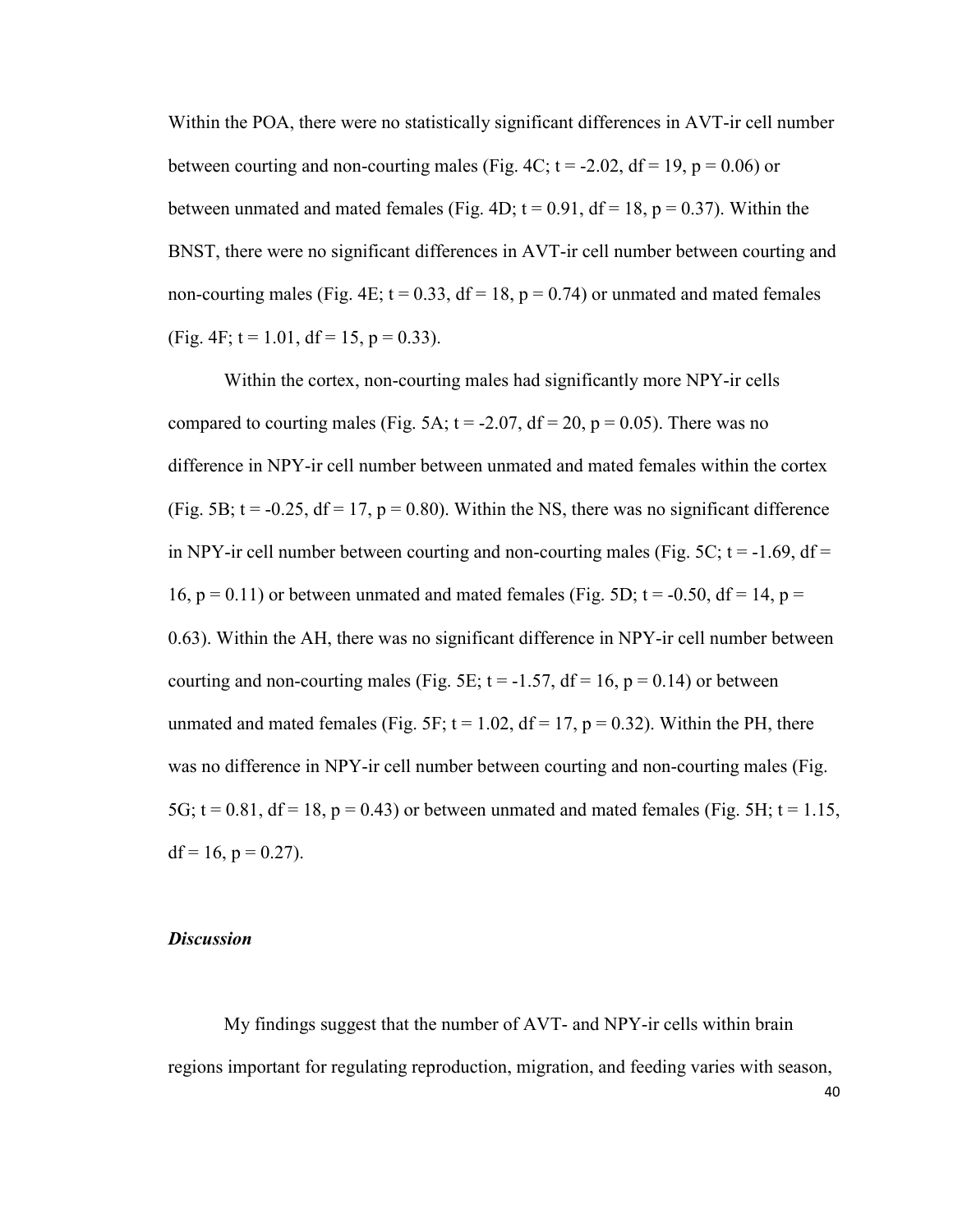sex, and life-history stage. For example, males had more AVT-ir cells in two brain regions important for reproductive behavior during the spring mating season (POA, BNST). During the fall, male snakes had more AVT-ir cells in the SON, a brain region which transports AVT from the hypothalamus to the pituitary for systemic release. Males also had more NPY-ir cells during the fall after the summer feeding season in two brain regions: one which is important for spatial memory (cortex) and one which regulates feeding behavior (PH). Similar to males, females also had significantly more AVT-ir cells in the POA during the spring compared to fall. However, a higher number of AVTir cells were observed within the POA of females compared to males, potentially reflecting an earlier activation of reproductive physiology in females. In male snakes, the number of –ir cells varied with reproductive status, but not directly with migratory status in both the cortex and SON. By contrast, I observed little variation in –ir cell number with migratory or reproductive status in female snakes. These data suggest a role for AVT and NPY in mediating the seasonal life-history transitions from reproductive to migration via regulation of reproductive behavior, and not migration per se. My findings help to highlight the role that AVT and NPY play in the reconfiguration of regulatory systems during life-history transitions in red-sided garter snakes.

### *Seasonal Differences*

From late April through mid-May, northern populations of red-sided garter snakes emerge from underground winter hibernacula and engage in an intense mating period at the den, after which they migrate to summer feeding grounds (Shine et al., 2001). I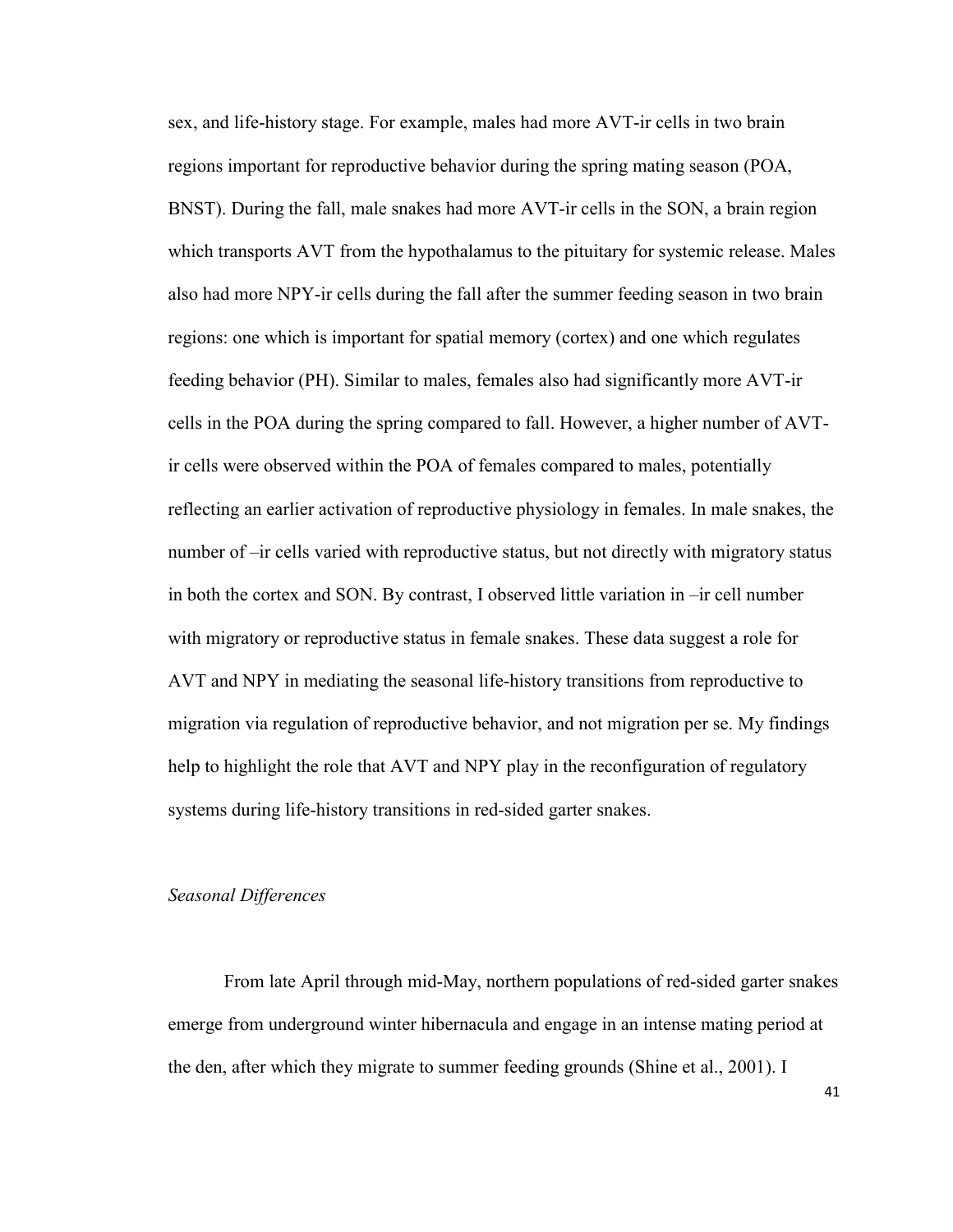compared snakes collected during the spring mating season and the fall to examine if variation in ir-cell number was related to seasonal changes in behavior in red-sided garter snakes, with the expectation that there would be more AVT-ir cells during the spring mating season in brain regions that are important for reproductive behavior. Indeed, male and female snakes had more AVT-ir cells during the spring in the POA, and males had more AVT-ir cells within the BNST during the spring. Both regions are known to play important roles in reproductive behavior in many vertebrates (Ball and Balthazart, 2011; Xie et al., 2010; Kabelik et al., 2008; Lanuza and Halpern, 1997; Krohmer and Crews, 1987a, b). Toyoda et al. (2003) observed increased courtship behavior and release of female-attracting pheromone following treatment with exogenous AVT in male redbellied newts (*Cynops pyrrhogaster*). Additionally, Kabelik et al. (2013) used cFos labeling to observe activation of AVT neurons within the POA and BNST in adult male brown anole lizards (*Anolis sagrei*) engaging in courtship behavior. The seasonal difference I observed in AVT-ir cell number in the POA and BNST suggests that AVT may be mediating seasonal changes in reproductive behavior in red-sided garter snakes.

Following the summer feeding season, male and female snakes return to the den in preparation for winter dormancy. During this fall pre-hibernation period, I observed significantly more AVT-ir cells within the SON of male snakes and a significant season by migratory status interaction in female snakes. Numerous studies in mammals have demonstrated that SON neurons transport AVP from the hypothalamus to the posterior pituitary for systemic release (reviewed in Landgraf and Neumann, 2004). A conserved function of the SON is supported in another snake species, Jararaca vipers (*Bothrops jararaca)* (Zambotti-Villela et al., 2007). As a neurohormone, AVT/P primarily regulates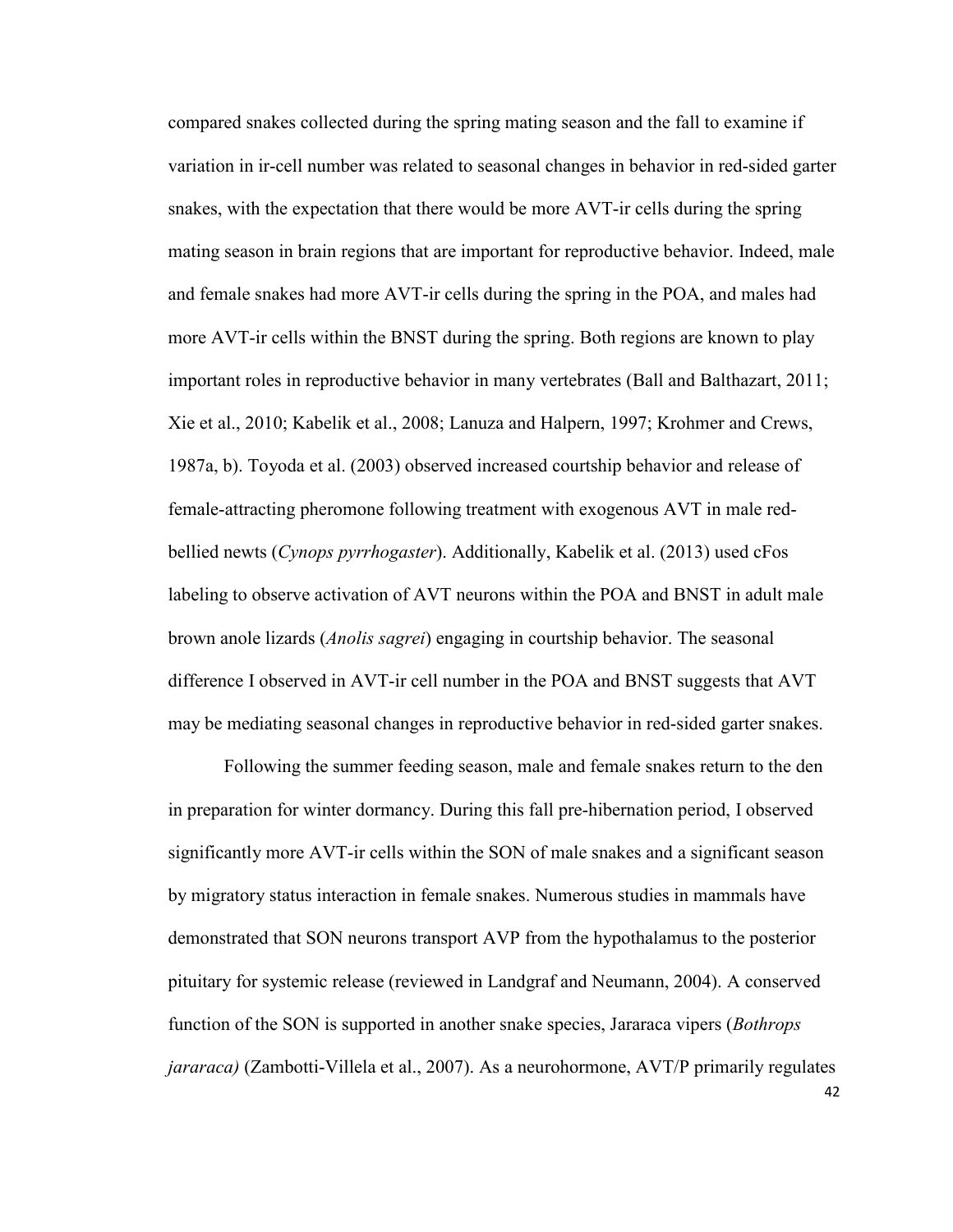water balance (Ludwig et al., 1996), but it has also been shown to directly stimulate release of adrenocorticotropic hormone and increase glucocorticoid synthesis (e.g., Madison et al., 2008). The higher AVT-ir cell number I observed during the fall in redsided garter snakes is likely related to the greater demands of maintaining water balance during extended terrestrial activity, but it might also explain higher plasma glucocorticoid concentrations of male and female snakes during the fall (Lutterschmidt and Mason, 2005). For example, Dunham and Wilczynski (2014) observed an increase in plasma glucocorticoid concentrations in response to exogenous AVT in male green anole lizards (*A. carolinensis*). Overall, additional studies are needed to understand the role of AVT in regulating seasonal rhythms in physiology (e.g., water balance) and behavior (e.g., reproduction) in this and other reptile species, as this information is critical to understanding the function and evolution of the AVT/AVP neuropeptide system.

Following the summer foraging period, I observed more NPY-ir cells within the PH of males during the fall and a significant interaction between season and migratory status in female snakes. The PH is composed of NPY-sensitive nuclei that are activated by NPY-ir cells and include the LHA, PVN and VMN. When treated with exogenous NPY into these nuclei, increased food intake is observed in rodents (reviewed by Chee and Colmers, 2008). Indeed, male red-sided garter snakes, increase feeding behavior after exogenous NPY treatment (Morris and Crews, 1990), supporting my original hypothesis that NPY-ir cells in the PH are likely related to foraging behavior.

During the fall pre-hibernation period, I also observed more NPY-ir cells within the cortex of male snakes. The cortex is composed of lateral, dorsal and medial regions; the dorsal and medial cortex is a structural and functional homologue of the hippocampus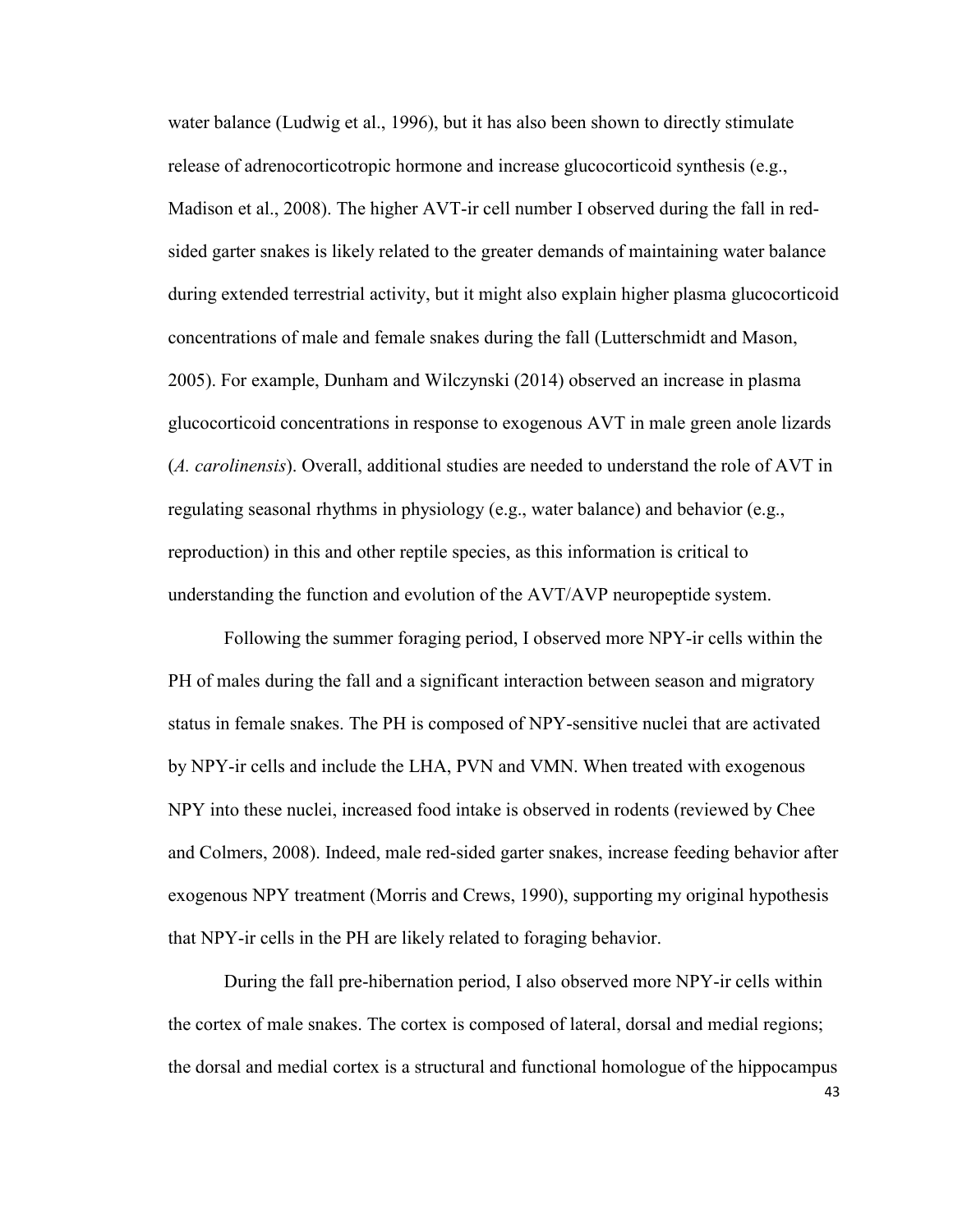of birds and mammals (Butler and Hodos, 1996) and is important for spatial memory in snakes (Holding et al., 2012; Roth et al., 2006). Indeed, Roth et al. (2006) observed larger medial cortex volume in male cottonmouth snakes (*Agkistrodon piscivorus*), which reside and navigate through larger areas compared to females. The hippocampus (and its vertebrate homologues) is well known for its seasonal plasticity (e.g., Migaud et al., 2011). For example, Barnea and Nottebohm (1994) observed greater neuronal recruitment in the hippocampus of black-capped chickadees (*Poecile atricapillus*) during peak spatial use in the fall. Together, these results suggest that the greater NPY-ir cell number in male snakes may be related to the spatial memory required for migration back to the den site during the fall, but future research needs to examine this hypothesis to understand why females did not exhibit a seasonal difference similar to males. While I do not have a clear understanding of how NPY in the cortex may relate to spatial memory, perhaps NPY is playing a neuromodulatory role outside of the hypothalamus (Schneider et al., 2013; Wójcik-Gładysz and Polkowska, 2006; McShane et al., 1992; Danger et al., 1990). NPY in the cortex could be related to decreased stress sensitivity that is observed in male red-sided garter snakes during the spring (C. Dayger, personal communication). Future studies are needed to examine the relationship between NPY in the cortex and the hypothalamus-pituitary-adrenal axis modulation of stress responsiveness in male and female snakes.

## *Sex Differences*

Numerous studies have demonstrated a higher number of AVT-ir cells in males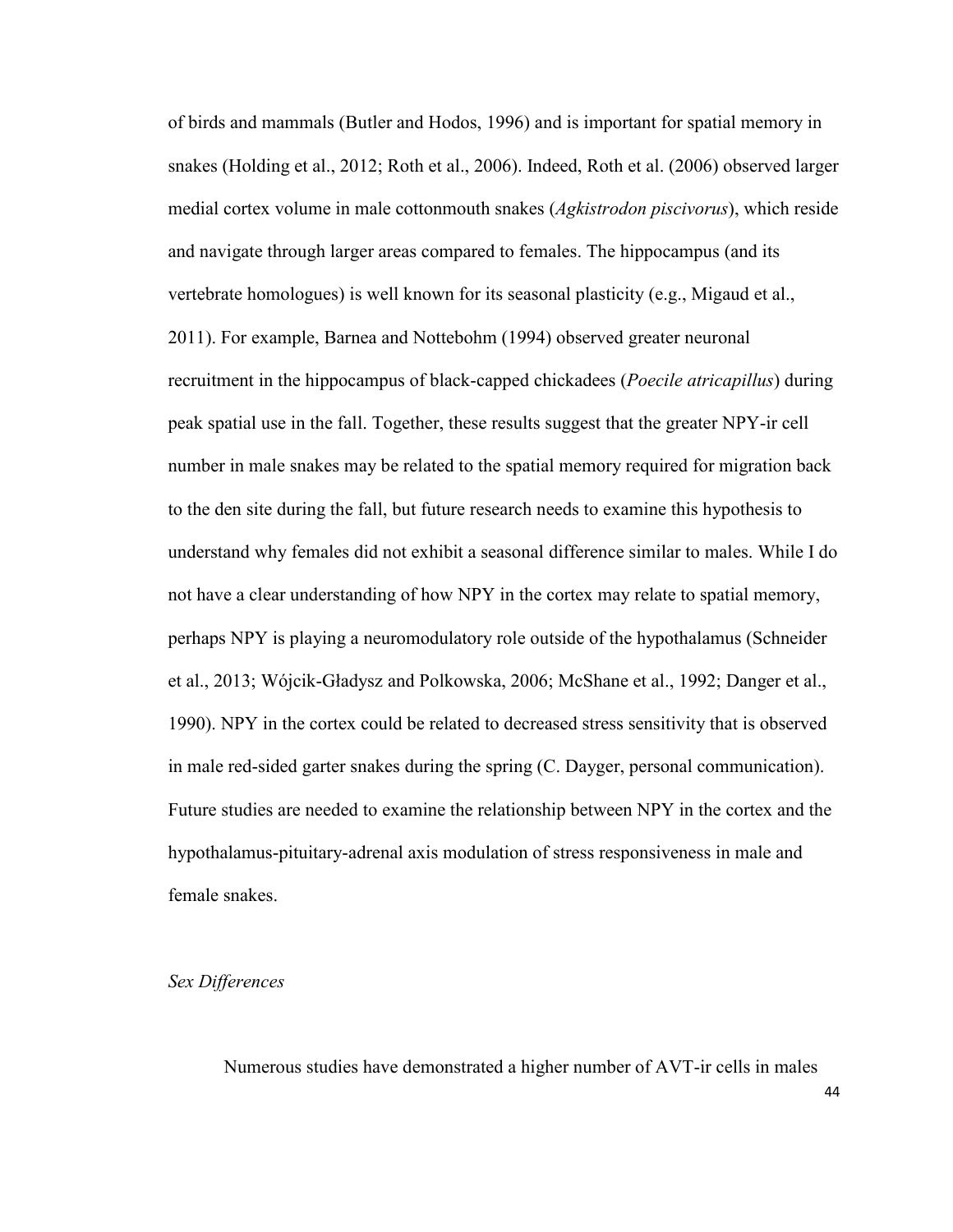compared to females in multiple AVT brain regions (reviewed in Goodson and Bass, 2001). By contrast, I found significantly more AVT-ir cells within the POA of female red-sided garter snakes than males, even after correcting for differences in body size. While generally uncommon, these results are not without precedence. For example, Maruska et al. (2007) reported that female halfspotted gobies (*Asterropteryx semipunctata*) had larger and more AVT-ir cells in the POA compared to males during peak-spawning (i.e., egg development and ovulation) and non-spawning stages. In redsided garter snakes, the POA is important for reproduction and contains sex steroid concentrating neurons (Halpern et al., 1982; Krohmer and Crews, 1987a, b). For instance, Krohmer and Crews (1987b) observed no courtship behavior in male red-sided garter snakes with bilateral lesions to the AH-POA during the mating season. Thus, AVT-ir cells in the POA may regulate reproductive physiology and behavior in red-sided garter snakes. Additionally, I observed a positive relationship between AVT-ir cell number in the POA and estradiol concentration and a negative relationship between AVT-ir cells in the POA and corticosterone concentration in females. Taken together, AVT in the POA could be related to earlier dispersal in females, compared to males, and earlier activation of summer gametogenesis; additional studies examining how AVT changes during the summer in both sexes are needed to test this hypothesis.

While males exhibited seasonal differences in AVT and NPY in almost all regions of interest, seasonal differences in AVT- and NPY-ir cell number were generally lacking in female snakes. However, in two regions of interest (AVT in the SON and NPY in the PH), the seasonal difference depended upon migratory status in females, as evidenced by significant interactions between factors. These significant interactions in females support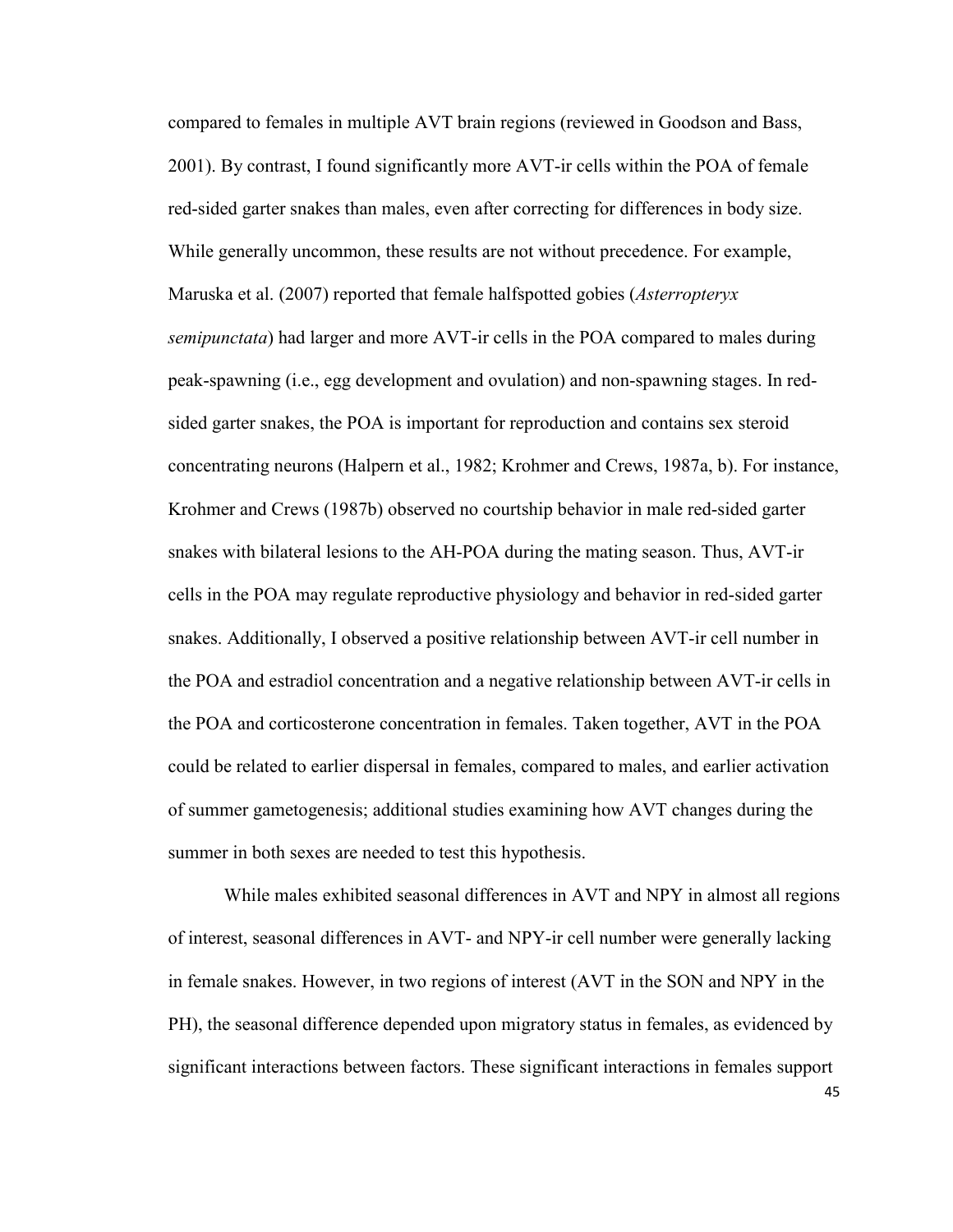a more traditional role for AVT in the SON and NPY in the PH of females, of systemic AVT transport and feeding behavior regulation, respectively. Comparatively, I observed a significant seasonal difference in AVT-ir cells within the BNST in males. Perhaps the BNST is more important for male specific courtship behavior when compared to female reproductive behavior. For example, male snakes remain near the den for several weeks to court newly emerging females, whereas female snakes typically emerge from the den, mate within 24 h, and then disperse from the den to summer feeding grounds (Shine et al., 2001). However additional studies are needed to examine the function of AVT within the BNST.

## *Differences Related to Migratory and Reproductive Status*

Overall, migratory status did not have a significant main effect on neuropeptide cell number. However, I did observe a significant interaction between season and migratory status in three regions of interest (AVT-ir cells in the BNST of males, AVT-ir cells in the SON of females, and NPY-ir cells in the PH of females), suggesting further research is needed to understand if and how AVT and NPY are related to seasonal changes in migratory behavior. Future studies using more sensitive techniques (e.g., qPCR or *in situ* hybridization to examine changes in gene expression) would also aid in understanding the nature and importance of sexually dimorphic seasonal changes in AVT and NPY. The red-sided garter snake system would be advantageous for such studies, as it will allow changes related to migration to be assessed independently from those related to reproductive status.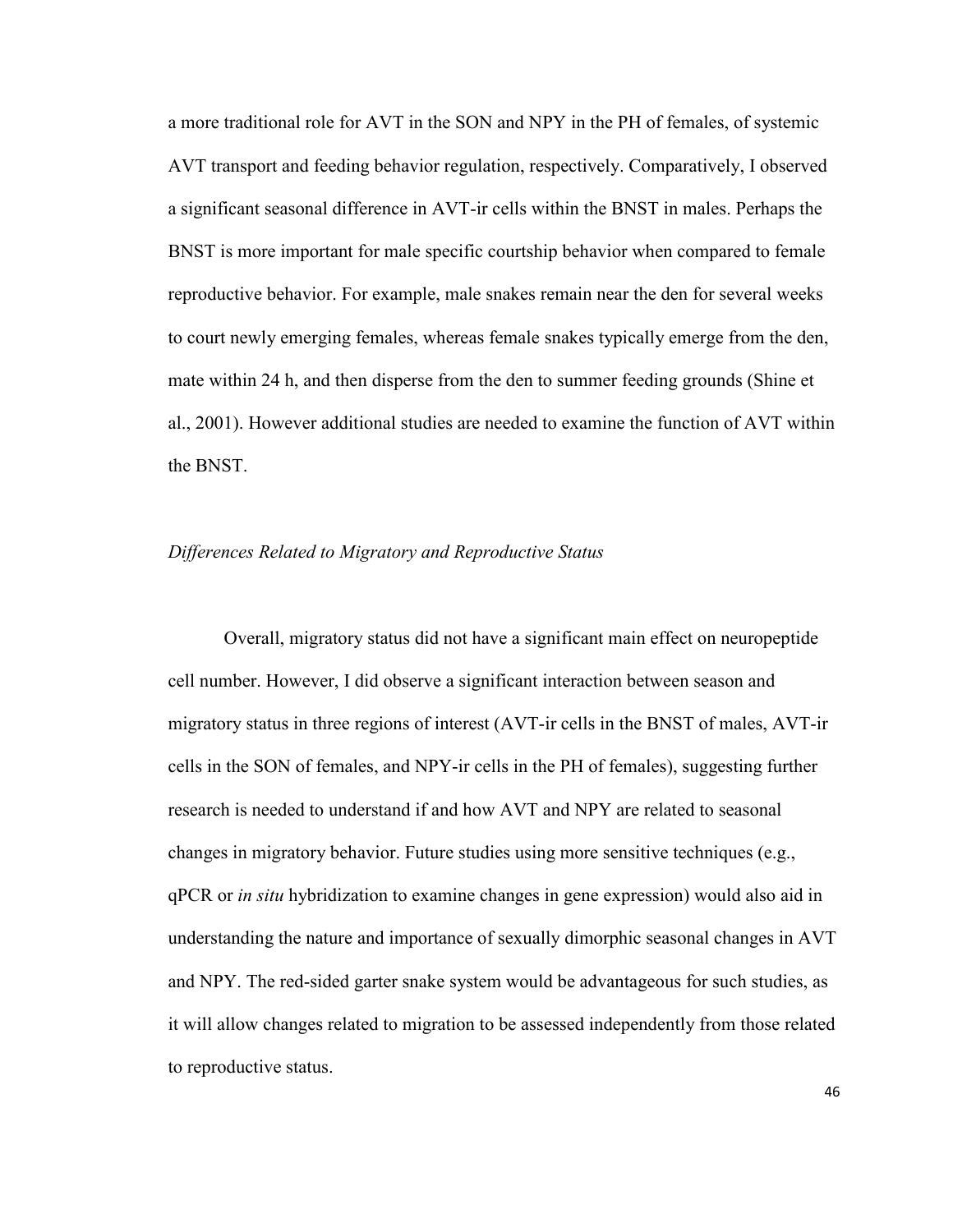By contrast, I observed significant variation in immunoreactivity related to changes in reproductive status. Non-courting male snakes had more AVT-ir cells in the SON compared to courting male snakes. As discussed previously, increased AVT-ir cell number in the SON is likely related to maintaining water balance; my results suggest that the seasonal change in AVT within the SON (Fig. 1A) is concomitant with the seasonal transition to non-reproductive status in male snakes (Fig. 5A). Similar to my findings, Canada geese (*Branta canadensis*) have more intense AVT staining in the anterior median eminence and neurohypophysis prior to spring migration compared to postmigration (George and John, 1987). The authors suggest that AVT initiates spring migration in many migratory birds as well as aids in maintaining water balance during challenging life-history stages. However, my results in red-sided garter snakes suggest that seasonal changes in AVT in the SON may be more closely related to seasonal transitions in reproductive life-history stages than migration per se. Because of my study design, I were able to examine changes in AVT-ir cell number related to reproductive stage and migration independently. Interestingly, AVT-ir cell number in the POA and BNST did not differ significantly between courting and non-courting male snakes. Although I do not yet know if AVT regulates courtship behavior in any snake species, my results corroborate those of Lutterschmidt and Maine (2014), who suggested that a lack of change in brain AVT during the seasonal transition from reproduction to feeding behavior may enable males to maximize reproductive opportunities.

I also observed more NPY-ir cells in non-courting compared to courting males in the cortex which mirror the higher number of NPY-ir cells observed in the cortex during the fall. Again, this could be related to spatial memory. Alternatively, these results are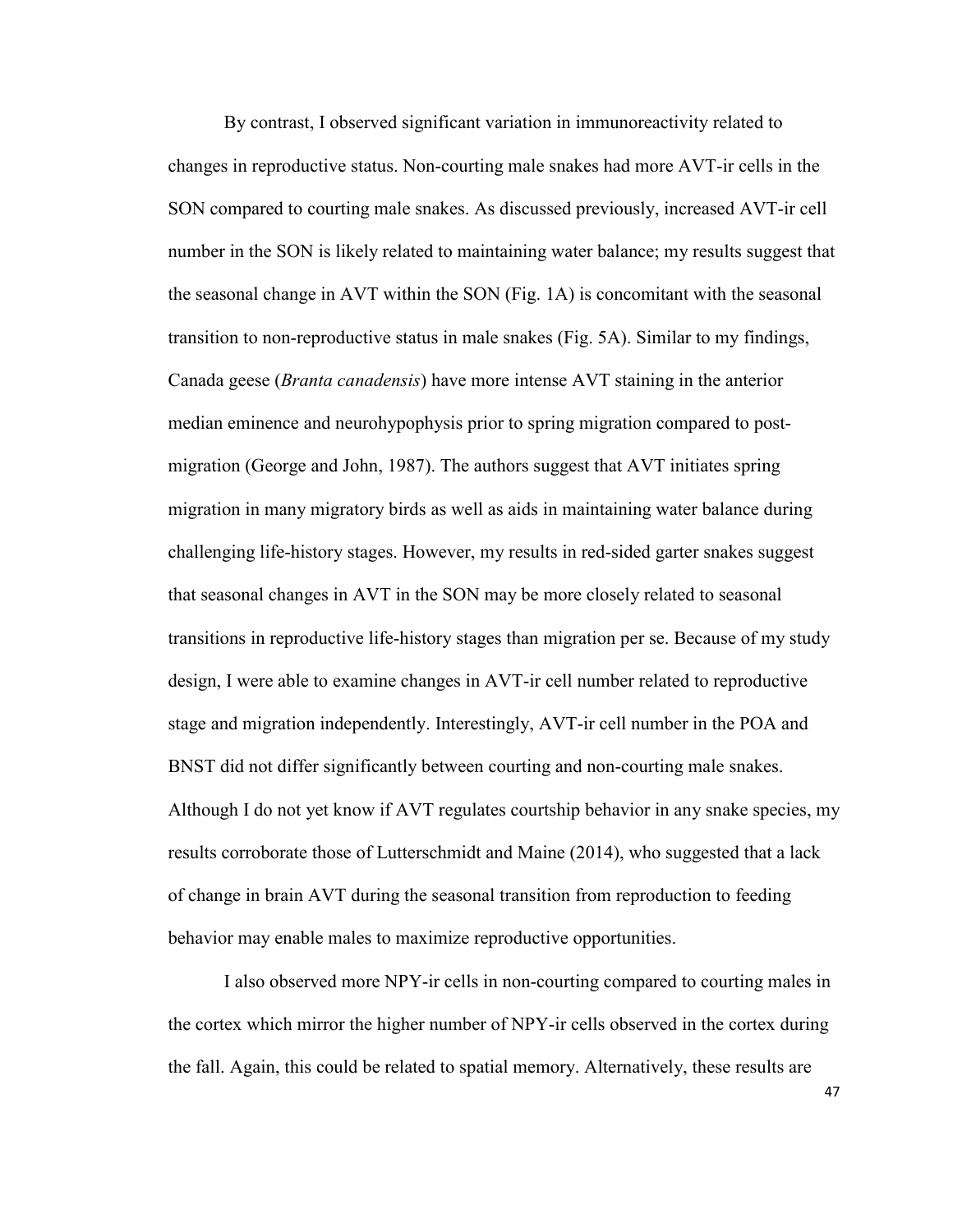also similar to those observed by Lutterschmidt and Maine (2014), in which a higher NPY-ir cell number occurred in the cortex of feeding snakes. Together, this suggests that the seasonal difference in NPY is concomitant with transitions from reproductive to feeding behavior, but the role of NPY in the cortex is unknown. Alternatively, it is well established that NPY in the hypothalamus suppresses sex behavior in many animals (Schneider, 2004; Schneider et al., 2013), including red-sided garter snakes (Morris and Crews, 1990). Perhaps NPY in the cortex acts as a neuromodulator and is also related to a down-regulation of courtship behavior. Specifically, as male snakes migrate to summer feeding grounds from the den during the spring, reproductive behavior wanes and snakes transition to foraging behavior (Cease et al., 2007; O'Donnell et al., 2004; Gregory and Stewart, 1975).

## *Conclusions*

I examined seasonal and sex differences in AVT and NPY in relation to migratory and reproductive status. During the spring mating season, I observed a higher number of AVT-ir cells within two brain regions important for reproductive behavior, supporting a role for AVT as a mediator of reproductive behavior in red-sided garter snakes. Future studies are needed to examine the effects of exogenous AVT treatment on courtship behavior. During the fall, NPY appears to be related to feeding and foraging behavior via the PH and may also play a role in migration and spatial memory via the cortex of male snakes. Alternatively, NPY in the cortex of males could be related to suppressed sensitivity to stress. Additional studies are needed to examine how changes in brain NPY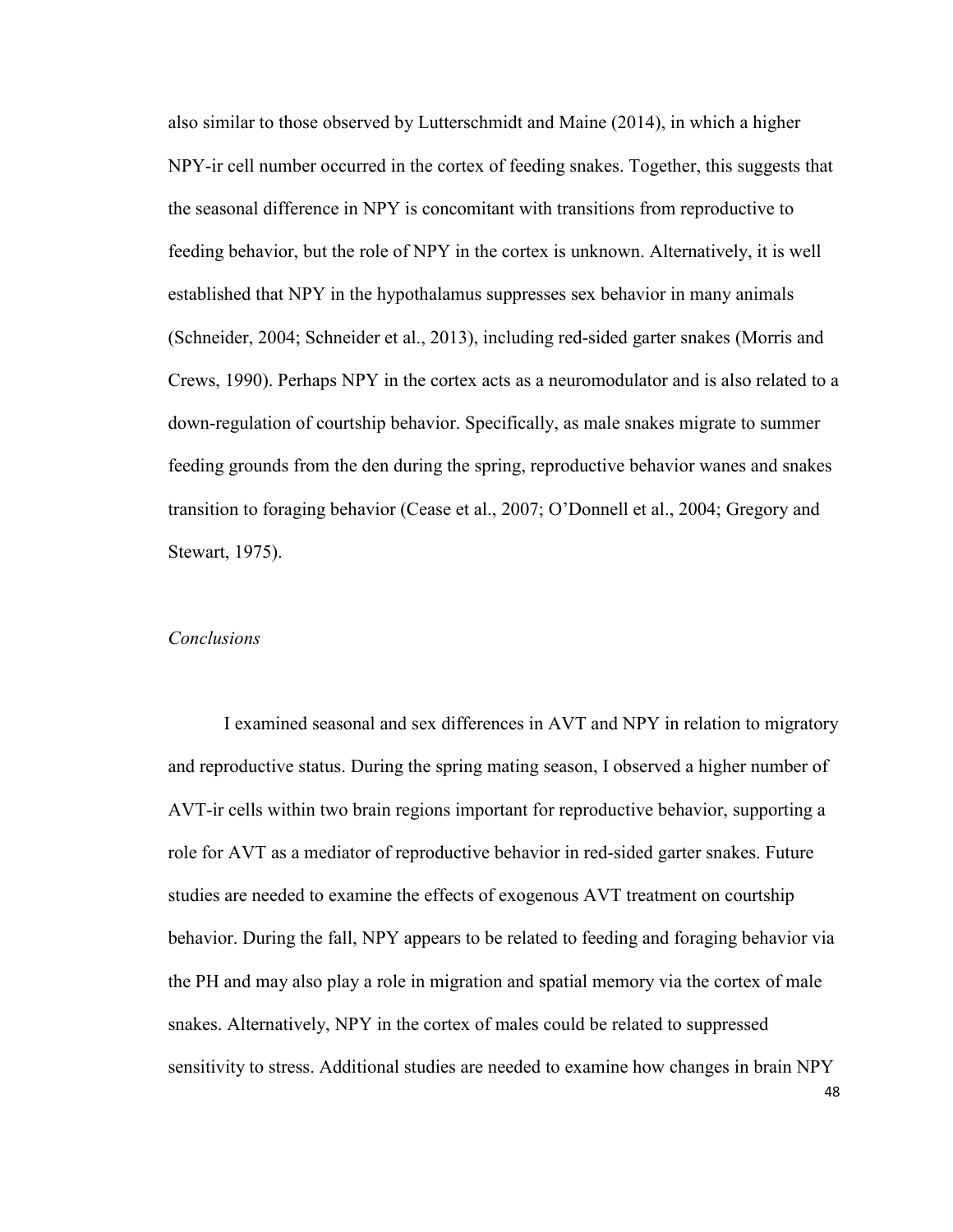relate to seasonal changes in feeding behavior both prior to and during migration to the feeding grounds. Collectively, my results suggest that AVT and NPY may play a more prominent role in modulating seasonal transitions in reproductive behavior rather than migration per se, although additional studies are needed to understand the observed region-specific interactions between season and migratory status. It is also unknown why females exhibit fewer seasonal differences than male snakes and additional time points during the summer. My data provide a better understanding of the role AVT and NPY play in the neuroecology of life-history transitions, and more importantly, have given insight into the role of neuropeptides during seasonal life-history transitions under natural field conditions.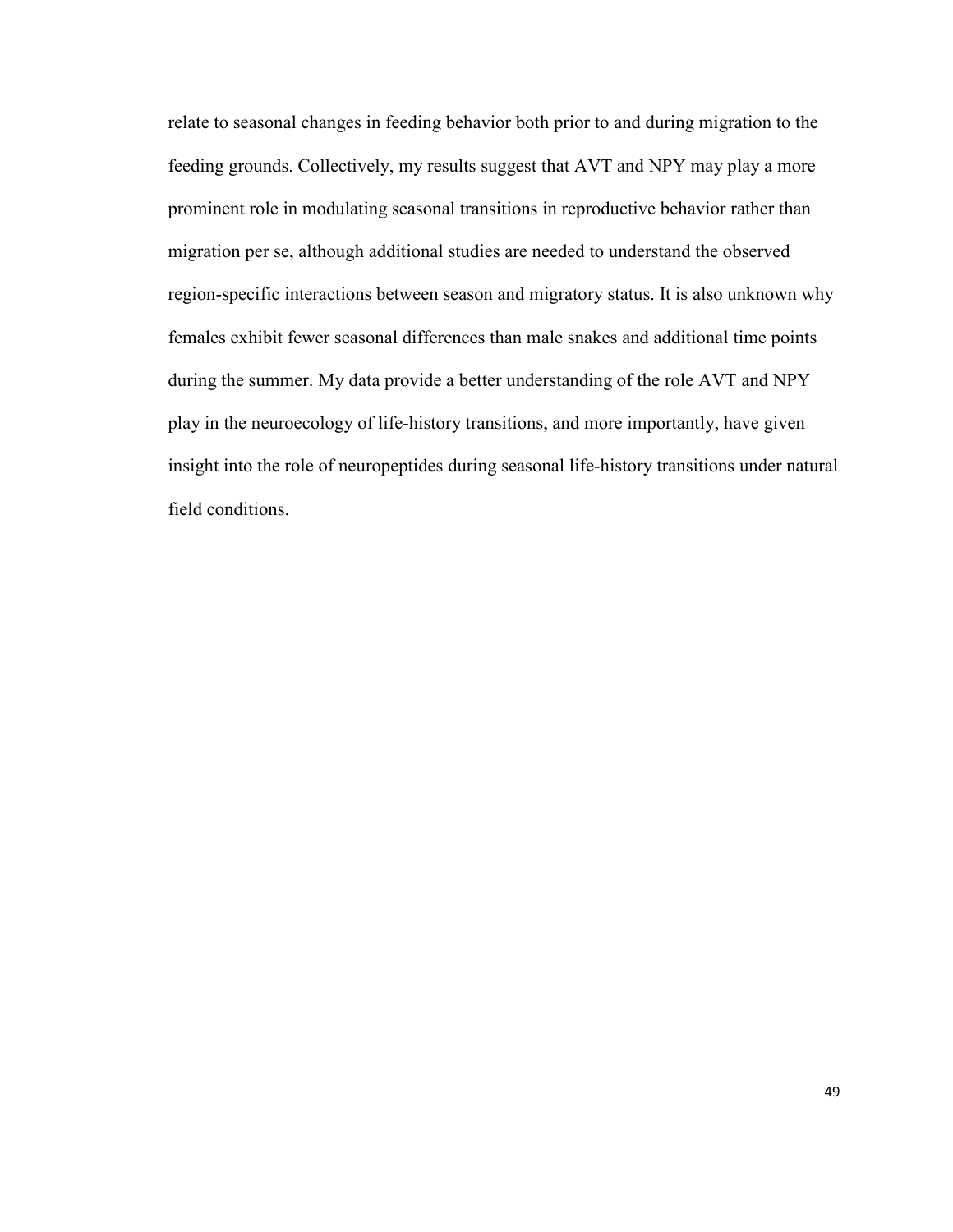#### **CHAPTER 3: Conclusions and Future Directions**

Prior to this work, no study had investigated changes in both AVT and NPY cell number during a natural life-history transition. My work is novel because past studies only examined a single behavior within a season, for example pre-migration or postmigration stages but not throughout a migratory event. My findings are important to help us understand how behaviors become activated or deactivated and how transitions in behaviors are modulated across seasons. This work is also important as it helps to better understand how internal context (e.g., season, sex, migratory and reproductive status) plays a role in regulating behavior, which will help us predict how animals will respond to changing environments. For example, having an understanding of how an animal activates and deactivates behaviors in an ecologically relevant context, provides a base for future research examining how behaviors are activated/deactivated with a temperature change. Previous research has demonstrated the importance of glucocorticoid hormones in life-history transitions during migration, and my results add the peptides AVT and NPY to the roster of critical players in life-history transitions. Additional studies are now needed to understand how glucocorticoids and neuropeptides interact to modify behavior, and whether hormones or neuropeptides are at the forefront of inducing behavioral transitions. Some of the future work that needs to be conducted to answer these questions is described within this chapter.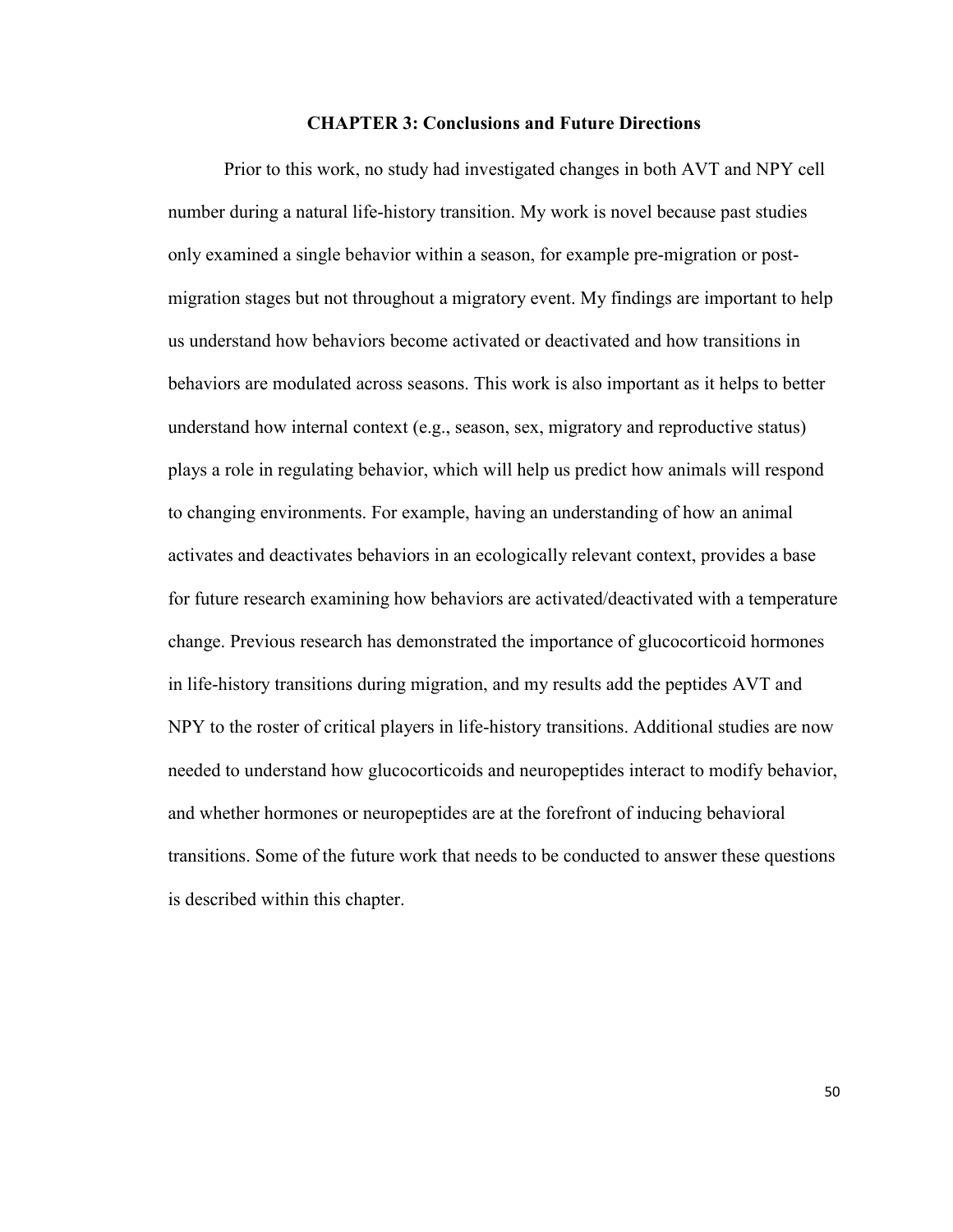# *Seasonal Differences*

I observed significantly more AVT-ir cells during the spring compared to the fall within the POA and BNST of males and POA of females. I observed a similar trend within the BNST of females ( $p = 0.07$ ) which could be biologically relevant, although not statistically significant. As previously discussed, the POA and BNST are important for reproductive behavior (Ball and Balthazart, 2011; Xie et al., 2010; Kabelik et al., 2008; Lanuza and Halpern, 1997), but it will be important to understand the function of the POA and BNST within each sex. I may not have observed differences in AVT-ir cell number in the BNST of females because the BNST could be important for male specific courtship behavior. Although, a larger sample size examining AVT-ir cells within the BNST of female snakes could show a similar seasonal difference as male snakes. Future studies will need to examine male and female specific behavior following manipulation of the BNST via exogenous AVT treatment or ablation of the BNST region.

I observed significantly more NPY-ir cells during the fall compared to spring within the cortex of males. As previously discussed, the cortex is important for spatial navigation in snakes (Holding et al., 2012; Roth et al., 2006). LaDage et al. (2009) observed higher dorsal cortex volume in male side-blotched lizards (*Uta stansburiana*) that maintained larger territories compared to smaller territories. Similarly, Holding et al. (2012) observed a larger medial cortex volume with increased spatial demands in male northern Pacific rattlesnakes (*Crotalus oreganus oreganus*). While I did not directly measure volume size changes in the combined cortex in the current study, I speculate that increasing spatial demands during migration could increase regional volume by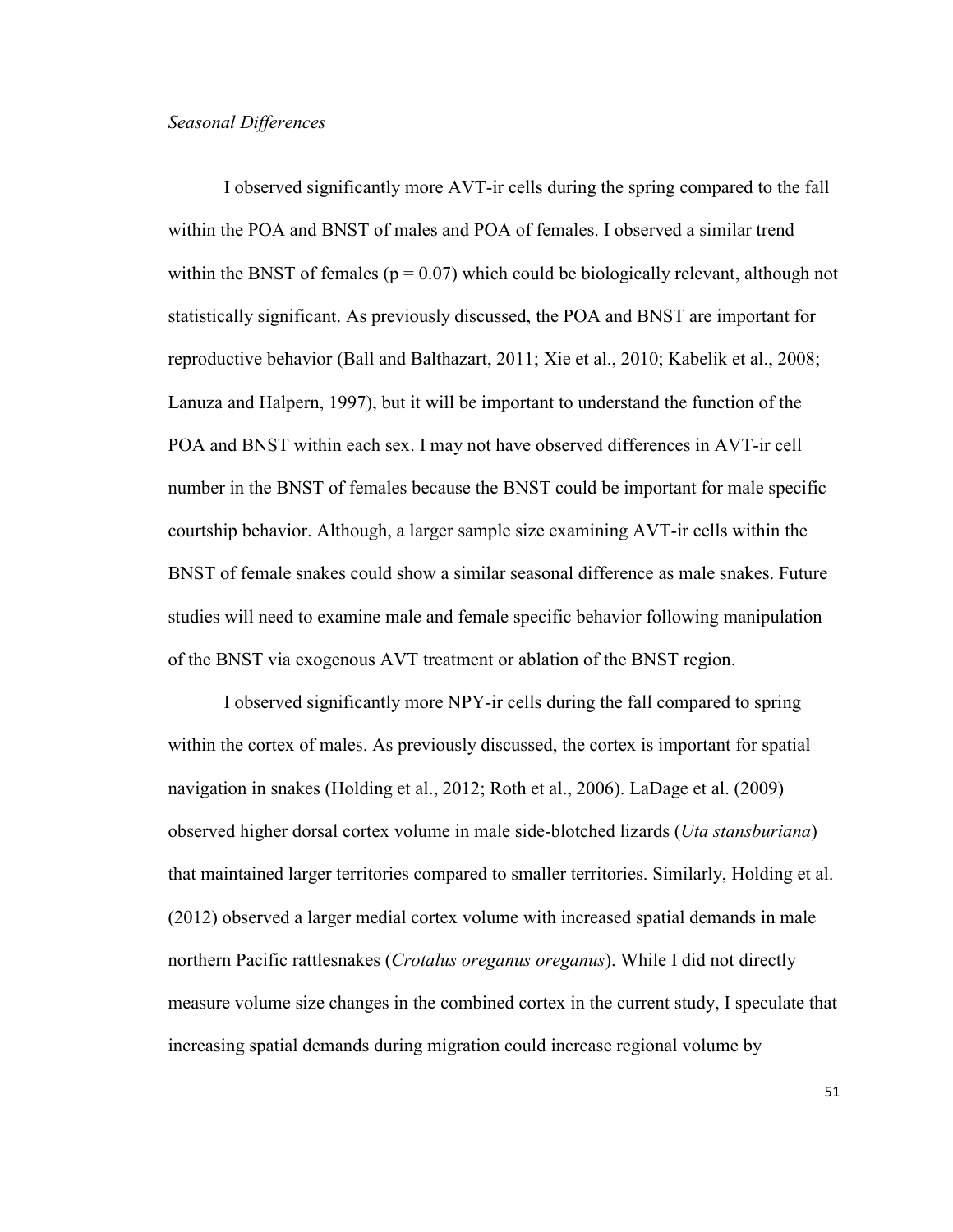increasing the number of cells (e.g., more NPY-ir cells). However, this was not observed, as regional volume correlated with snake SVL. Alternatively, NPY in the cortex could be related to hypothalamus-pituitary-adrenal axis sensitivity. Specifically, a suppressed stress response in spring occurs only male red-sided garter snakes (C. Dayger, personal communication), which could be mediated via glucocorticoid receptors in the hypothalamus-pituitary-adrenal axis. This may explain why similar differences in NPY-ir cell number in the cortex of females are not seen during the same migratory period as males.

Future research will need to examine the location NPY within the cortex is being released to and which type of cells have receptors for NPY binding (e.g., anterograde and retrograde labeling of NPY cells or NPY receptor labeling), and which of the five NPY receptors (Y1-Y5) is activated by NPY release within the cortex. Each NPY receptor has a different effect on behavior. For example, Y2 receptors mediate lordosis duration, whereas Y1 and Y5 receptors mediate food intake and hoarding in Syrian Hamsters (*Mesocricetus auratus*; reviewed in Schneider et al., 2013). Knowing which NPY receptor type is activated in the cortex will give us a better understanding if NPY cells in the cortex are related to spatial memory, stress responses, or the more traditional function of NPY on feeding behavior.

Additionally, I observed significantly more NPY-ir cells in the PH of male snakes during the fall and a significant interaction between season and migratory status in the number of NPY-ir cells in the PH of females. The PH is important for regulation of feeding behavior (Chee and Colmers, 2008). To have a better understanding of the function of NPY in the PH, it will be important to examine which NPY receptors are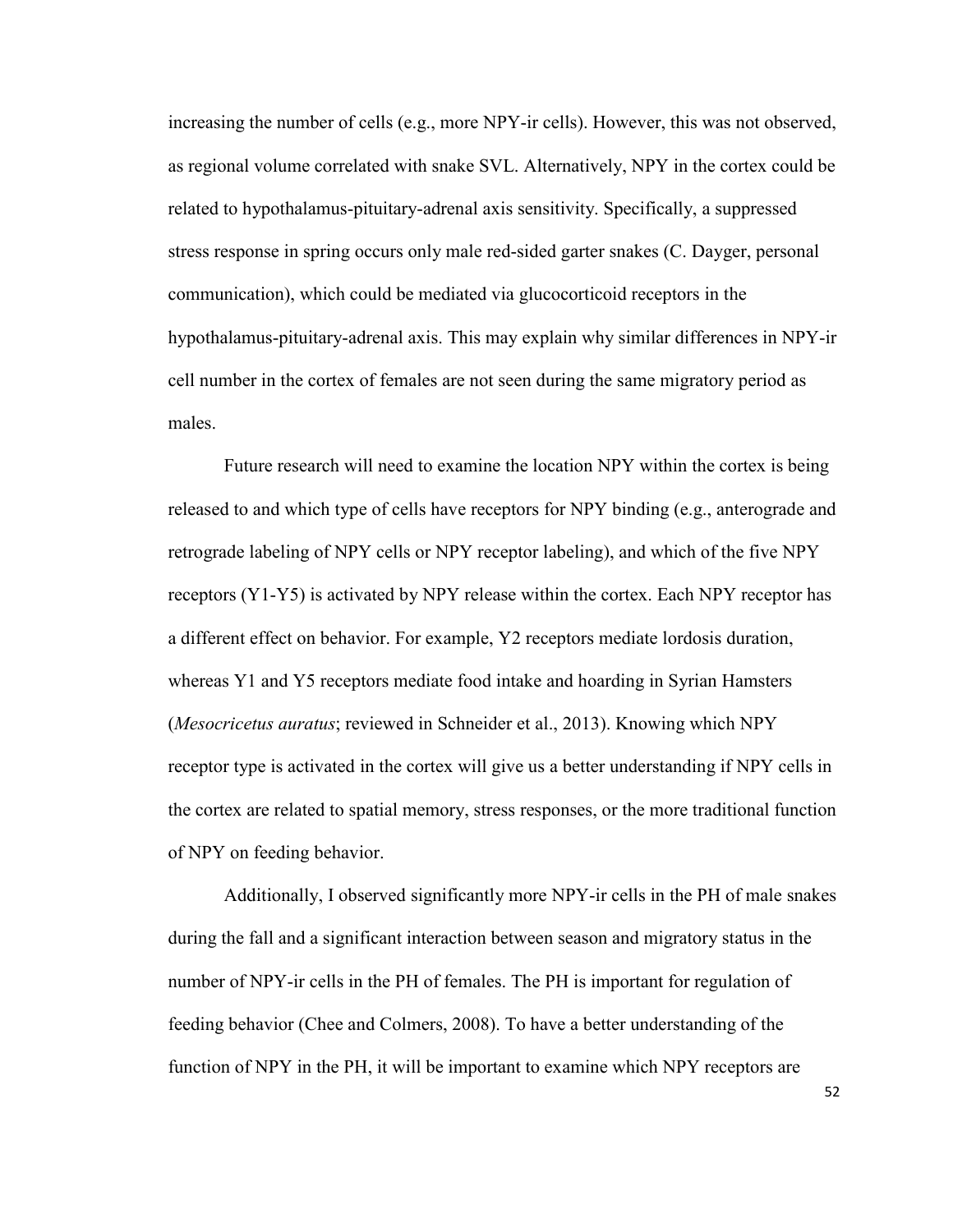being activated in the PH, as well as examining NPY-ir cell number at additional time points throughout the summer in both males and females. Specifically, examining the number of NPY-ir cells in migratory snakes that have transitioned to feeding behavior to compare to snakes at the summer feeding grounds will help understand if NPY-ir cell number increases during activation of feeding behavior or in response to feeding. This will help determine if NPY-ir cells are related to migration and initiation of feeding behavior, or potentially maintenance of feeding behavior once consumptive behavior has begun.

# *Sex Differences*

I observed significantly more AVT-ir cells in the POA of females compared to males, but otherwise no other brain region had exhibited sexual differences. I was able to study the effects of migration without the confounding effects of reproductive status, however, I did not take into account when each snake had emerged from hibernation. It is possible that males suppress AVT production during the spring and reach female AVT-ir levels during the summer, and decrease again during the fall, but this is speculation that will need to be tested. More likely, AVT-ir cells in the POA of females during the spring could be related to a slightly earlier activation of summer gametogenesis compared to males and parturition prior to fall collection. Specifically, female snakes emerge from the den, undergo vitellogenesis, mate and migrate within a day (Shine et al., 2001), ovulate 6-8 wks after mating, and give birth 6 wks thereafter (Whittier et al., 1987; Garstka et al., 1985; Gregory, 1977). In males, reproductive activity following migration to summer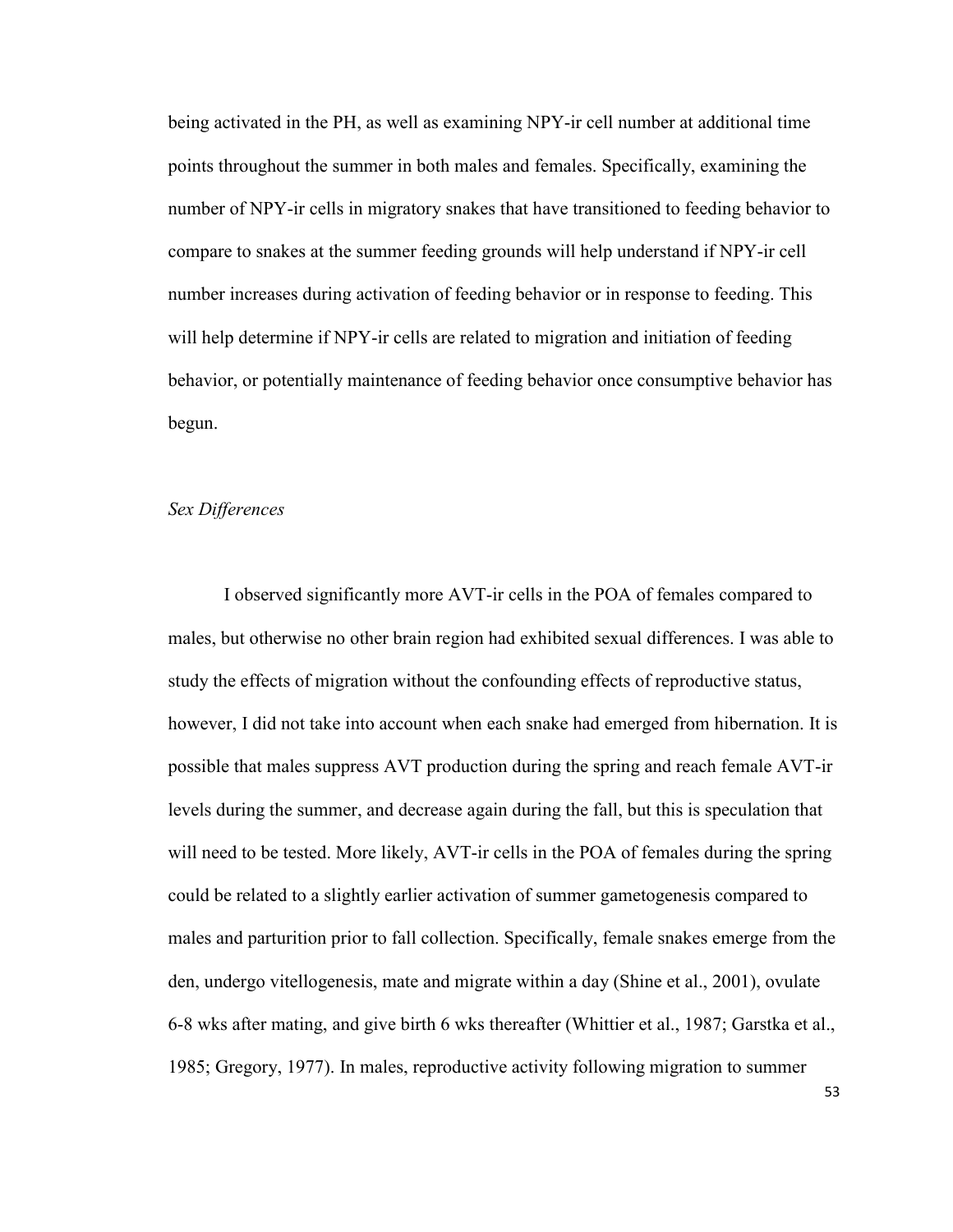feeding grounds is limited to spermatogenesis. Future studies will need to sample male and female snakes over a time course following emergence to characterize the change in AVT-ir cells within the POA throughout these reproductive stages.

Future studies will need to examine the function of AVT in the POA of females compared to males. Additionally, future studies should examine if there are sex differences during a transition from non-feeding to feeding behavior due to the sex difference in timing. These studies, along with the current research, will provide an overall scope of how AVT and NPY play a role in independently deactivating courtship behavior and activating feeding behavior within males and females.

# *Changes in Migratory Status*

I did not observe any significant main effects of migratory status in any of the brain regions examined within either males or females. However, I observed a potential trend for a main effect of migratory status on AVT-ir cell number within the SON of males ( $p = 0.10$ ). This relationship should be further examined as it is likely related to increased terrestrial activity during migration. Perhaps analysis of AVT-ir cell number at consecutive time points following emergence will extract more information about how migration, and associated stressors, relates to a change in reproductive status and behavior (i.e., because I observed more AVT-ir cells in the SON of non-courting males compared to courting males). Alternatively, perhaps I did not observe a main effect of migratory status because I held the snakes for 4 days following BrdU treatment before tissue sampling, with decreased osmotic stress as all snakes were provided water *ad*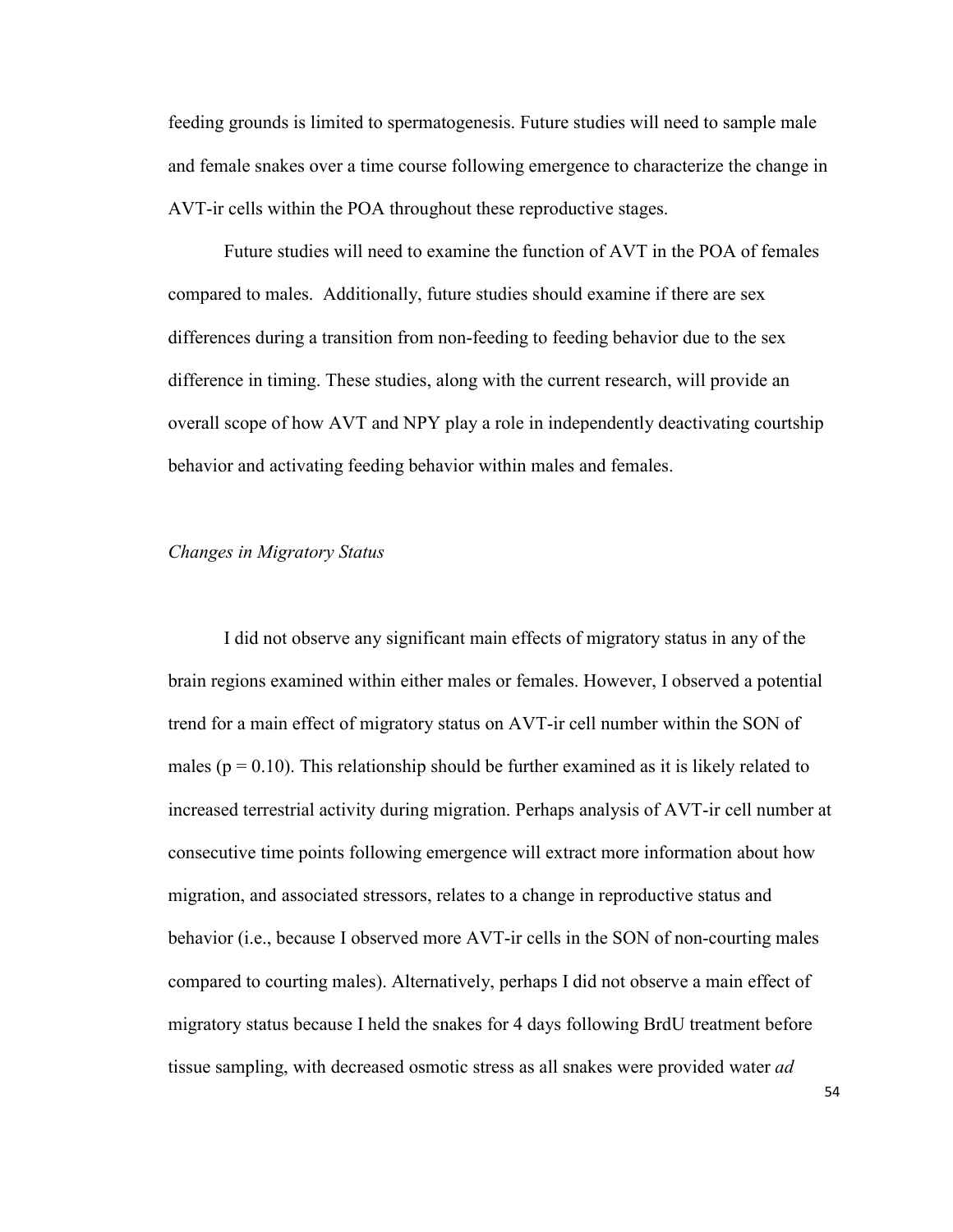*libitum*. However, Maine et al. (2014) did not observe a significant difference in BrdU-ir cell numbers between 1 and 4 days after initial capture, but future studies will need to address changes in AVT-ir cell number following 4 days of capture.

Within the BNST of males, AVT-ir cell number was greater during the spring compared to the fall and I observed a significant interaction between season and migratory status. Not only is the BNST important for reproductive behavior (Ball and Balthazart, 2011), it also plays an important role in the vomeronasal system by providing chemosensory information about nearby food and conspecific pheromones to the hypothalamus from the NS and accessory olfactory bulb (Martinez-Marcos et al., 2005). Additionally, Lutterschmidt and Maine (2014) observed a higher number of NPY-ir cells within the NS of male red-sided garter snakes with increased feeding behavior. Taken together, it is likely that AVT-ir cells within the BNST of males are important for mediating a transition to feeding behavior during the spring. However, future studies will need to examine retrograde labeling of AVT cells in the BNST and NPY cells in the NS to determine where these neurons are projecting to, and if they are interrelated to the vomeronasal/olfactory system. Additionally, future studies should examine if migratory status during the spring and fall relates to changes in AVT, NPY, and the vomeronasal/olfactory system, which will likely provide more details as to why season and migratory status are linked within the BNST of male snakes.

Within the SON of females, I observed a significant interaction between season and migratory status because AVT-ir cell number was greater during the fall compared to the spring at females collected at the den  $(p = 0.01;$  Tukey's multiple comparisons test). Similarly, I observed a greater number of AVT-ir cells in the SON of male snakes during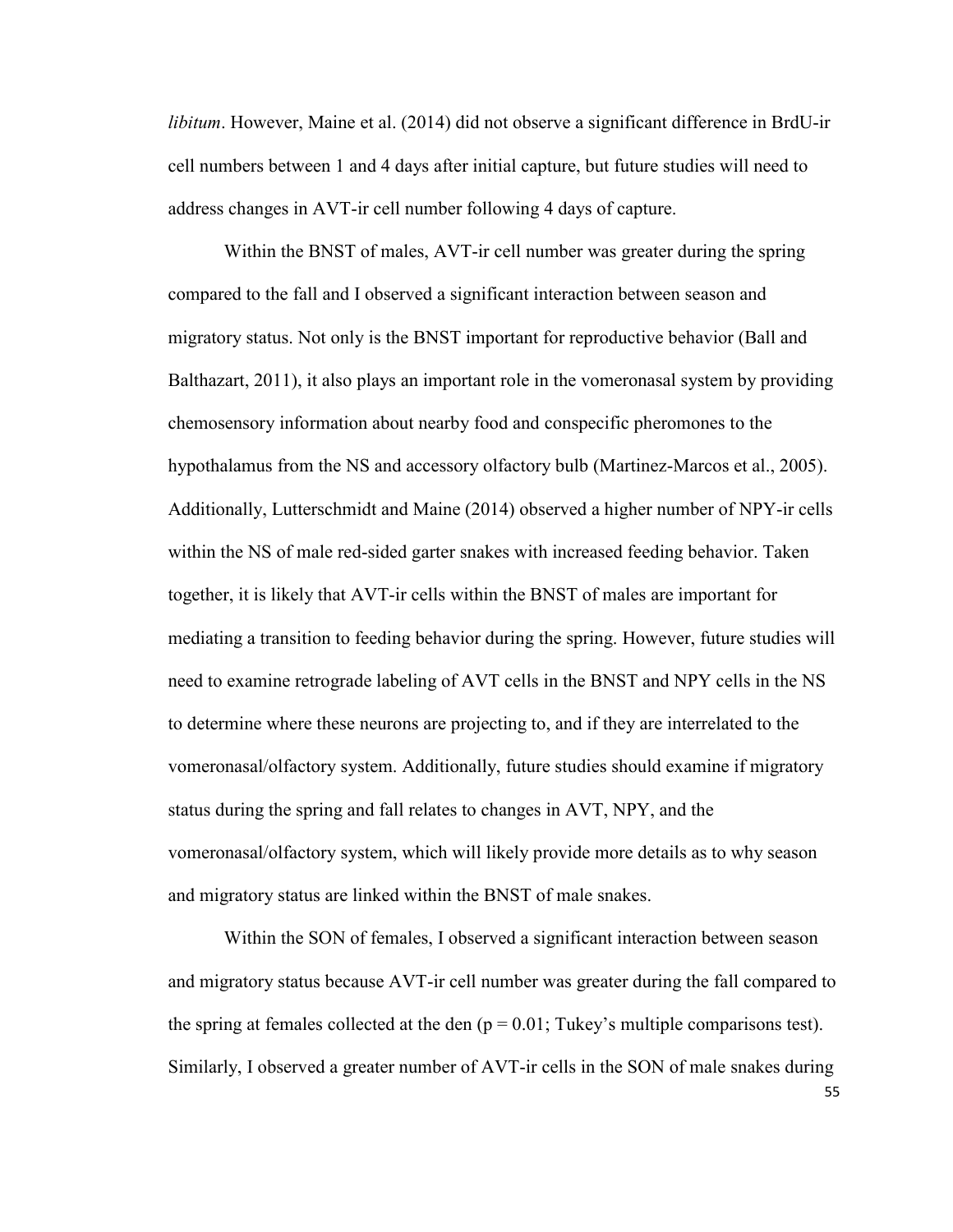the fall. As previously discussed, the SON is likely related to maintaining water balance. While I did not observe a main effect of season in females, I would predict that females returning to the den in the fall have expended more energy (i.e., giving birth), and under larger osmotic stress than females emerging from winter dormancy, with a dampened metabolism, but this hypothesis has not been tested. This would be a similar trend to the potential osmotic stress males undergo between spring and fall. Within females, I also observed a significant interaction between season and migratory status in the number of NPY-ir cells in the PH. Perhaps a larger sample size of female snakes collected at the road during the fall will help to clarify any potential differences in NPY-ir cell number within the PH, as these data appear to have a similar trend as observed in male PH.

The current study was developed from previous research by Lutterschmidt and Maine (2014), in which the authors examined changes in AVT- and NPY-ir cell number in response to an induced increase in feeding behavior during the spring in red-sided garter snakes. We did not observe any differences in AVT-ir cell number in any brain region, but we did observe a greater number of NPY cells in both the cortex and NS with an increase in feeding behavior. My current study observed significantly more AVT-ir cells in the SON with the cessation of courtship behavior in male snakes and more NPYir cells in the cortex and PH following summer feeding. Future research needs to examine AVT-ir cell number with the activation of feeding behavior during the spring, as well as when NPY-ir cell number increases with increased feeding behavior during migration or at the feeding grounds. Anecdotally, within males collected at the road I observed a combination of courting/non-courting with feeding/non-feeding behavior. Because courtship and feeding behaviors are not mutually exclusive, as suggested by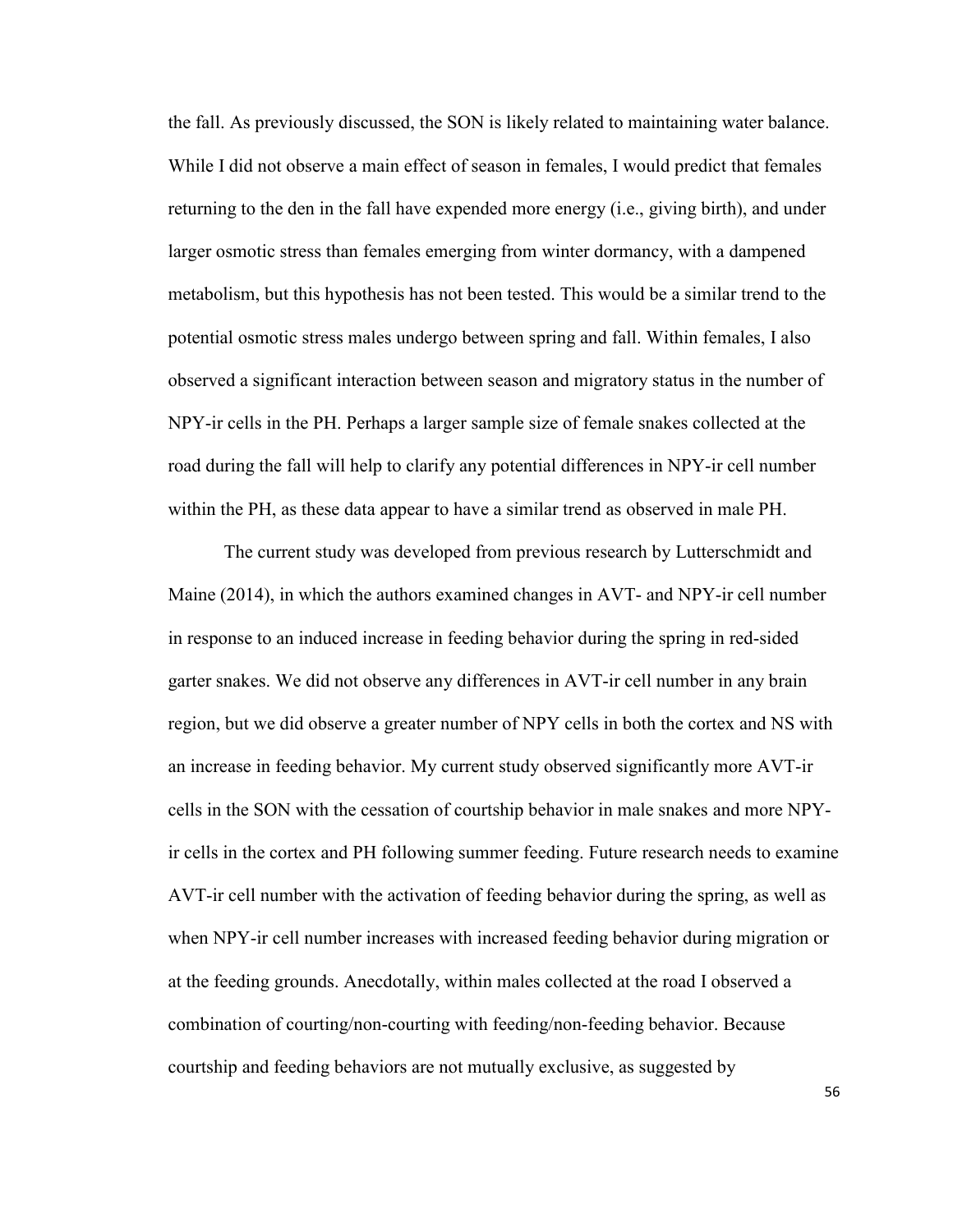Lutterschmidt and Maine, 2014, future research will need to examine each of these behavior combinations to better understand how the transition from courtship to feeding behavior is activated.

## *Changes in Reproductive Status*

I observed marginally more AVT-ir cells in the POA ( $p = 0.057$ ) and significantly more NPY-ir cells in the cortex of non-courting males compared to courting males. The AH-POA is important for the initiation and maintenance of reproductive behavior and contain sex steroid-concentrating neurons (Krohmer and Crews, 1987a,b; Halpern et al., 1982). While non-courting males did not court, it is possible that if given a choice between a female pheromone trail or worm trail, some non-courting male snakes would choose a female trail. Indeed, as mentioned earlier, male snakes collected at the road have a combination of non-courting with non-feeding or feeding behavior (e.g., worm trail choice). Perhaps AVT-ir cells within the POA of non-courting males are still mediating courtship behavior and NPY-ir cells within the cortex are inhibiting courtship behavior, further suggesting that these behaviors are not mutually exclusive but future studies will need to address these hypotheses.

# *Comparisons between Thamnophis Populations*

 Red-sided garter snakes (*T. sirtalis parietalis*) are a wonderful model system for obtaining a basic understanding of life-history transitions in behavior. Because they must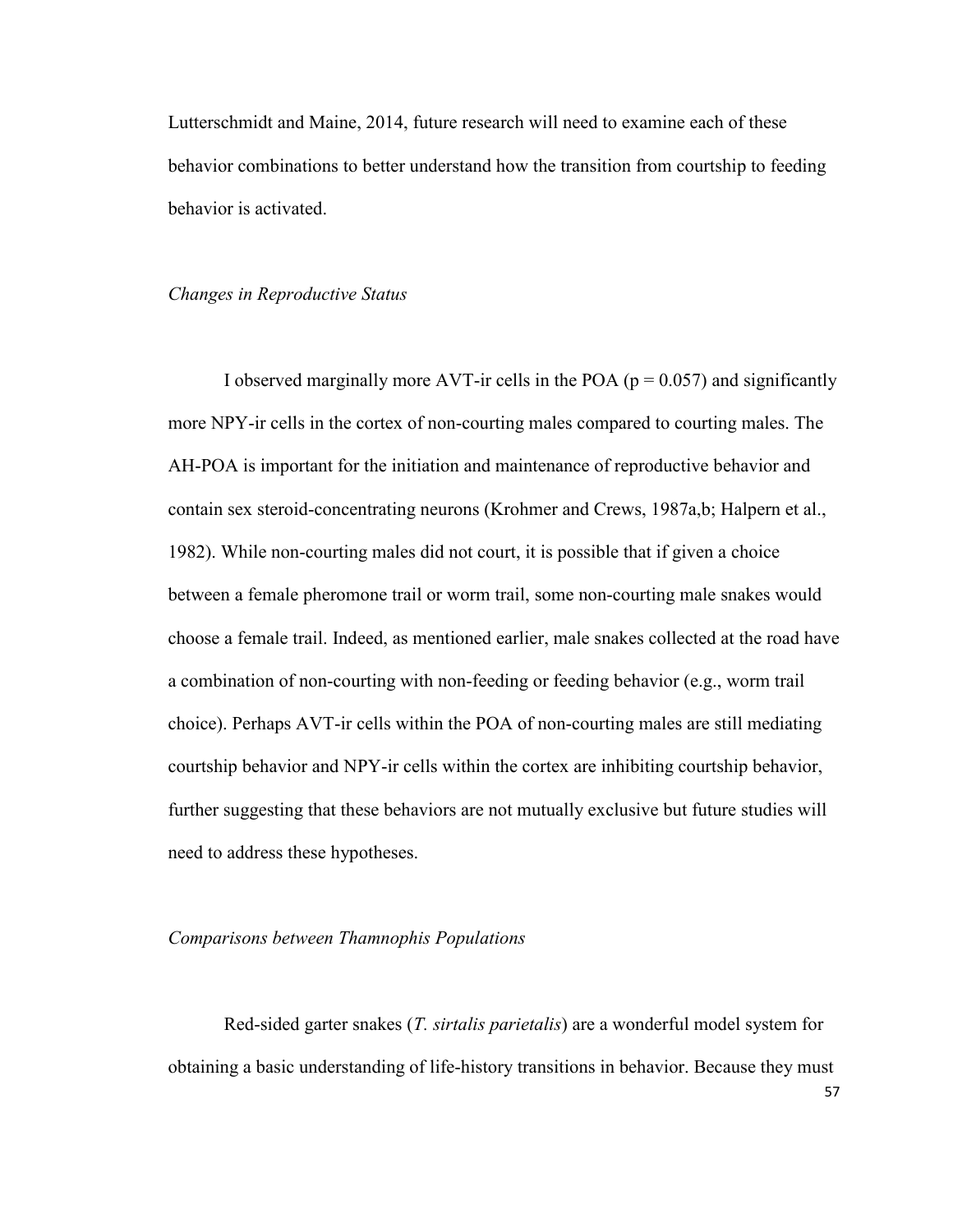prioritize behaviors on a short time scale, I are able to study seasonal transitions between life-history stages of hibernation, reproduction, migration and foraging. However, to gain a better understanding of how animals respond to different cycles of life-history stages, future studies must address the same questions in this study within the same species experiencing different environments. The genus *Thamnophis* is ideal for future studies, as there are numerous other populations of *Thamnophis sirtalis.* In addition to this current work, two additional populations can be examined which inhabit different environments than Manitoba, Canada: Red-spotted garter snakes (*T. sirtalis concinnus*) in western Oregon and a population of Eastern garter snakes (*T. sirtalis sirtalis*), in southern Florida. These different populations have very different life-history cycles, due to the different climate and temperature profiles each population experiences. Future studies can use these populations to examine transitions in behavior on longer time-scales.

# *Conclusion*

 Collectively, this work is important for understanding the role that AVT and NPY play during life-history transitions. I observed regional differences within the brain, differences between sexes and season, as well as reproductive status. While I did not observe a main effect of migratory status, I did observe significant interactions between season and migratory status in three brain regions, suggesting that migratory status is playing a more complex role during life-history transitions. This work laid the groundwork for understanding how neuropeptides are mediating a transition between reproduction, migration, and foraging. However, there is still much research that needs to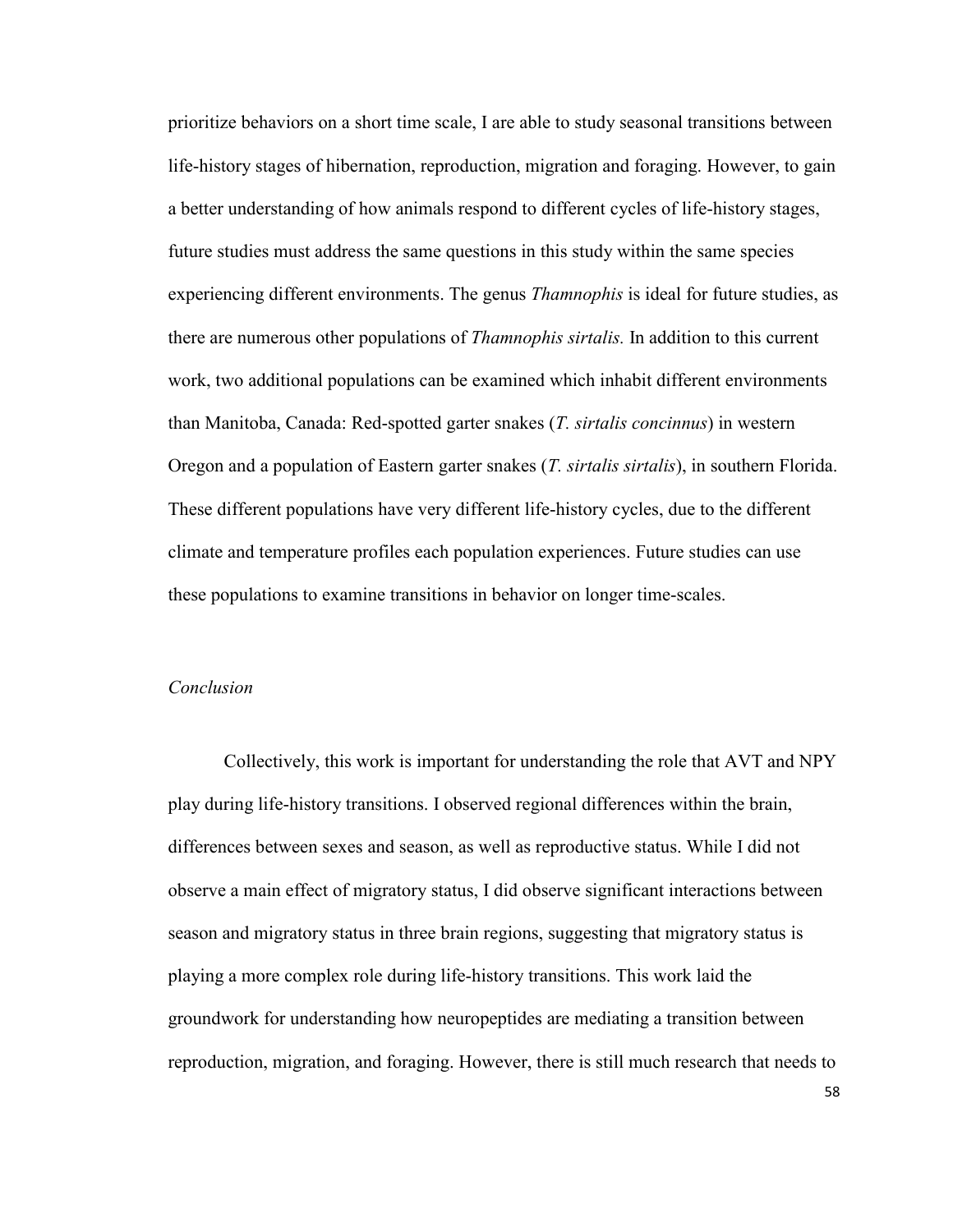be conducted to gain an understanding of how neuropeptides are regulating transitions in physiology and behavior. My work will shape future adventures in the complex and interrelated world of neurobiology.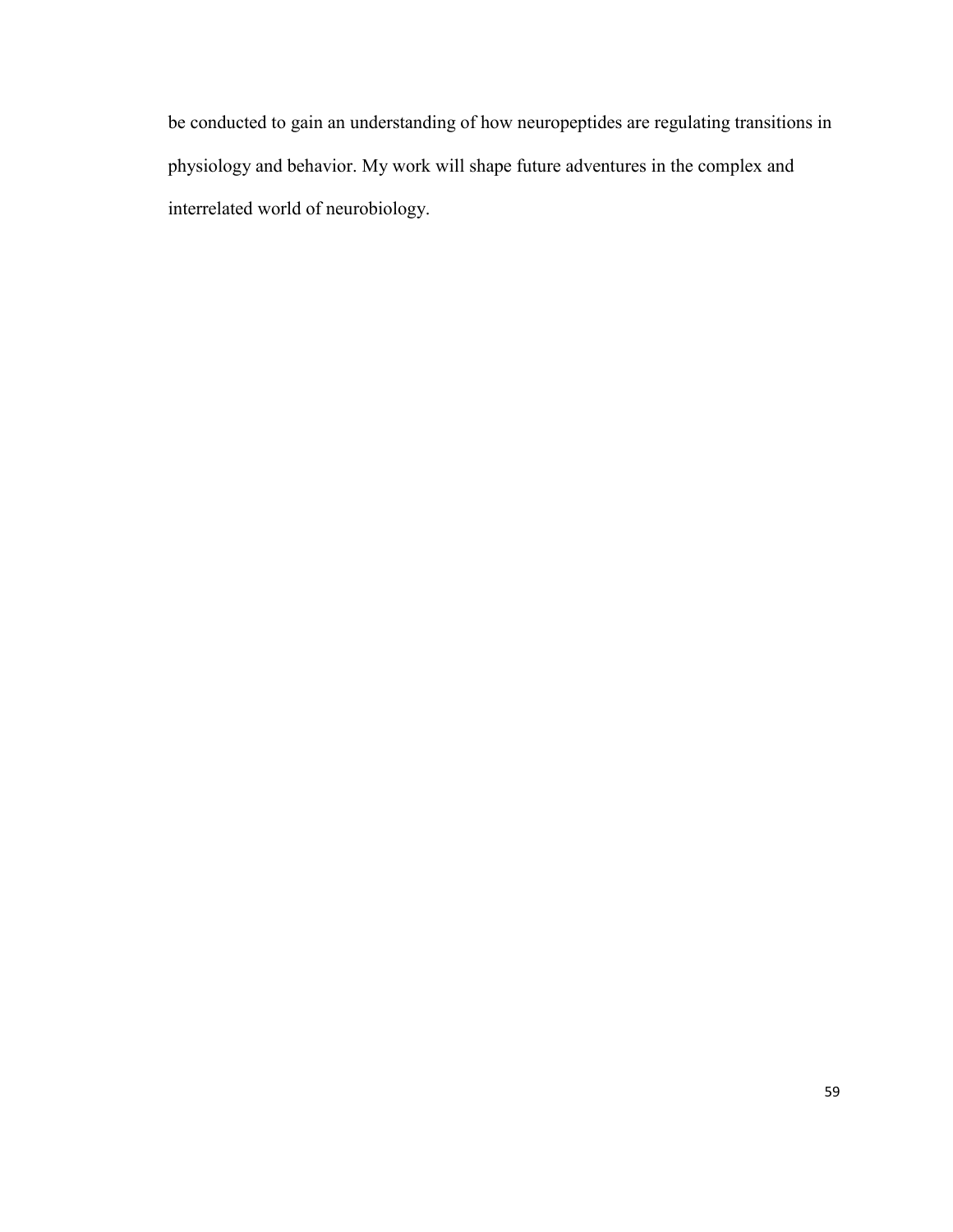**Table 1.** Sample sizes of male and female red-sided garter snakes (*Thamnophis sirtalis parietalis*) collected during the spring and fall. Snakes were collected in different migratory (Exp. 1) and reproductive (Exp. 2) states. Arrows reflect the migration of snakes over time, from the den to the road during the spring and from the road back to the den during the fall.

|               | <b>Spring</b>        |                          | Fall                 |                    |
|---------------|----------------------|--------------------------|----------------------|--------------------|
|               | Den                  | $\rightarrow$ Road       | Road                 | $\rightarrow$ Den  |
|               | (pre-migratory)      | ( <i>migratory</i> )     | ( <i>migratory</i> ) | (post-migratory)   |
| Exp. 1:       | 10 courting $\delta$ | 10 courting $\delta$     | $10 \, \text{\AA}$   | $10 \, \text{\AA}$ |
| Season, Sex   |                      |                          |                      |                    |
| and           | 11 mated $\varphi$   | 10 mated $\varphi$       | $10\Omega$           | $10\degree$        |
| Migration     |                      |                          |                      |                    |
| Exp. $2$ :    | 10 unmated $\varphi$ | 12 non-courting $\delta$ |                      |                    |
| Reproductive  |                      |                          |                      |                    |
| <b>Status</b> |                      |                          |                      |                    |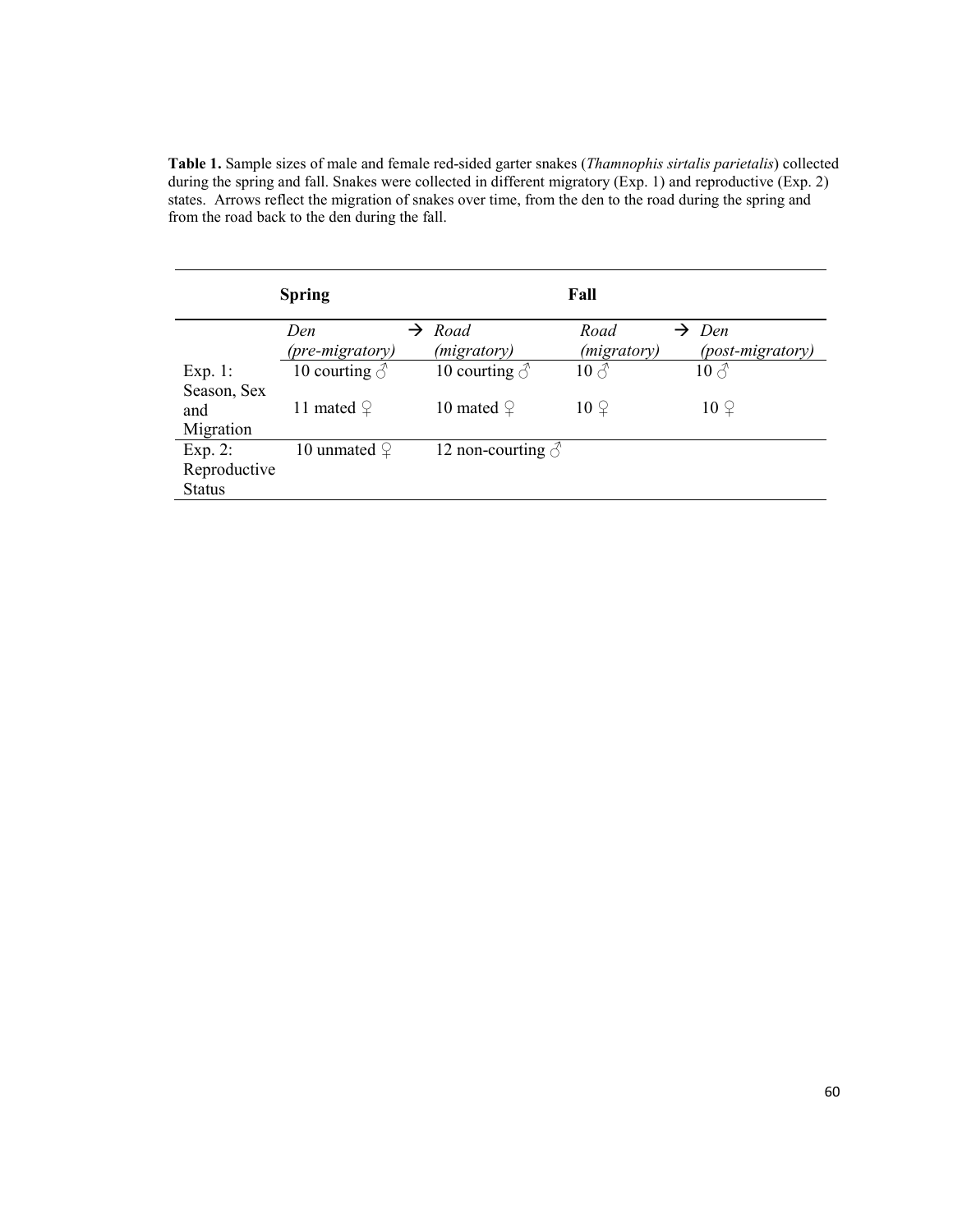

Figure 1. Effects of season and migratory status on the total number of AVT-ir cells in the  $(A, B)$ supraoptic nucleus (SON), (C, D) preoptic area (POA), and (E, F) bed nucleus of the stria terminalis (BNST) of male and female red-sided garter snakes (*Thamnophis sirtalis parietalis*), respectively. The xaxis is arranged to reflect the migration of snakes over time, from the den to the feeding grounds during the spring and from the feeding grounds back to the den during the fall. In both seasons, I intercepted migratory snakes on a road located approximately 0.9 km from the den site. Thus, collection of snakes at the den and road represent differences in the migratory status of snakes. Each bar is the mean number of AVT-labeled cells + 1 SEM. Lowercase letters indicate significant differences between seasons in male snakes (statistics from two-way ANOVAs). Final sample sizes within each region of interest are shown above the x-axes.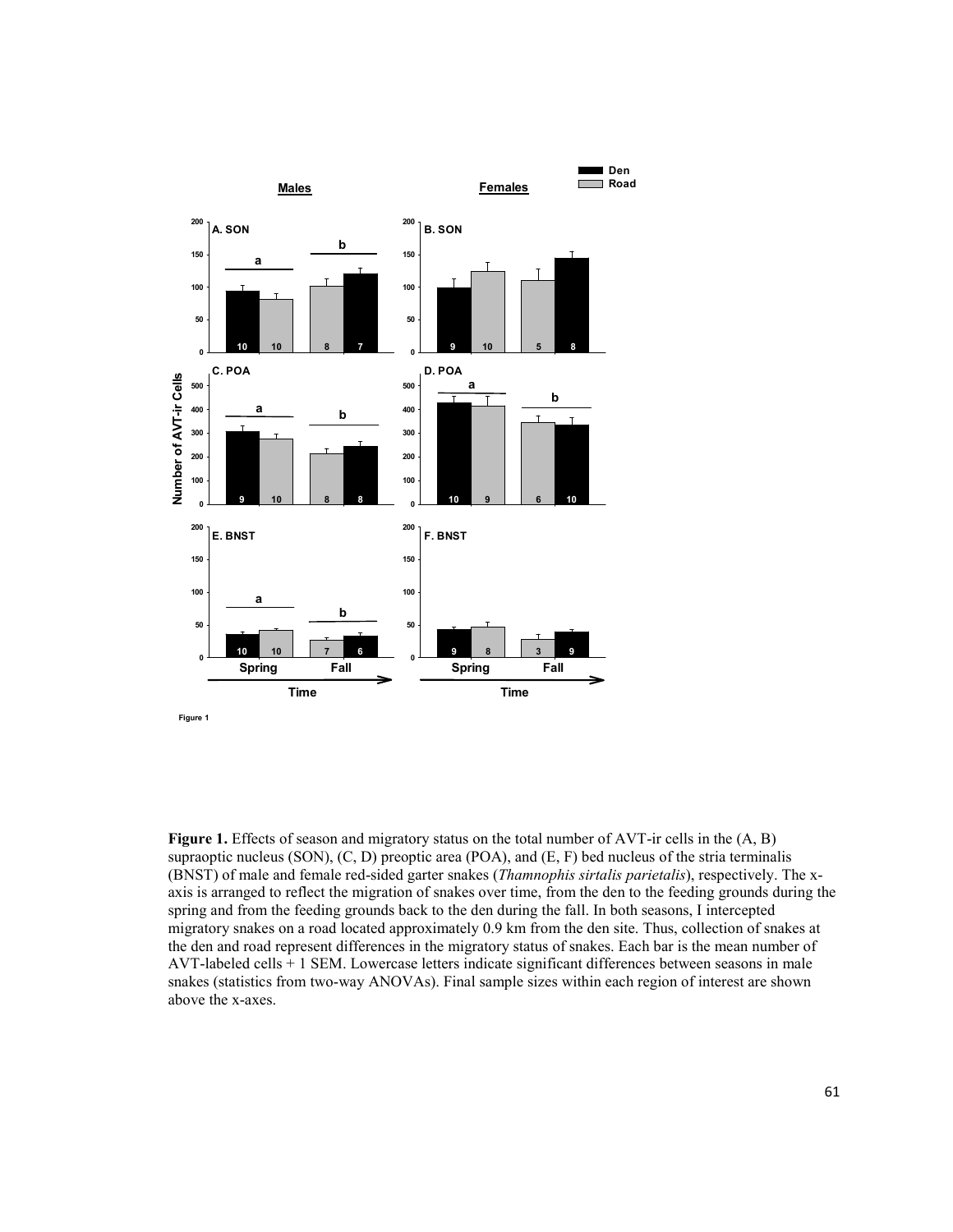

**Figure 2.** Effects of season and migratory status on the total number of NPY-ir cells in the  $(A, B)$  cortex, (C, D) nucleus sphericus (NS), (E, F) anterior hypothalamus (AH) and (G, H) posterior hypothalamus (PH) of male and female red-sided garter snakes (*Thamnophis sirtalis parietalis*), respectively. The x-axis is arranged to reflect the migration of snakes over time, from the den to the feeding grounds during the spring and from the feeding grounds back to the den during the fall. In both seasons, I intercepted migratory snakes on a road located approximately 0.9 km from the den site. Thus, collection of snakes at the den and road represent differences in the migratory status of snakes. Each bar is the mean number of NPY-labeled cells + 1 SEM. Lowercase letters indicate significant differences between seasons in male snakes (statistics from two-way ANOVAs). Final sample sizes within each region of interest are shown above the x-axes.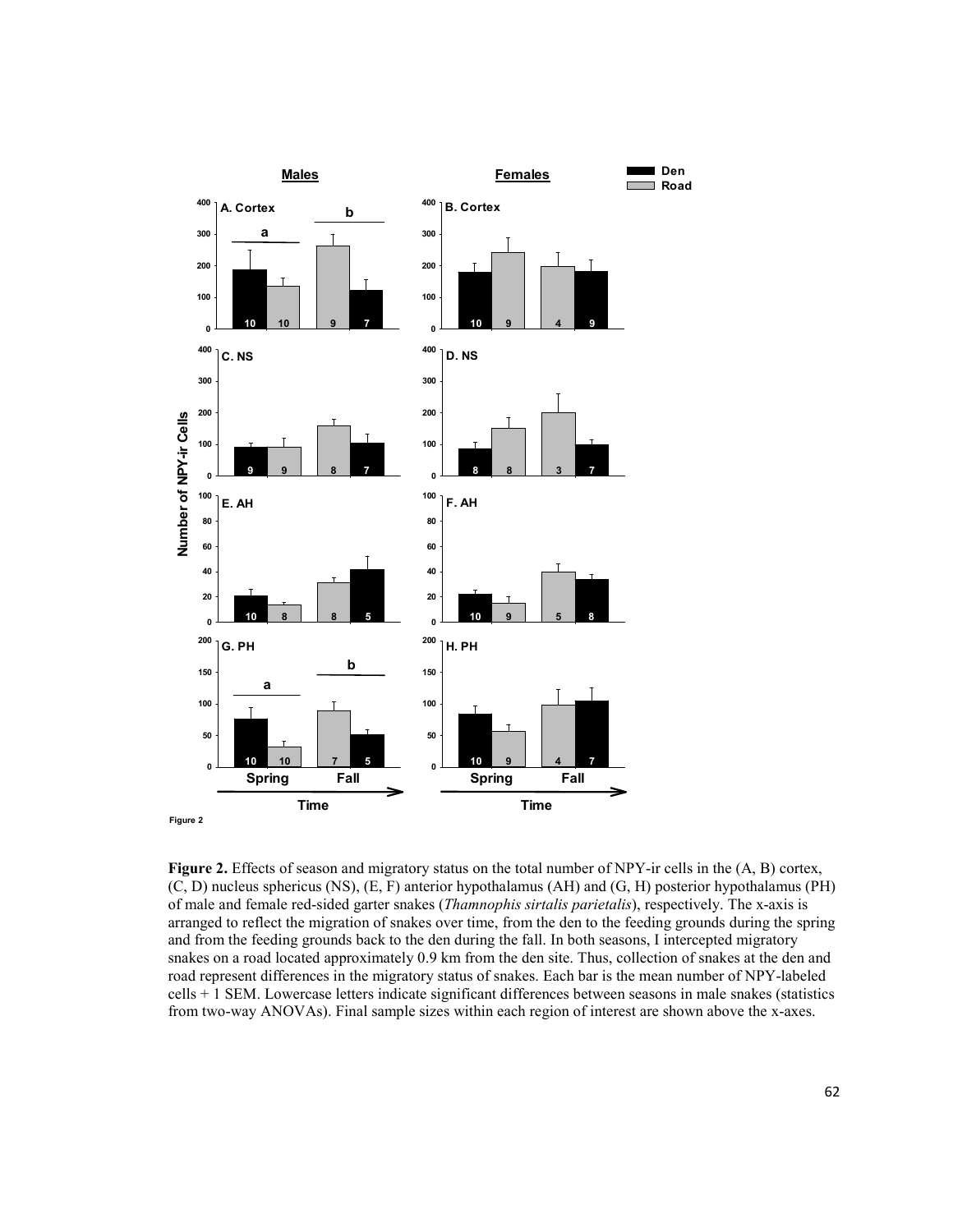

**Figure 3.** Relationship between the number of AVT-ir cells within the preoptic area (POA) and (A) plasma estradiol and (B) plasma corticosterone concentrations within female red-sided garter snakes (*Thamnophis sirtalis parietalis*) in experiment 1. Statistics in the upper right corner of each figure are from linear regressions.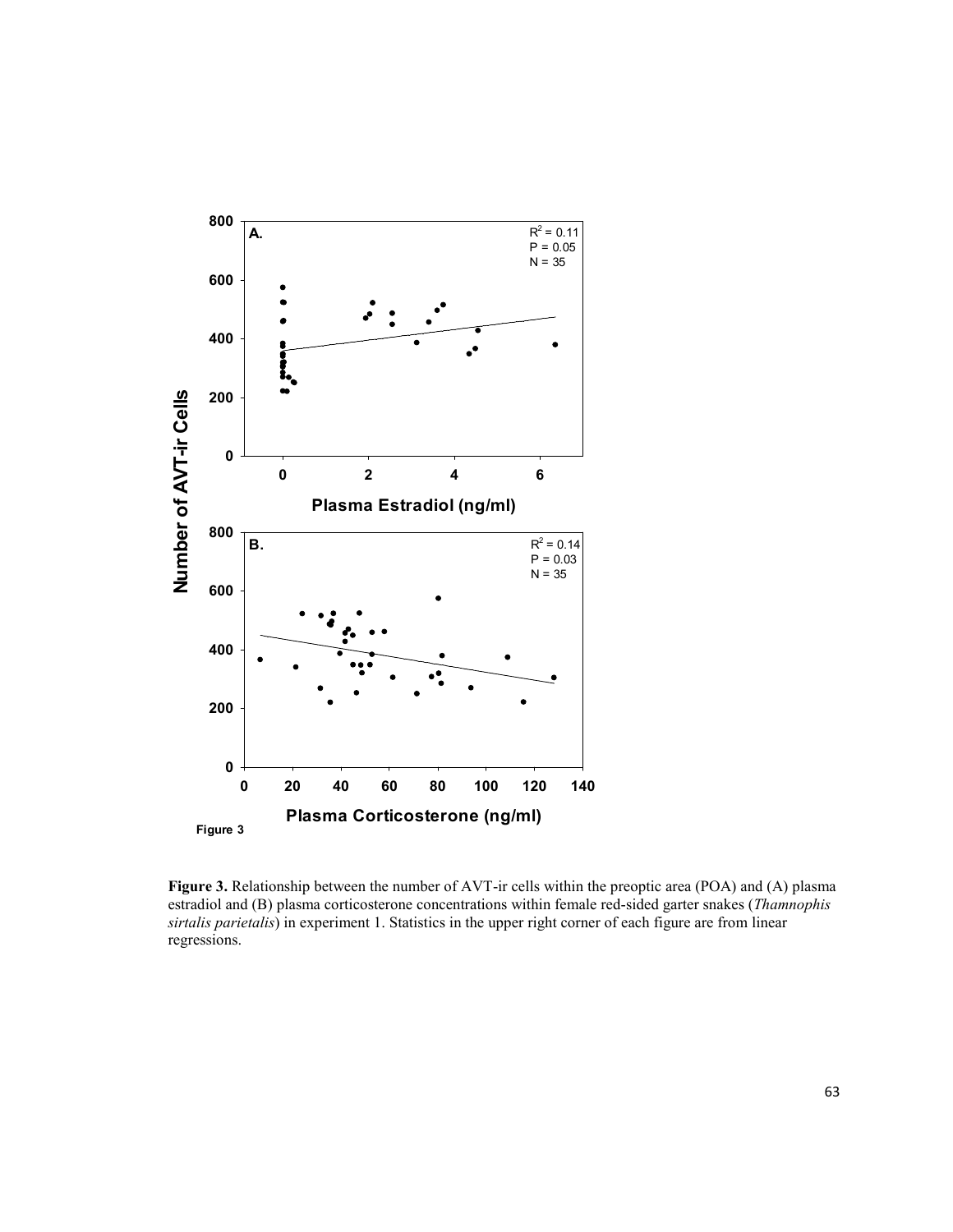

**Figure 4.** Effects of reproductive status on the total number of AVT-ir cells in male and female red-sided garter snakes (*Thamnophis sirtalis parietalis*) within the (A, B) supraoptic nucleus (SON), (C, D) preoptic area (POA), and (E, F) bed nucleus of the stria terminalis (BNST). Male snakes were collected during migration from a road located approximately 0.9 km from the den site; behavioral trials were used to assess courtship behavior and categorize snakes as courting or non-courting (grey bars). Unmated and mated female snakes were collected from the den (black bars). Thus, within each sex, snakes were collected from the same location, allowing us to assess differences related specifically to reproductive status. Each bar is the mean number of AVT-labeled cells + 1 SEM. Asterisk indicates a significant difference in AVT-ir cell number between courting and non-courting males in the SON (from a t-test). Final sample sizes within each region of interest are shown above the x-axes.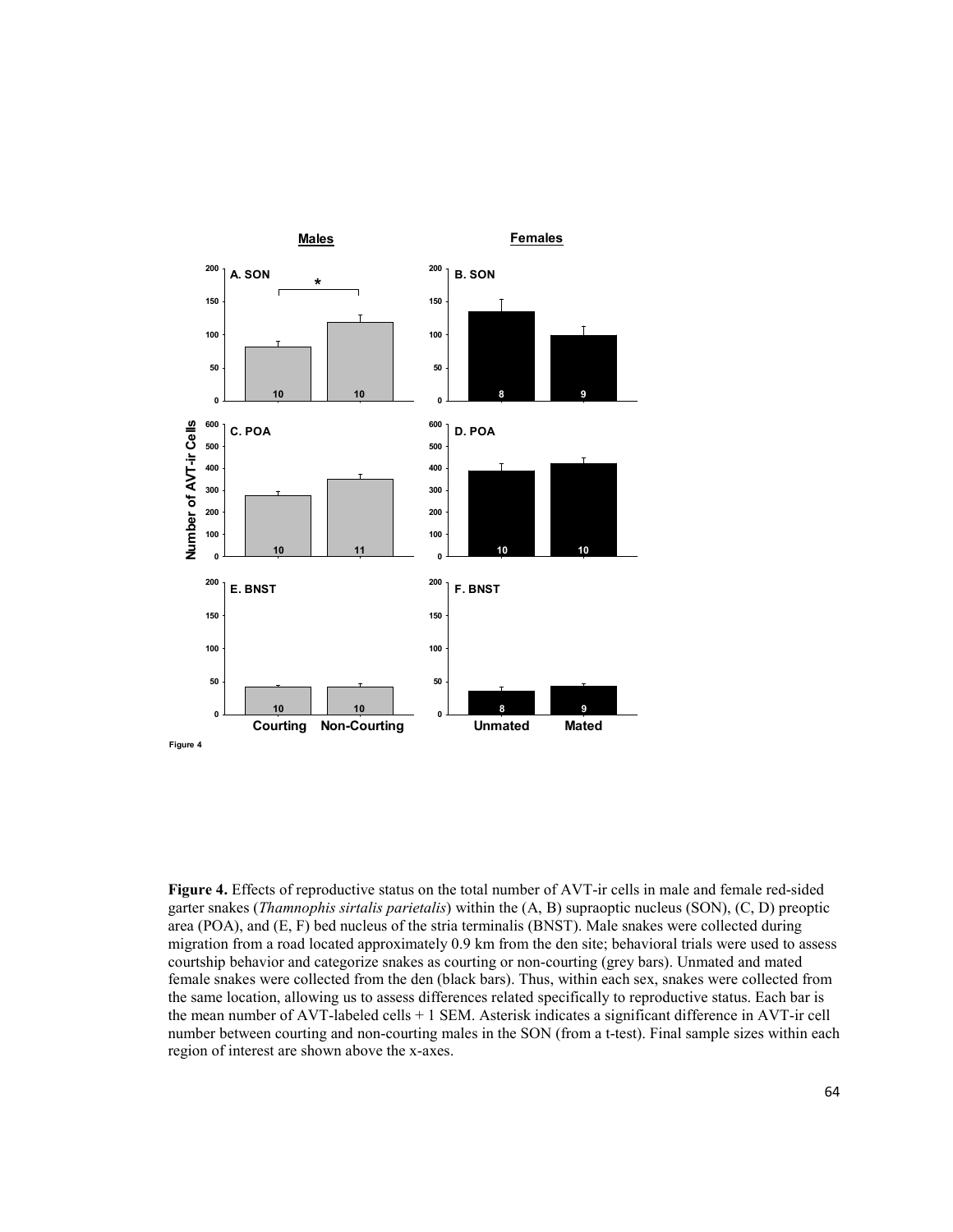

**Figure 5**

**Figure 5.** Effects of reproductive status on the total number of NPY-ir cells in male and female red-sided garter snakes (*Thamnophis sirtalis parietalis*) within the (A, B) cortex, (C, D) nucleus sphericus (NS), (E, F) anterior hypothalamus (AH) and (G, H) posterior hypothalamus (PH). Male snakes were collected during migration from a road located approximately 0.9 km from the den site; behavioral trials were used to assess courtship behavior and categorize snakes as courting or non-courting (grey bars). Unmated and mated female snakes were collected from the den (black bars). Thus, within each sex, snakes were collected from the same location, allowing us to assess differences related specifically to reproductive status. Each bar is the mean number of NPY-labeled cells + 1 SEM. Asterisk indicates a significant difference in NPYir cell number between courting and non-courting males in the cortex (from a t-test). Final sample sizes within each region of interest are shown above the x-axes.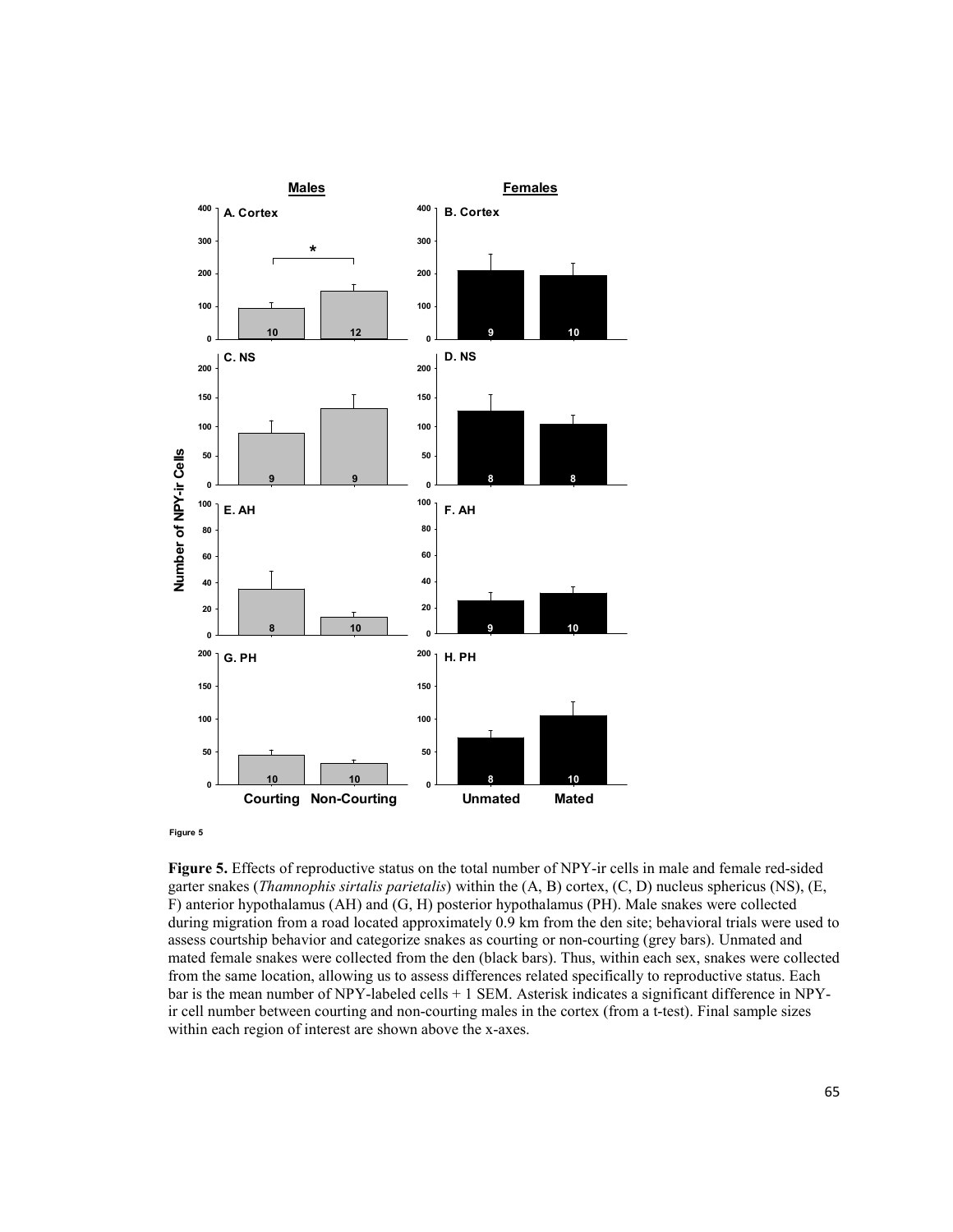## **References:**

- Aldegunde, M., Mancebo, M., 2006. Effects of neuropeptide Y on food intake and brain biogenic amines in the rainbow trout (*Oncorhynchus mykiss*). Peptides 27, 719– 727.
- Almli, L.M., Wilczynski, W., 2007. Regional distribution and migration of proliferating cell populations in the adult brain of *Hyla cinerea* (Anura, Amphibia). Brain Res. 1159, 112–118.
- Babichuk, N.A., Volkoff, H., 2013. Changes in expression of appetite-regulating hormones in the cunner (*Tautogolabrus adspersus*) during short-term fasting and winter torpor. Physiol. Behav. 120, 54–63.
- Ball, G.F., Balthazart, J., 2011. Sexual arousal, is it for mammals only? Horm. Behav., Special Issue on Research on Sexual Arousal 59, 645–655.
- Ball, G.F., Ketterson, E.D., 2008. Sex differences in the response to environmental cues regulating seasonal reproduction in birds. Philos. Trans. R. Soc. B Biol. Sci. 363, 231–246.
- Barnea, A., Nottebohm, F., 1994. Seasonal recruitment of hippocampal neurons in adult free-ranging black-capped chickadees. Proc. Natl. Acad. Sci. U. S. A. 91, 11217– 11221.
- Beery, A.K., Trumbull, J. J, Tsao, J. M, Costantini, R. M, Zucker, I, 2007. Sex differences in the onset of seasonal reproductive quiescence in hamsters. Proc. R. Soc. B Biol. Sci. Proc. R. Soc. B Biol. Sci. 274, 281–286.
- Bojkowska K, H.M., Tsai HW, Riggan A, Rissman EF, 2008. Neuropeptide Y influences acute food intake and energy status affects NPY immunoreactivity in the female musk shrew (*Suncus murinus*). Horm. Behav. 53, 342–50.
- Boyd, S.K., 1994. Arginine vasotocin facilitation of advertisement calling and call phonotaxis in bullfrogs. Horm. Behav. 28, 232–240.
- Boyd, S.K., 1991. Effect of vasotocin on locomotor activity in bullfrogs varies with developmental stage and sex. Horm. Behav. 25, 57–69.
- Boyko, A.R., Gibson, R.M., Lucas, J.R., 2004. How predation risk affects the temporal dynamics of avian leks: Greater Sage Grouse versus Golden Eagles. Am. Nat. 163, 154–165.
- Bryan HM, D.C., Paquet PC, Wynne-Edwards KE, Smits JE, 2013. Stress and reproductive hormones in grizzly bears reflect nutritional benefits and social consequences of a salmon foraging niche. PloS One 8.
- Burbach, J.P.H., 2011. What are neuropeptides? Methods Mol. Biol. Clifton NJ 789, 1– 36.
- Butler, A.B., Hodos, W., 1996. Comparative Vertebrate Neuroanatomy: Evolution and Adaptation. John Wiley & Sons.
- Caldwell, J.D., Drago, F., Prange, A.J., Pedersen, C.A., 1986. A comparison of grooming behavior potencies of neurohypophyseal nonapeptides. Regul. Pept. 14, 261–271.
- Cease, A.J., Lutterschmidt, D.I., Mason, R.T., 2007. Corticosterone and the transition from courtship behavior to dispersal in male red-sided garter snakes (*Thamnophis sirtalis parietalis*). Gen. Comp. Endocrinol. 150, 124–131.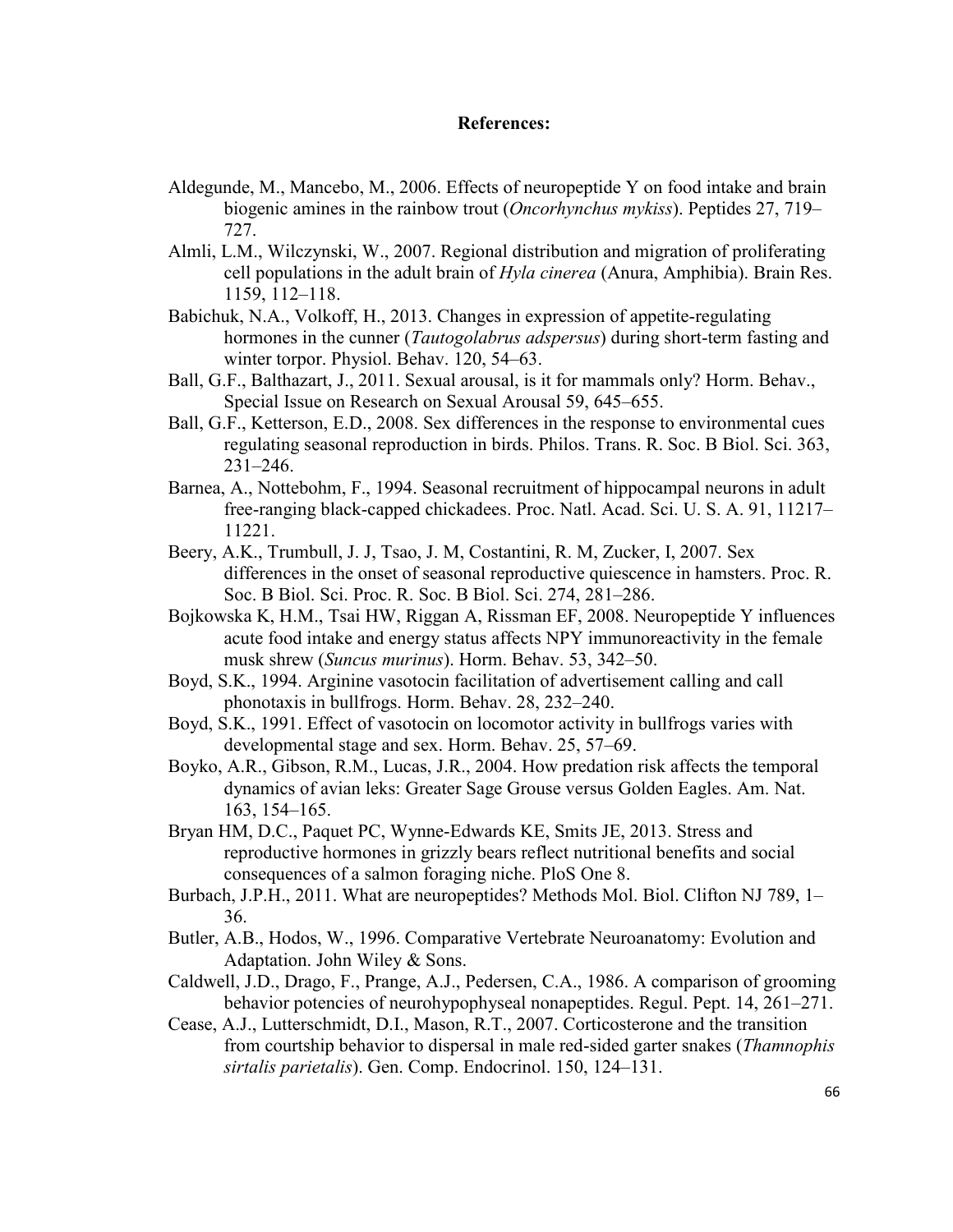- Chee, M.J.S., Colmers, W.F., 2008. Y eat? Nutr. Burbank Los Angel. Cty. Calif 24, 869– 877.
- Clark, J.T., Kalra, P.S., and Kalra, S.P. (1997). Neuropeptide Y stimulates feeding but inhibits sexual behavior in rats. 1985. Obes. Res. 5, 275–283.
- Cooper, N.W., Murphy, M.T., Redmond, L.J., 2009. Age- and sex-dependent spring arrival dates of Eastern Kingbirds. J. Field Ornith. 80, 35–41.
- Corp, E.S., Gréco, B., Powers, J.B., Bivens, C.L.M., and Wade, G.N. (2001). Neuropeptide Y inhibits estrous behavior and stimulates feeding via separate receptors in Syrian hamsters. Am. J. Physiol. - Regul. Integr. Comp. Physiol. 280, R1061–R1068.
- Crews, D., 1984. Gamete production, sex hormone secretion, and mating behavior uncoupled. Horm. Behav. 18, 22–28.
- Crews, D., Robker, R., Mendonca, M., 1993. Seasonal fluctuations in brain nuclei in the red-sided garter snake and their hormonal control. J. Neurosci. 13, 5356–5364.
- Danger, J.M., Tonon, M.C., Jenks, B.G., Saint-Pierre, S., Martel, J.C., Fasolo, A., Breton, B., Quirion, R., Pelletier, G., Vaudry, H., 1990. Neuropeptide Y: localization in the central nervous system and neuroendocrine functions. Fundam. Clin. Pharmacol. 4, 307–340.
- Dawson, A., 2005. The effect of temperature on photoperiodically regulated gonadal maturation, regression and moult in starlings – potential consequences of climate change. Funct. Ecol. 19, 995–1000.
- De Vries, G.J., Boyle, P.A., 1998. Double duty for sex differences in the brain. Behav. Brain Res. 92, 205–213.
- Dunham, L.A., Wilczynski, W., 2014. Arginine vasotocin, steroid hormones and social behavior in the green anole lizard (*Anolis carolinensis*). J. Exp. Biol. 217, 3670– 3676.
- Egawa M, Y.H., Bray GA, 1990. Effect of corticotropin releasing hormone and neuropeptide Y on electrophysiological activity of sympathetic nerves to interscapular brown adipose tissue. Neuroscience 34, 771–5.
- Foran, C.M., Bass, A.H., 1999. Preoptic GnRH and AVT: Axes for Sexual Plasticity in Teleost Fish. Gen. Comp. Endocrinol. 116, 141–152.
- Garstka, W.R., Tokarz, R.R., Diamond, M., Halpert, A., Crews, D., 1985. Behavioral and physiological control of yolk synthesis and deposition in the female red-sided garter snake (*Thamnophis sirtalis parietalis*). Horm. Behav. 19, 137–153.
- Gehlert, D.R., 2004. Introduction to the reviews on neuropeptide Y. Neuropeptides, Special Issue on Neuropeptide Y 38, 135–140.
- George, J.C., John, T.M., 1987. Seasonal immunocytochemical and ultrastructural changes in the neurohypophysis of the migratory Canada goose. Cytobios 49, 111–128.
- Goodson, J.L., 2005. The Vertebrate Social Behavior Network: Evolutionary Themes and Variations. Horm. Behav. 48, 11–22.
- Goodson, J.L., Bass, A.H., 2001. Social behavior functions and related anatomical characteristics of vasotocin/vasopressin systems in vertebrates. Brain Res. Rev. 35, 246–265.
- Gregory, P.T., 1977. Life-history parameters of the red-sided garter snake (*Thamnophis*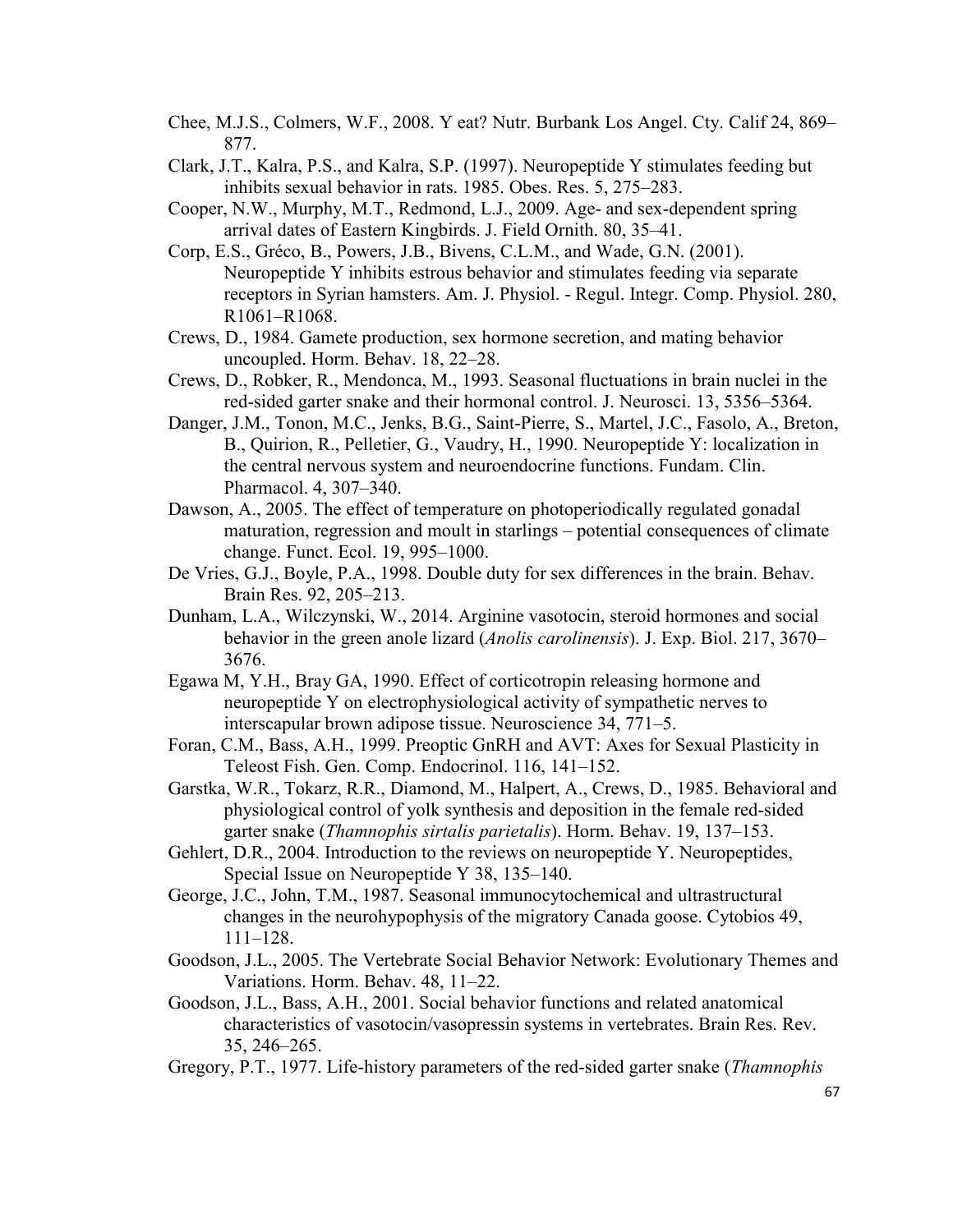*sirtalis parietalis*) in an extreme environment, the Interlake Region of Manitoba. National Museums of Canada, Ottawa.

- Gregory, P.T., Stewart, K.W., 1975. Long-distance dispersal and feeding strategy of the red-sided garter snake (*Thamnophis sirtalis parietalis*) in the Interlake of Manitoba. Can J Zool Can. J. Zool. 53, 238–245.
- Guillette, L.J., Pfrimmer Hensley, A., Matter, J.M., Jaffe, P.H., 1990. Indomethacin influences arginine vasotocin-induced parturition and oviposition in lizards (*Sceloporus jarrovi* and *Sceloporus undulatus*). Theriogenology 33, 809–818.
- Halpern, M., Morrell, J.I., Pfaff, D.W., 1982. Cellular [3H]estradiol and [3H]testosterone localization in the brains of garter snakes: an autoradiographic study. Gen. Comp. Endocrinol. 46, 211–224.
- Heilig, M., Murison, R., 1987. Intracerebroventricular neuropeptide Y suppresses open field and home cage activity in the rat. Regul. Pept. 19, 221–231.
- Heinrichs SC, C.B., Pich EM, Menzaghi F, Koob GF, Hauger RL, 1992. Endogenous corticotropin-releasing factor modulates feeding induced by neuropeptide Y or a tail-pinch stressor. Peptides 13.
- Holding, M.L., Frazier, J.A., Taylor, E.N., Strand, C.R., 2012. Experimentally altered navigational demands induce changes in the cortical forebrain of free-ranging Northern Pacific Rattlesnakes (*Crotalus o. oreganus*). Brain. Behav. Evol. 79, 144–154.
- Jonsson, B., Jonsson, N., 2009. A review of the likely effects of climate change on anadromous Atlantic salmon *Salmo salar* and brown trout *Salmo trutta*, with particular reference to water temperature and flow. J. Fish Biol. 75, 2381–2447.
- Jonsson, N., Jonsson, B., Hansen, L.P., 1990. Partial segregation in the timing of migration of Atlantic salmon of different ages. Anim. Behav. 40, 313–321.
- Kabelik, D., Alix, V.C., Burford, E.R., Singh, L.J., 2013. Aggression- and sex-induced neural activity across vasotocin populations in the brown anole. Horm. Behav. 63, 437–446.
- Kabelik, D., Weiss, S.L., Moore, M.C., 2008. Arginine vasotocin (AVT) immunoreactivity relates to testosterone but not territorial aggression in the tree lizard, *Urosaurus ornatus*. Brain. Behav. Evol. 72, 283–294.
- Kabelik, D., Weiss, S.L., Moore, M.C., 2006. Steroid hormone mediation of limbic brain plasticity and aggression in free-living tree lizards, *Urosaurus ornatus*. Horm. Behav. 49, 587–597.
- Kovács, É.G., Szalay, F., Rácz, B., Halasy, K., 2007. Chronic fasting-induced changes of neuropeptide Y immunoreactivity in the lateral septum of intact and ovariectomized female rats. Brain Res. 1153, 103–110.
- Krohmer, R.W., Boyle, M.H., Lutterschmidt, D.I., Mason, R.T., 2010. Seasonal aromatase activity in the brain of the male red-sided garter snake. Horm. Behav. 58, 485–492.
- Krohmer, R.W., Crews, D., 1987a. Facilitation of courtship behavior in the male redsided garter snake (*Thamnophis sirtalis parietalis*) following lesions of the septum or nucleus sphericus. Physiol. Behav. 40, 759–765.
- Krohmer, R.W., Crews, D., 1987b. Temperature activation of courtship behavior in the male red-sided garter snake (*Thamnophis sirtalis parietalis*): role of the anterior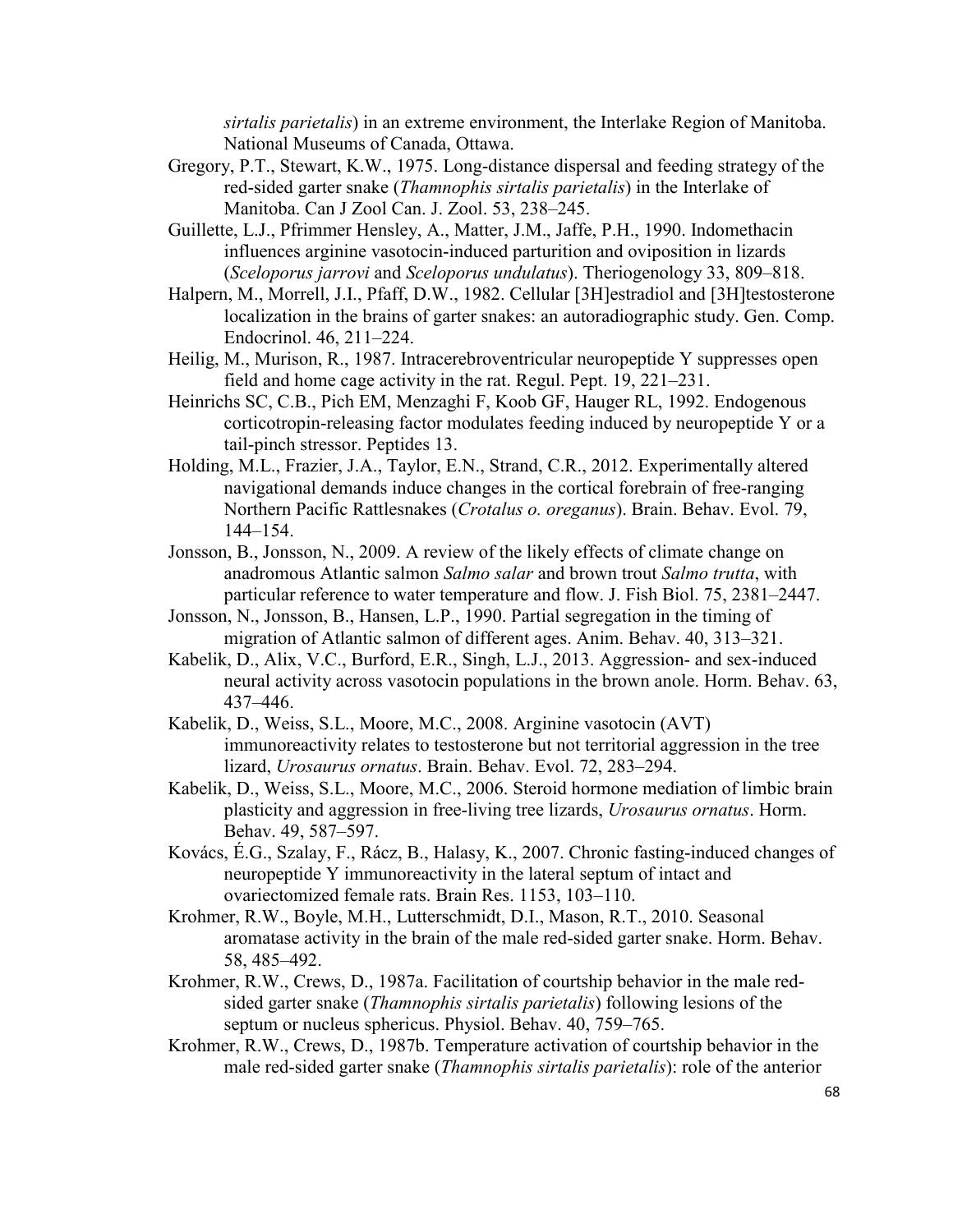hypothalamus-preoptic area. Behav. Neurosci. 101, 228–236.

- Krohmer, R.W., DeMarchi, G.A., Baleckaitis, D.D., Lutterschmidt, D.I., Mason, R.T., 2011. Brain nuclei in actively courting red-sided garter snakes: A paradigm of neural trimorphism. Physiol. Behav. 102, 532–537.
- Laberge, F., Feldhoff, R.C., Feldhoff, P.W., Houck, L.D., 2008. Courtship pheromone– induced c-Fos-like immunolabeling in the female salamander brain. Neuroscience 151, 329–339.
- LaDage, L.D., Riggs, B.J., Sinervo, B., and Pravosudov, V.V. (2009). Dorsal cortex volume in male side-blotched lizards, *Uta stansburiana*, is associated with different space use strategies. Anim. Behav. 78, 91–96.
- Landgraf, R., Neumann, I.D., 2004. Vasopressin and oxytocin release within the brain: a dynamic concept of multiple and variable modes of neuropeptide communication. Front. Neuroendocrinol. 25, 150–176.
- Lanuza, E., Halpern, M., 1997. Afferent and efferent connections of the nucleus sphericus in the snake *Thamnophis sirtalis*: convergence of olfactory and vomeronasal information in the lateral cortex and the amygdala. J. Comp. Neurol. 385, 627–640.
- Le Mevel, J.C., Mabin, D., Vaudry, H., 1991. Intracerebroventricular injection of arginine vasotocin induces elevation of blood pressure in anesthetized trout. Peptides 12, 477–481.
- Levine, A.S., Morley, J.E., 1984. Neuropeptide Y: a potent inducer of consummatory behavior in rats. Peptides 5, 1025–1029.
- Lim, M.M., Hammock, E. a. D., Young, L.J., 2004. The role of vasopressin in the genetic and neural regulation of monogamy. J. Neuroendocrinol. 16, 325–332.
- Ludwig, M., Williams, K., Callahan, M.F., Morris, M., 1996. Salt loading abolishes osmotically stimulated vasopressin release within the supraoptic nucleus. Neurosci. Lett. 215, 1–4.
- Lutterschmidt, D.I., LeMaster, M.P., Mason, R.T., 2004. Effects of melatonin on the behavioral and hormonal responses of red-sided garter snakes (*Thamnophis sirtalis parietalis*) to exogenous corticosterone. Horm. Behav. 46, 692–702.
- Lutterschmidt, D.I., Maine, A.R., 2014. Sex or candy? Neuroendocrine regulation of the seasonal transition from courtship to feeding behavior in male red-sided garter snakes (*Thamnophis sirtalis parietalis*). Horm. Behav. 66(1):120-34.
- Lutterschmidt, D.I., Mason, R.T., 2009. Endocrine mechanisms mediating temperatureinduced reproductive behavior in red-sided garter snakes (*Thamnophis sirtalis parietalis*). J. Exp. Biol. 212, 3108–3118.
- Lutterschmidt, D.I., Mason, R.T., 2005. A serotonin receptor antagonist, but not melatonin, modulates hormonal responses to capture stress in two populations of garter snakes (*Thamnophis sirtalis parietalis* and *Thamnophis sirtalis concinnus*). Gen. Comp. Endocrinol. 141, 259–270.
- Lutterschmidt, D.I., Wilczynski, W., 2012. Sexually dimorphic effects of melatonin on brain arginine vasotocin immunoreactivity in green treefrogs (*Hyla cinerea*). Brain. Behav. Evol. 80, 222–232.
- MacDonald, E., Volkoff, H., 2009. Cloning, distribution and effects of season and nutritional status on the expression of neuropeptide Y (NPY), cocaine and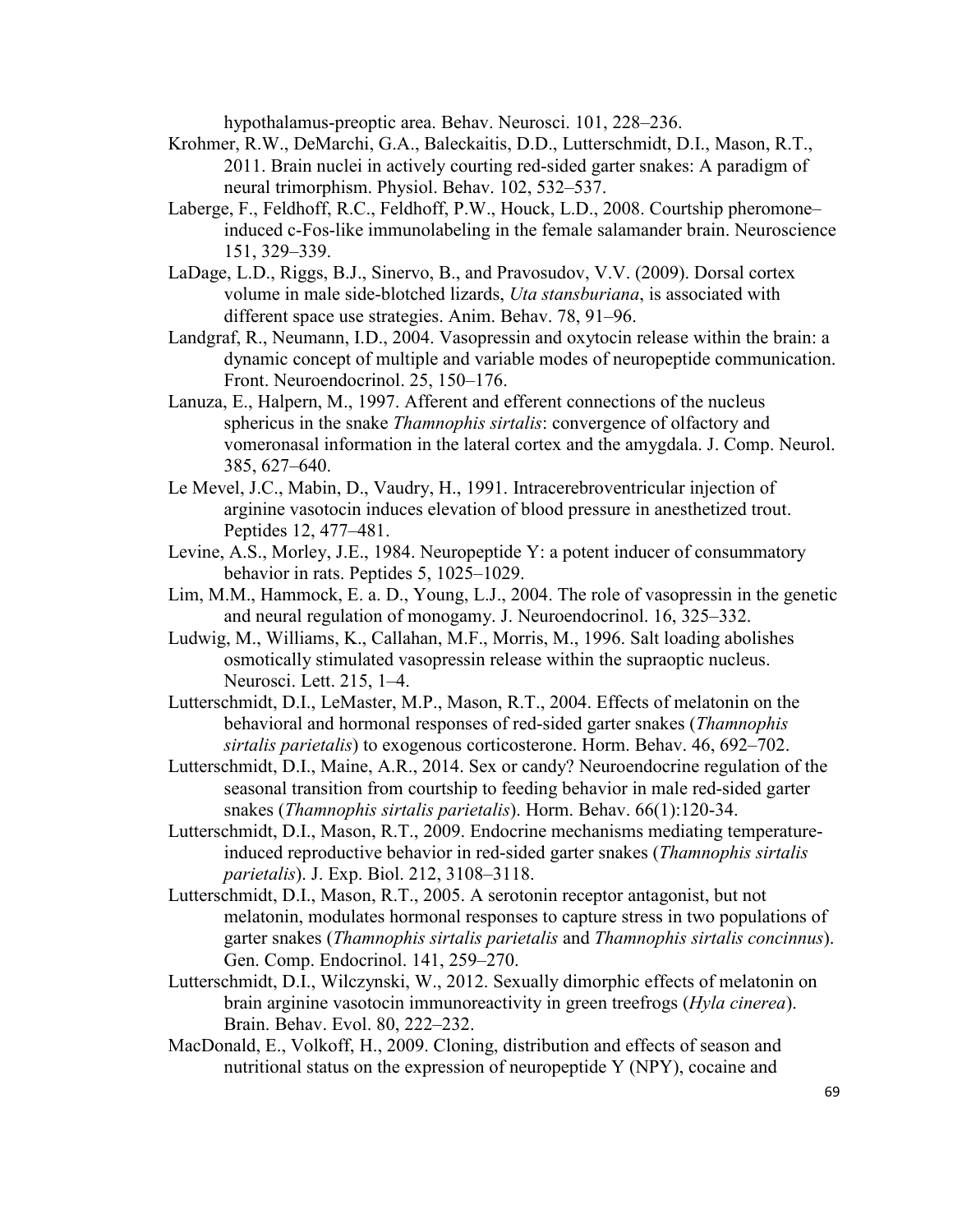amphetamine regulated transcript (CART) and cholecystokinin (CCK) in winter flounder (*Pseudopleuronectes americanus*). Horm. Behav. 56, 58–65.

- Madison, F.N., Jurkevich, A., Kuenzel, W.J., 2008. Sex differences in plasma corticosterone release in undisturbed chickens (*Gallus gallus*) in response to arginine vasotocin and corticotropin releasing hormone. Gen. Comp. Endocrinol. 155, 566–573.
- Maine, A.R., Powers, S.D., Lutterschmidt, D.I., 2014. Seasonal variation in cell proliferation and cell migration in the brain of adult red-sided garter snakes (*Thamnophis sirtalis parietalis).* Brain. Behav. Evol. 84(3):181-96.
- Malva, J.., Xapelli, S., Baptista, S., Valero, J., Agasse, F., Ferreira, R., Silva, A.., 2012. Multifaces of neuropeptide Y in the brain - Neuroprotection, neurogenesis and neuroinflammation. Neuropept. 46, 299–308.
- Maniam, J., Morris, M.J., 2012. The link between stress and feeding behaviour. Neuropharmacology 63, 97–110.
- Marler, C.A., Chu, J., Wilczynski, W., 1995. Arginine vasotocin injection increases probability of calling in cricket frogs, but causes call changes characteristic of less aggressive Males. Horm. Behav. 29, 554–570.
- Martínez-Marcos, A., Ubeda-Bañón, I., Halpern, M., 2001. Neural substrates for tongueflicking behavior in snakes. J. Comp. Neurol. 432, 75–87.
- Martinez-Marcos, A., Ubeda-Bañon, I., Lanuza, E., Halpern, M., 2005. Efferent connections of the "olfactostriatum": a specialized vomeronasal structure within the basal ganglia of snakes. J. Chem. Neuroanat. 29, 217–226.
- Martins, R.C., Catry, T., Santos, C.D., Palmeirim, J.M., Granadeiro, J.P., 2013. Seasonal variations in the diet and foraging behaviour of dunlins *Calidris alpina* in a south european estuary: Improved feeding conditions for northward migrants. PLoS ONE 8.
- Maruska, K.P., Mizobe, M.H., Tricas, T.C., 2007. Sex and seasonal co-variation of arginine vasotocin (AVT) and gonadotropin-releasing hormone (GnRH) neurons in the brain of the halfspotted goby. Comp. Biochem. Physiol. A. Mol. Integr. Physiol. 147, 129–144.
- Matsuda K, K.K., Shimakura S, Miura T, Uchiyama M, Shioda S, Ando H, Takahashi A, 2009. Relationship between melanin-concentrating hormone- and neuropeptide Ycontaining neurons in the goldfish hypothalamus. Comp. Biochem. Physiol. A. Mol. Integr. Physiol. 153, 3–7.
- McBride, J.R., Fagerlund, U.H.M., Smith, M., Tomlinson, N., 1965. Post-spawning death of Pacific salmon: Sockeye salmon (*Oncorhynchus nerka*) maturing and spawning in captivity. J Fish Res Bd Can J. Fish. Board Can. 22, 775–782.
- McShane, T.M., May, T., Miner, J.L., Keisler, D.H., 1992. Central actions of neuropeptide-Y may provide a neuromodulatory link between nutrition and reproduction. Biol. Reprod. 46, 1151–1157.
- Mendonça, R., Soares, M.C., Bshary, R., Oliveira, R.F., 2013. Arginine vasotocin neuronal phenotype and interspecific cooperative behaviour. Brain. Behav. Evol. 82, 166–176.
- Mercer, R.E., Chee, M.J.S., Colmers, W.F., 2011. The role of NPY in hypothalamic mediated food intake. Front. Neuroendocrinol. 32, 398–415.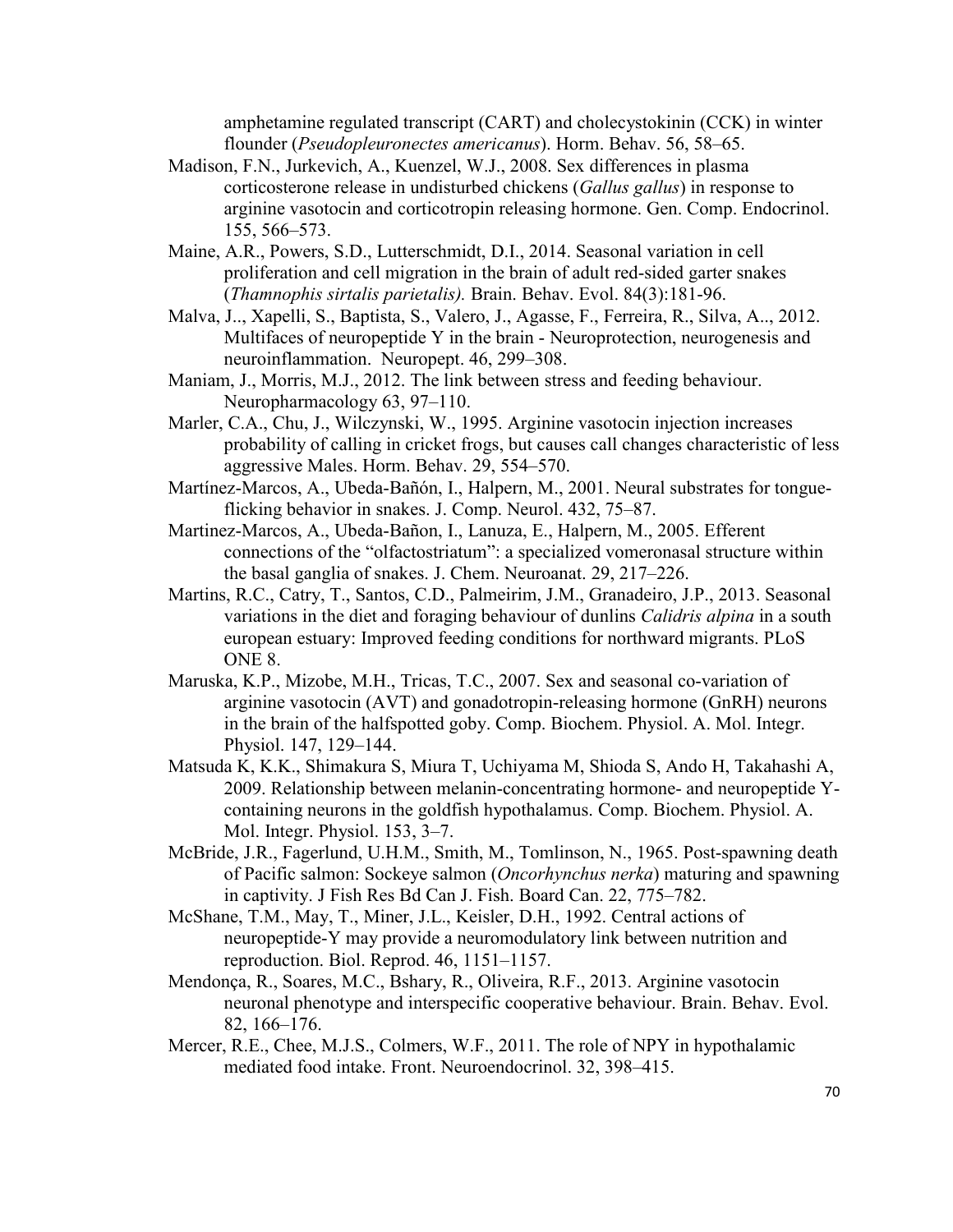- Migaud, M., Batailler, M., Pillon, D., Franceschini, I., Malpaux, B., 2011. Seasonal changes in cell proliferation in the adult sheep brain and pars tuberalis. J. Biol. Rhythms 26, 486–496.
- Moore, F.L., Miller, L.J., 1983. Arginine vasotocin induces sexual behavior of newts by acting on cells in the brain. Peptides 4, 97–102.
- Moore, I., Lemaster, M.P., Mason, R., 2000. Behavioural and hormonal responses to capture stress in the male red-sided garter snake, *Thamnophis sirtalis parietalis*. Anim. Behav. 59, 529–534.
- Moreines, J.K., Powers, J.B., 1977. Effects of acute ovariectomy on the lordosis response of female rats. Physiol. Behav. 19, 277–283.
- Morris, Y.A., Crews, D., 1990. The effects of exogenous neuropeptide Y on feeding and sexual behavior in the red-sided garter snake (*Thamnophis sirtalis parietalis*). Brain Res. 530, 339–341.
- O'Donnell, R.P., Shine, R., Mason, Robert T, 2004. Seasonal anorexia in the male redsided garter snake, *Thamnophis sirtalis parietalis*. Behav Ecol Sociobiol Behav. Ecol. Sociobiol. 56, 413–419.
- Post, E., Forchhammer, M.C., 2008. Climate change reduces reproductive success of an Arctic herbivore through trophic mismatch. Philos. Trans. R. Soc. B Biol. Sci. 363, 2369–2375.
- Powers, J.G., Baker, D.L., Davis, T.L., Conner, M.M., Lothridge, A.H., Nett, T.M., 2011. Effects of gonadotropin-releasing hormone immunization on reproductive function and behavior in captive female Rocky Mountain Elk (*Cervus elaphus nelsoni*) 1. Bire Biol. Reprod. 85, 1152–1160.
- Reudink, M.W., Marra, P.P., Kyser, T.K., Boag, P.T., Langin, K.M., Ratcliffe, L.M., 2009. Non-breeding season events influence sexual selection in a long-distance migratory bird. Proc. Biol. Sci. 276, 1619–1626.
- Roth, E.D., Lutterschmidt, W.I., Wilson, D.A., 2006. Relative medial and dorsal cortex volume in relation to sex differences in spatial ecology of a snake population. Brain. Behav. Evol. 67, 103–110.
- Sahu, A., 2002. Interactions of neuropeptide Y, hypocretin-I (orexin A) and melaninconcentrating hormone on feeding in rats. Brain Res. 944, 232–238.
- Sahu, A., Kalra, P.S., Kalra, S.P., 1988. Food deprivation and ingestion induce reciprocal changes in neuropeptide Y concentrations in the paraventricular nucleus. Peptides 9, 83–86.
- Salek, S.J., Sullivan, C.V., Godwin, J., 2002. Arginine vasotocin effects on courtship behavior in male white perch (*Morone americana*). Behav. Brain Res. 133, 177– 183.
- Salom, S., Font, C., Martínez-García, F., 1994. Seasonal sexually dimorphic distribution of neuropeptide Y-like immunoreactive neurons in the forebrain of the lizard *Podarcis hispanica*. J. Chem. Neuroanat. 7, 217–225.
- Schneider, J.E., 2004. Energy balance and reproduction. Physiol. Behav. 81, 289–317.
- Schneider, J.E., Wise, J.D., Benton, N.A., Brozek, J.M., Keen-Rhinehart, E., 2013. When do we eat? Ingestive behavior, survival, and reproductive success. Horm. Behav. 64, 702–728.
- Shimizu, S., Azuma, M., Morimoto, N., Kikuyama, S., Matsuda, K., 2013. Effect of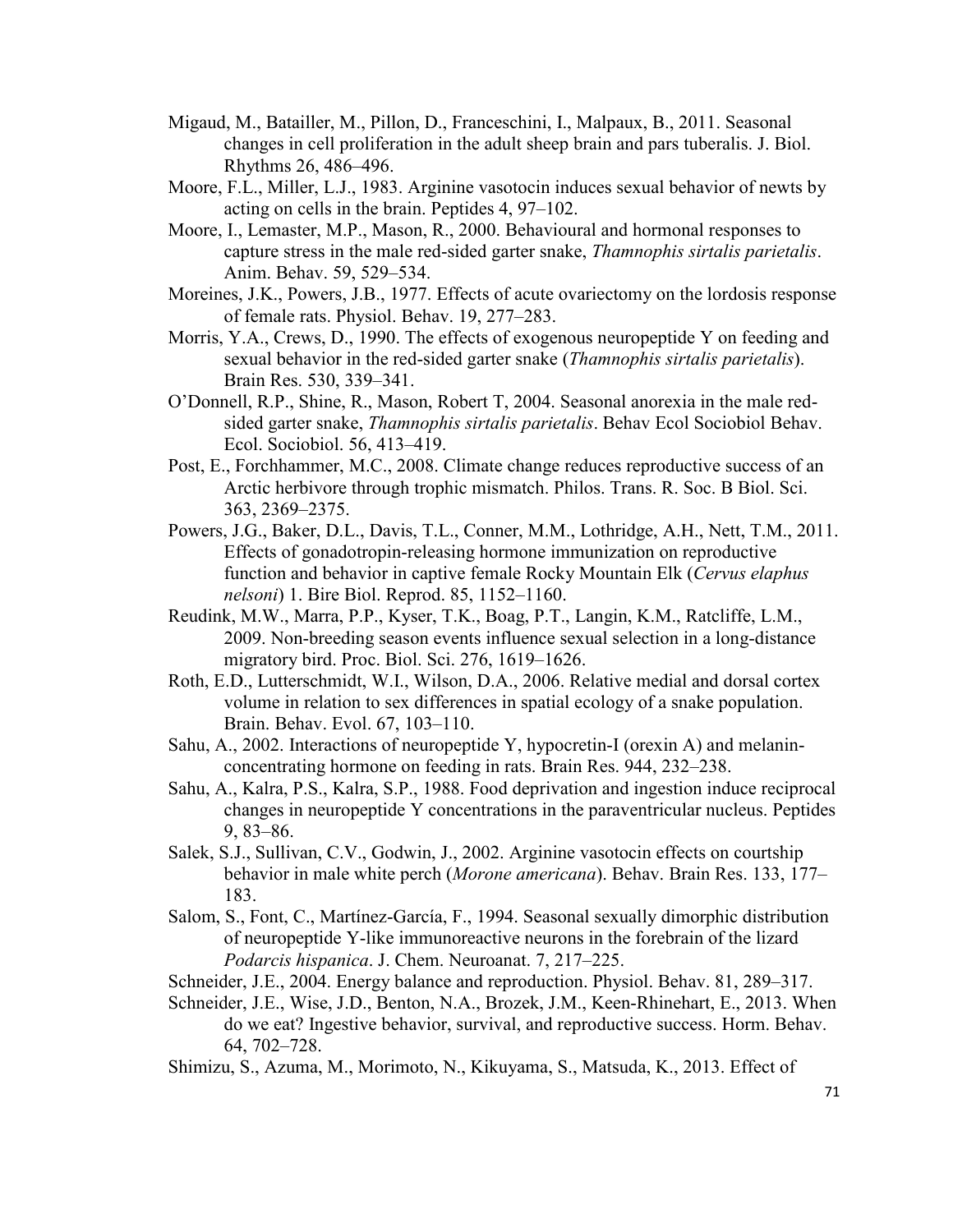neuropeptide Y on food intake in bullfrog larvae. Peptides 46, 102–107.

- Shine, R., Elphick, M.J., Harlow, P.S., Moore, I.T., LeMaster, M.P., Mason, R.T., Price, A.H., 2001. Movements, mating, and dispersal of red-sided gartersnakes (*Thamnophis sirtalis parietalis*) from a communal den in Manitoba. Copeia 2001, 82–91.
- Skoglund, H., Einum, S., Robertsen, G., 2011. Competitive interactions shape offspring performance in relation to seasonal timing of emergence in Atlantic salmon. J. Anim. Ecol. 80, 365–374.
- Soares, M.C., Bshary, R., Mendonca, R., Grutter, A.S., Oliveira, R.F., 2012. Arginine vasotocin regulation of interspecific cooperative behaviour in a cleaner fish. PLoS ONE 7.
- Tachibana, T., Saito, E.-S., Saito, S., Tomonaga, S., Denbow, D.M., Furuse, M., 2004. Comparison of brain arginine-vasotocin and corticotrophin-releasing factor for physiological responses in chicks. Neurosci. Lett. 360, 165–169.
- Tatemoto, K., Carlquist, M., Mutt, V., 1982. Neuropeptide Y--a novel brain peptide with structural similarities to peptide YY and pancreatic polypeptide. Nature 296, 659– 660.
- Tito, M.B., Hoover, M.A., Mingo, A.M., Boyd, S.K., 1999. Vasotocin maintains multiple call types in the gray treefrog, *Hyla versicolor*. Horm. Behav. 36, 166–175.
- Toyoda, F., Yamamoto, K., Ito, Y., Tanaka, S., Yamashita, M., Kikuyama, S., 2003. Involvement of arginine vasotocin in reproductive events in the male newt *Cynops pyrrhogaster*. Horm. Behav. 44, 346–353.
- Visser, M.E., Holleman, L.J.M., Gienapp, P., 2006. Shifts in caterpillar biomass phenology due to climate change and its impact on the breeding biology of an insectivorous bird. Oecologia 147, 164–172.
- Visser, M.E., Noordwijk, A.J. van, Tinbergen, J.M., Lessells, C.M., 1998. Warmer springs lead to mistimed reproduction in great tits (*Parus major*). Proc. R. Soc. Lond. B Biol. Sci. 265, 1867–1870.
- Wada, H., 2008. Glucocorticoids: Mediators of vertebrate ontogenetic transitions. Gen. Comp. Endocrinol. 156, 441–453.
- Whittier, J.M., Mason, R.T., Crews, D., 1987. Plasma steroid hormone levels of female red-sided garter snakes, *Thamnophis sirtalis parietalis*: relationship to mating and gestation. Gen. Comp. Endocrinol. 67, 33–43.
- Wilczynski, W., Lynch, K.S., O'Bryant, E.L., 2005. Current research in amphibians: Studies integrating endocrinology, behavior, and neurobiology. Horm. Behav. 48, 440–450.
- Wilson, M.F., 1993. Mammals as seed-dispersal mutualists in North America. OIKOS Cph.- 67, 159.
- Wingfield, J.C., 2008. Comparative endocrinology, environment and global change. Gen. Comp. Endocrinol. 157, 207–216.
- Wingfield, J.C., Farner, D.S., 1978. The endocrinology of a natural breeding population of the White-crowned Sparrow (*Zonotrichia leucophrys pugetensis*). Physiol. Zool. 51, 188–205.
- Wingfield, J.C., Maney, D.L., Breuner, C.W., Jacobs, J.D., Lynn, S., Ramenofsky, M., Richardson, R.D., 1998. Ecological bases of hormone—behavior interactions: